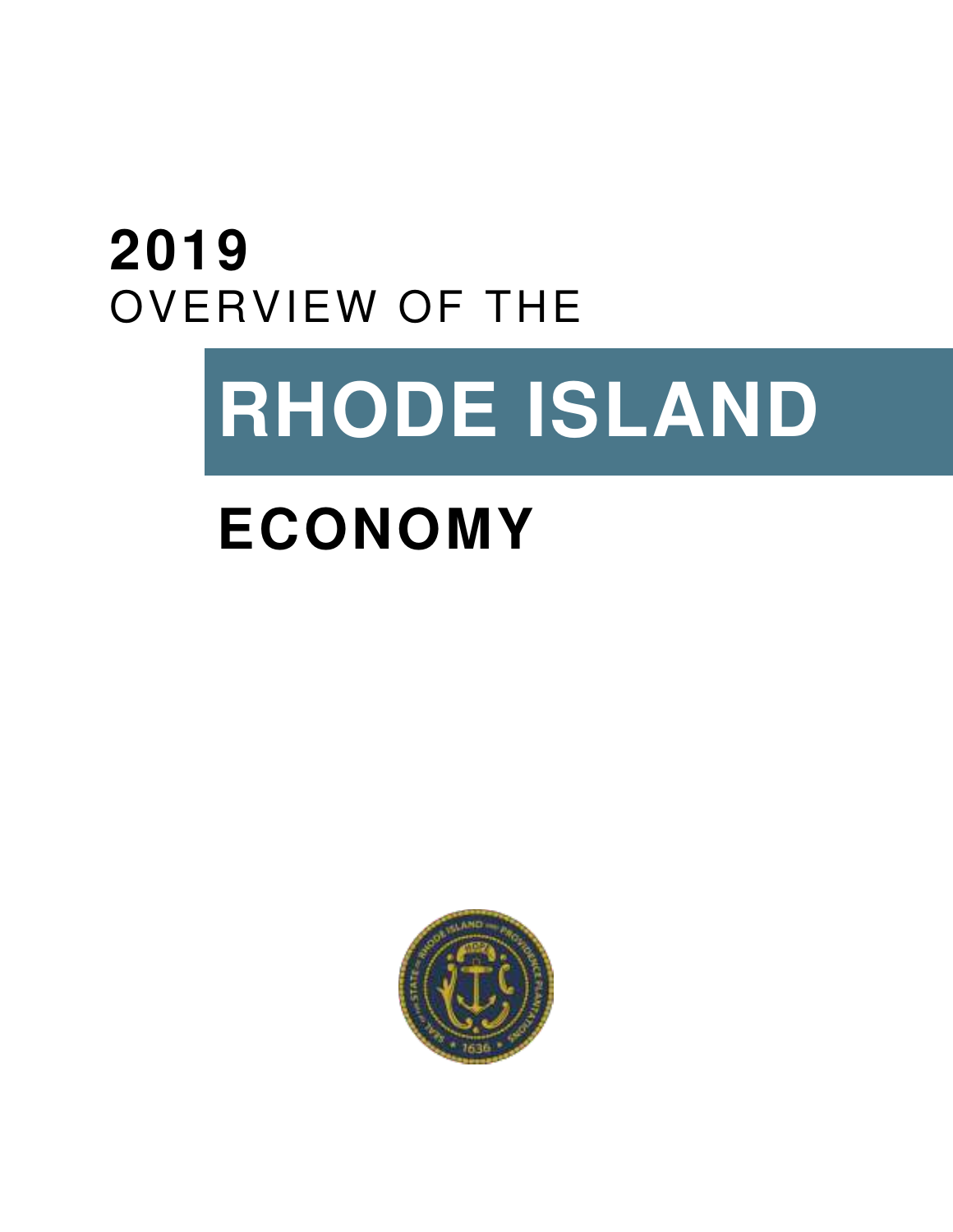The Executive Office of Commerce submits its 2019 Overview of the Rhode Island Economy in accordance with R.I.G.L. § 42-64.19-6(6) which provides that the Secretary of Commerce shall be authorized to "Prepare and submit to the governor, the chairpersons of the house and senate finance committees, and the caseload estimating conference, by no later than April 15 of each year, a comprehensive overview of the Rhode Island economy. The secretary shall determine the contents of the overview and shall determine the important economic data and information that will inform the governor, and the revenue estimating committee on the economic conditions of the state and future issues and forward-looking projects of the Rhode Island economy."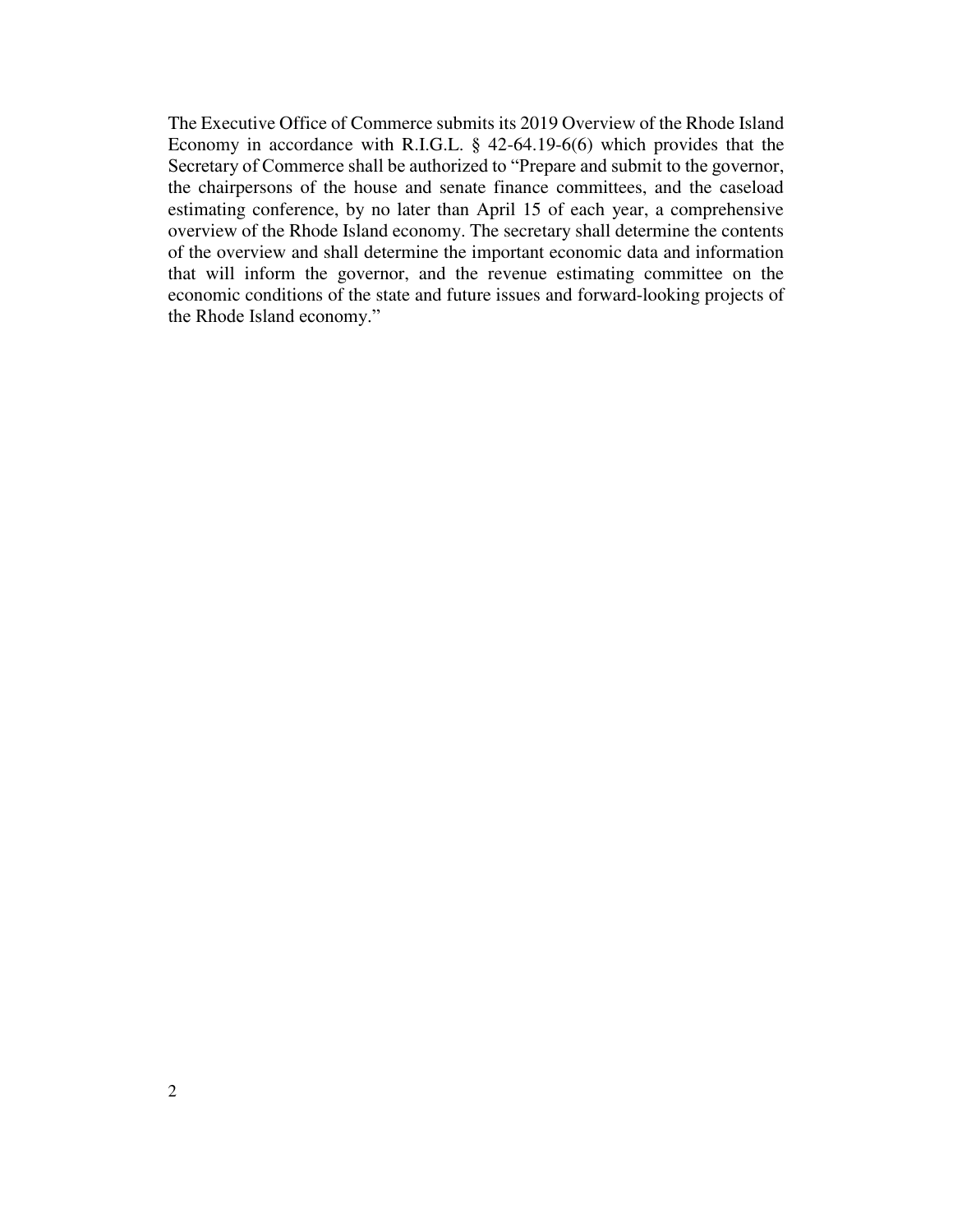## THE 2019 OVERVIEW OF THE RHODE ISLAND ECONOMY

EXECUTIVE OFFICE OF COMMERCE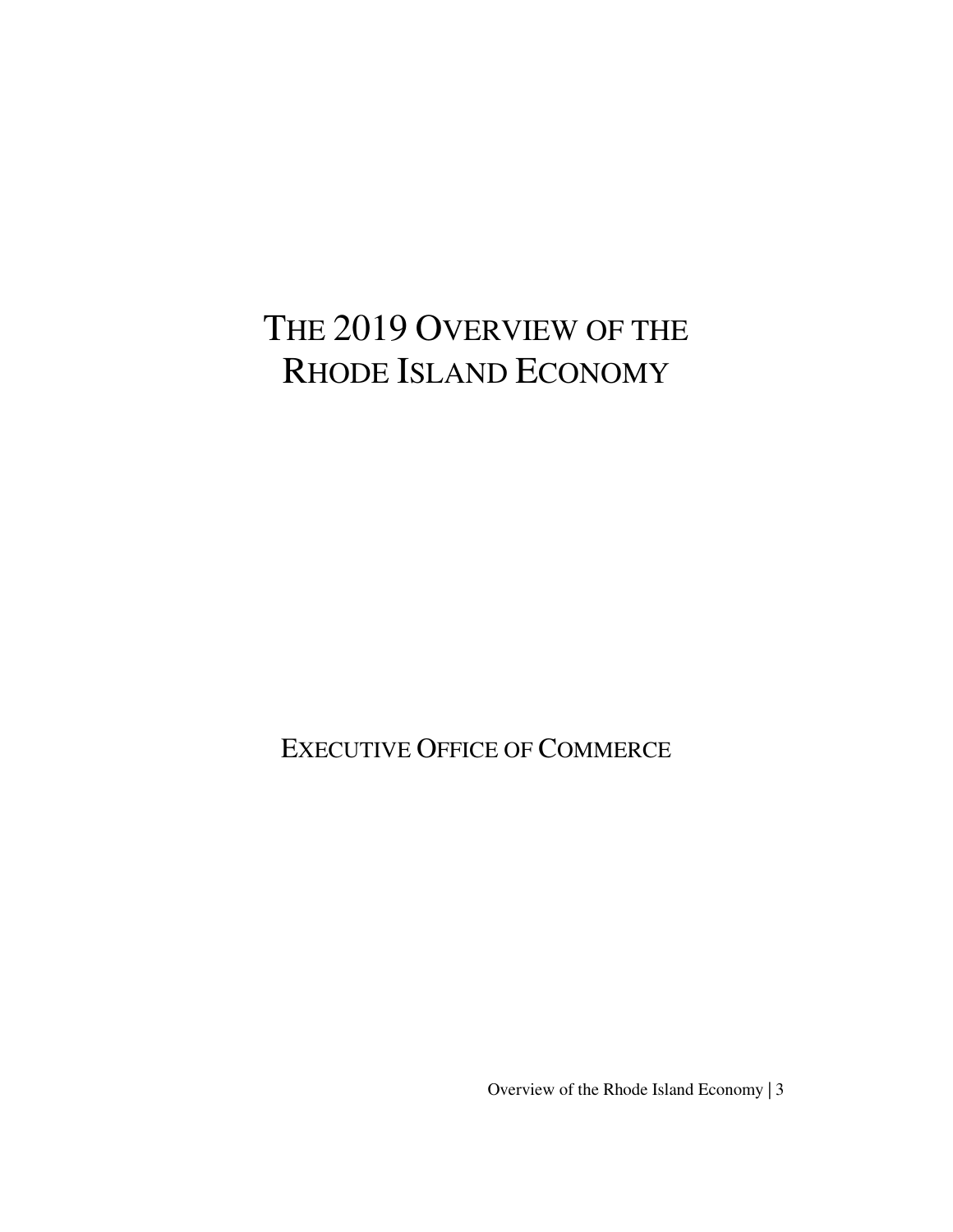#### THE 2018 OVERVIEW OF THE RHODE ISLAND ECONOMY

#### TO THE GOVERNOR AND THE GENERAL ASSEMBLY:

Rhode Island's economy has made significant strides since 2014. As Rhode Island has steadily made progress since the Great Recession, it has been exciting to see the real impacts on the communities within our state. The state's average annual unemployment rate drop was the fastest in the nation from 2014 to 2018. The state has continued to add jobs and Rhode Island's real gross domestic product continued to grow. Our state's economic progress is very promising when you look at how far we have come in such a relatively short amount of time.

 The economy in our state has also improved over the course of 2018. Last year, the economy continued to improve and positively impact the lives of Rhode Islanders. Rhode Island added thousands of jobs and set records for job growth. In December 2018, Rhode Island set a record high for the number of jobs in the state. The unemployment rate continued to improve throughout the year, reaching 4 percent by the end of the year. The average annual unemployment rate in 2018 was the lowest that it has been since 1988.

 However, much work remains to be done in order to ensure that all Rhode Islanders' hard work is rewarded with opportunity and advancement. This 2019 Overview of the Rhode Island Economy provides an overview of the 2018 economy and details the Raimondo Administration's economic policies that are creating opportunity for all Rhode Islanders. These policies are ensuring that all Rhode Islanders share in the full benefits of the recovery and are putting the economy on a path toward long-term, sustainable growth. The report also briefly examines some policy proposals that have been made by the administration and examines the potential impact they could have.

 Over the past few years we have laid many of the foundation stones of Rhode Island's future prosperity. The economic development tools administered by the Commerce Corporation continue to help small businesses and large employers to grow the economy in our state. We are also making clear investments in developing a workforce that will be prepared for the changing knowledge-based economy. Investments in the expansion of prekindergarten and higher education access are preparing Rhode Islanders for the jobs of the future. From newly rebuilt roads and bridges across the state to the nation's first offshore wind farm off the coast of Block Island, Rhode Island's infrastructure is strengthening, too.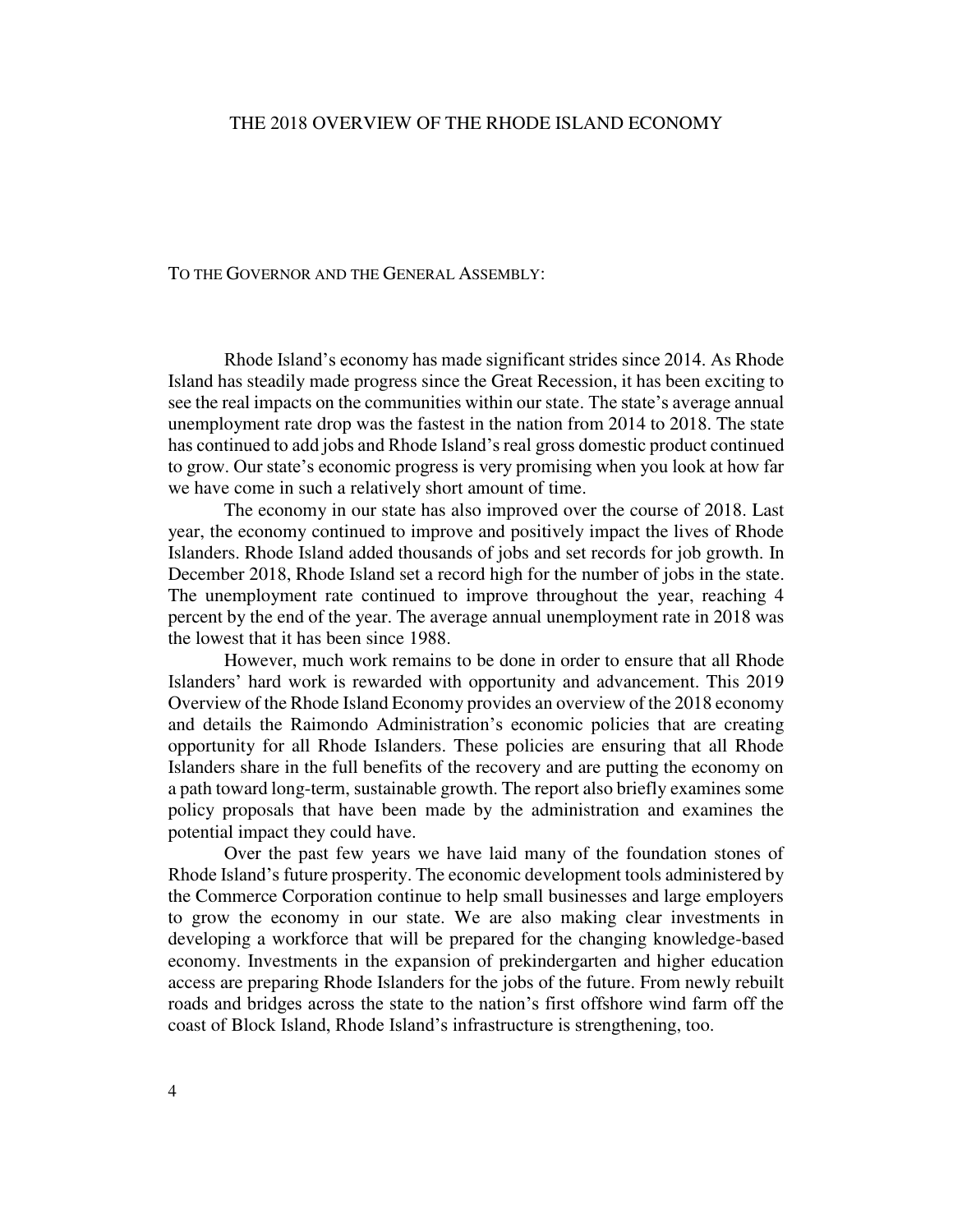In 2018, we worked together to grow Rhode Island's economy and improve the prospects of families and businesses throughout our state. Now, the work continues as we harness the potential that exists across the state to create a Rhode Island economy built to thrive with opportunity for all.

STEFAN PRYOR SECRETARY OF COMMERCE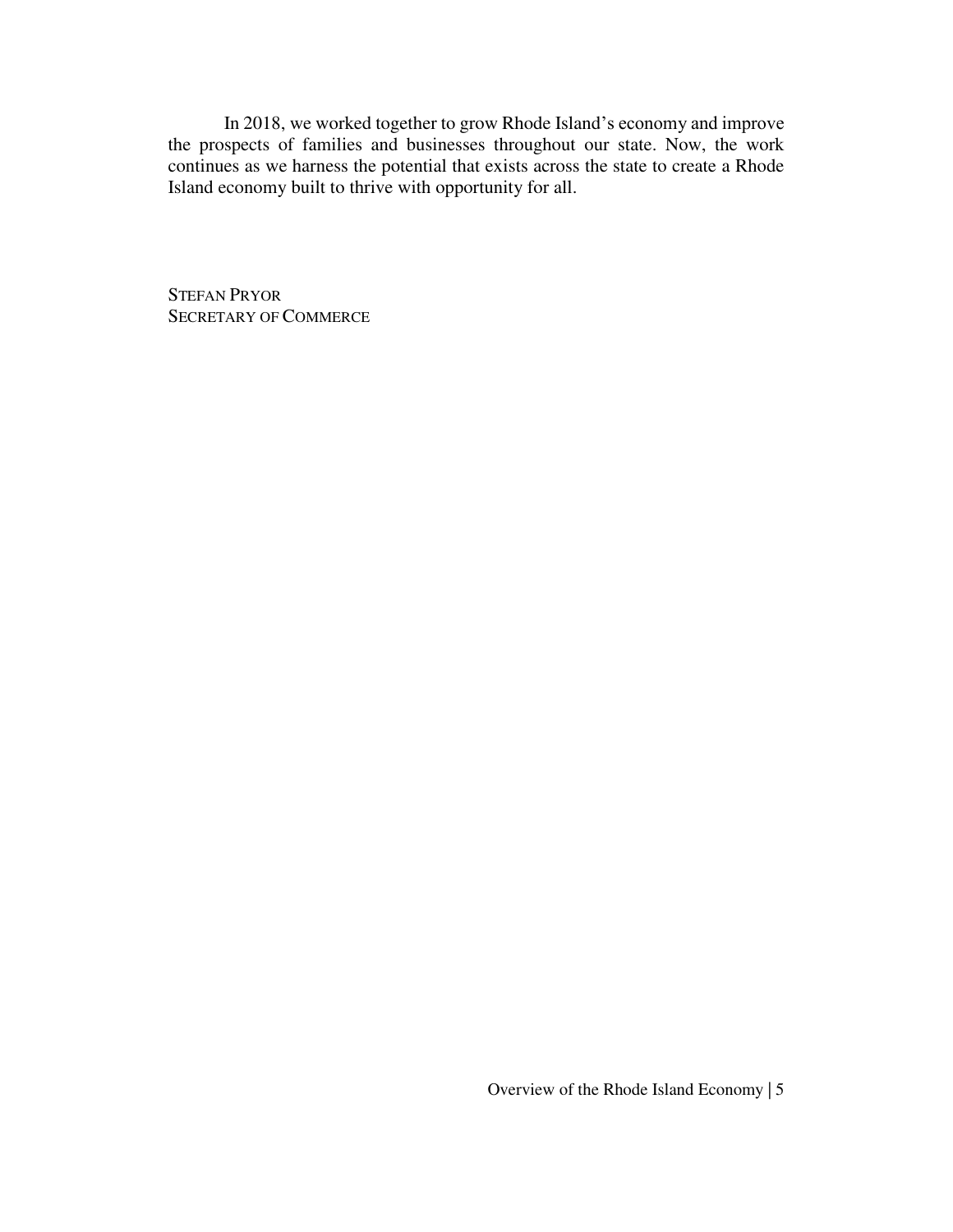#### EXECUTIVE OFFICE OF COMMERCE **THE 2019 OVERVIEW OF THE RHODE ISLAND ECONOMY: HIGHLIGHTS FROM THIS YEAR'S REPORT**

 This annual Overview of the Rhode Island Economy reviews the state's economic progress and suggests ways to further prepare Rhode Island's workforce for full participation in the advanced economy of today. In 2018, businesses created thousands of jobs and Rhode Island set a new record high for the number of jobs recorded. The annual average unemployment rate (4.06 percent) reached a thirty-year low. The Rhode Island economy is strong and has continued in a positive direction over the year. The state's economic policies aim to ensure that all Rhode Islanders share in the benefits of the recovery and that the economy is on a path toward long-term, sustainable growth.

Below are several highlights from this year's report.

#### **RHODE ISLAND'S ECONOMY STRENGTHENED IN 2018**

 The Rhode Island continued to improve in 2018. From 2014 to 2018, Rhode Island's average annual unemployment rate fell by 3.6 percentage points. Rhode Island's average annual unemployment in 2018 was the lowest that it has been since 1988 (Figure 1-2). This decrease from 2014 to 2018 was the largest decrease among all states. The state's labor force grew improved markedly in 2018. Nonfarm employment increased by 4,100 jobs from January 2018 to December 2018 with notable growth in the education and healthcare, construction, and professional and business services sectors. During the course of the year, Rhode Island workers saw their earnings rise by 2.3 percent and the average annual weekly wage in Rhode Island for 2018 was 4.0 percent higher than for 2017.

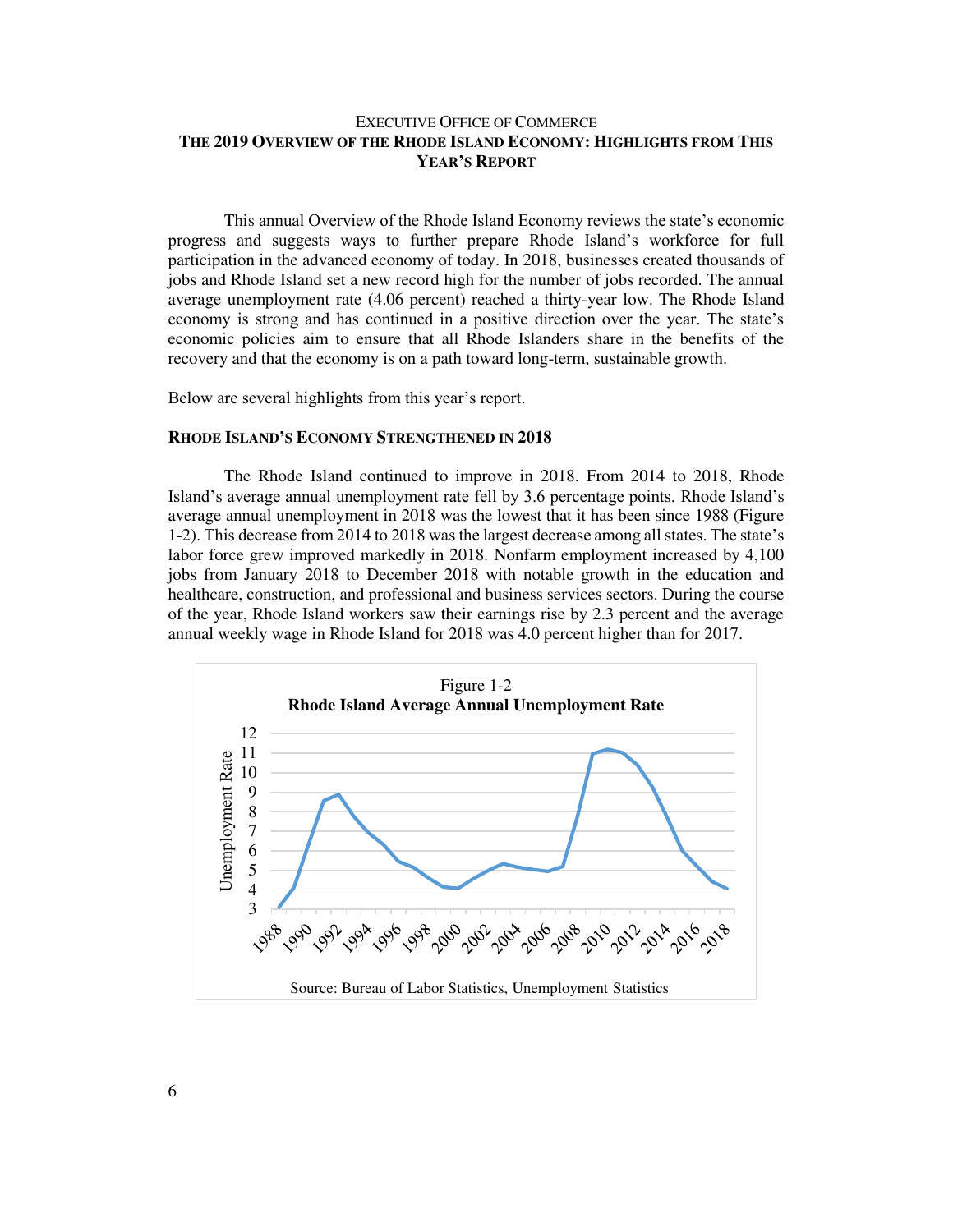#### **EARLY CHILDHOOD EDUCATION PROGRAMS ARE LONG-TERM INVESTMENTS IN RHODE ISLAND'S YOUTH**

 Early childhood education has been broadly looked at as one type of investment that has the potential to increase economic potential for individuals while yielding returns for governments. The positive impacts of such early childhood programs include more than just financial benefits. A study on Rhode Island's pilot prekindergarten program found that children who participated in the program had positive learning outcomes that lay the groundwork for students' K-12 education and future success (Figure 2-1). Rhode Island has made significant investments in early childhood education in recent years. As a result, Rhode Island has been recognized for its focus on high-quality preschool education and the public prekindergarten program has been ranked by at least one organization as the highestquality prekindergarten program in the country. The state has also expanded access to allday kindergarten, a policy that is preferred by both educators and parents. Governor Raimondo has proposed an expansion of Rhode Island's prekindergarten program in order to bring universal prekindergarten to the state. This approach to investing in early childhood education has the potential to yield significant positive impacts in the state for years to come.



#### **RHODE ISLAND'S FOCUS ON HIGHER EDUCATION, CAREER CONNECTIVITY, AND JOB TRAINING WILL CONTINUE TO BENEFIT THE STATE'S WORKFORCE**

 As the economy in the United States becomes increasingly knowledge-based, it is important that Rhode Island is working to prepare the workforce for full economic participation. Rhode Island has made significant investments in job training in recent years and has plans to continue these efforts going forward. Computer Science for Rhode Island (CS4RI) has expanded computer science education to every public school and has more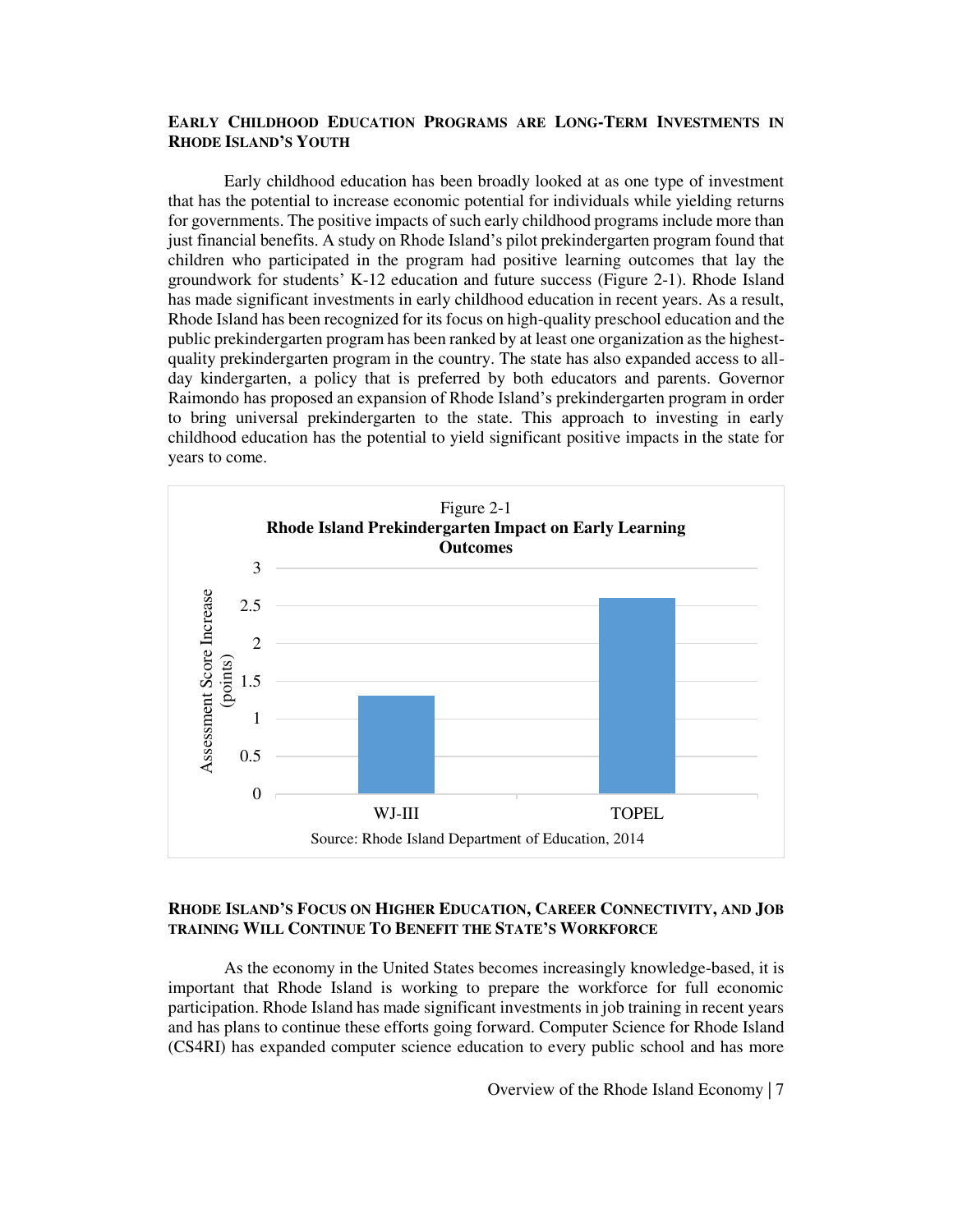than tripled the number of AP computer science programs in Rhode Island. The Pathways in Technology Early College High School initiative has created high school to career pathways in six schools. PrepareRI has encouraged college enrollment and employment. Rhode Island is also investing in a significant job training program, the Real Jobs program. This program has trained or placed over 5,000 workers to date. One of the most significant recent proposals from Governor Raimondo's administration is the expansion of the Rhode Island Promise Scholarship to include Juniors and Seniors attending Rhode Island College as well as adults attending CCRI. This program has experienced early success and has enabled Rhode Island high school graduates to attend the Community College of Rhode Island tuition-free.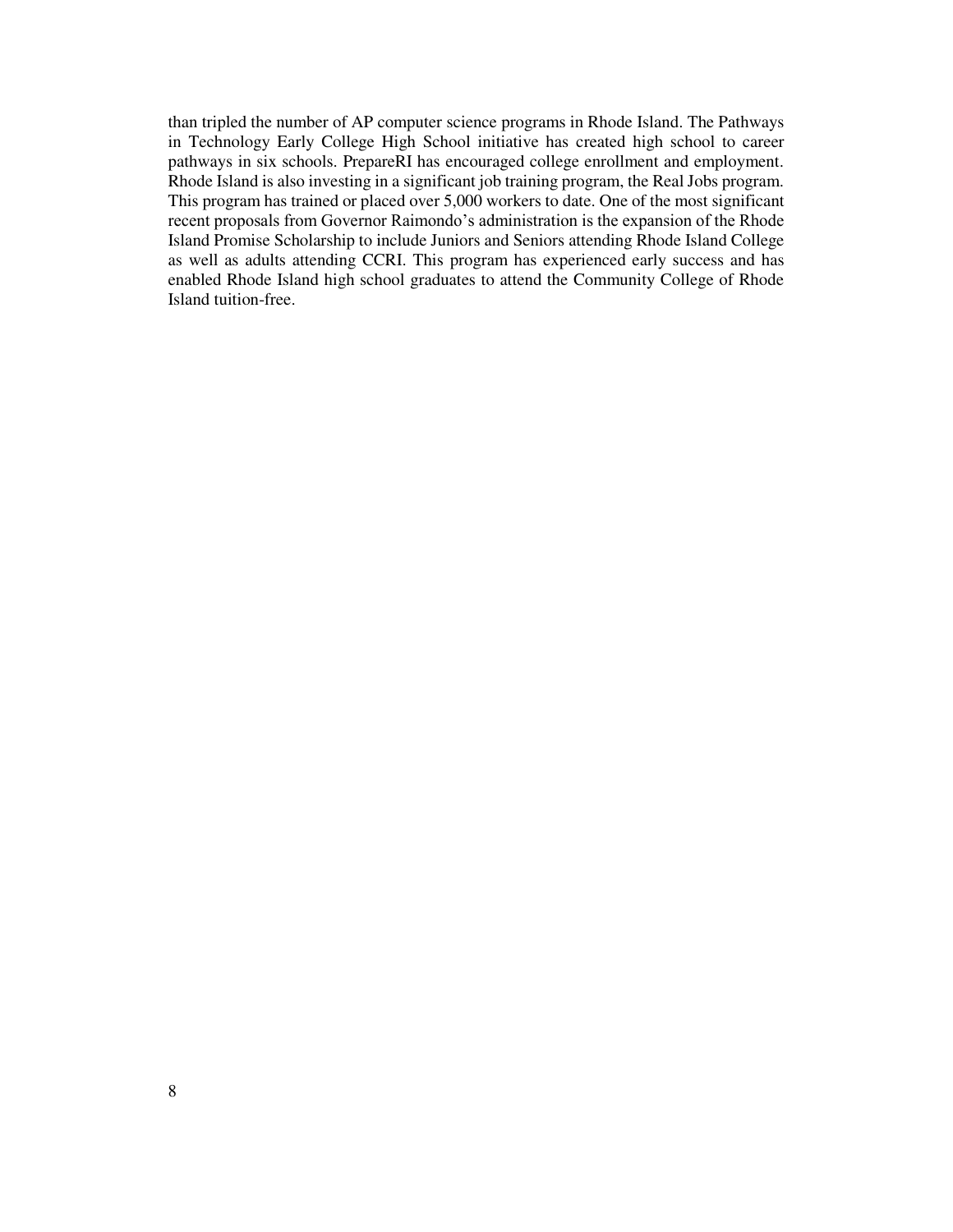## **CONTENTS**

| <b>CHAPTER 1</b> |  |
|------------------|--|
|                  |  |
|                  |  |
|                  |  |
|                  |  |
|                  |  |
|                  |  |
|                  |  |
|                  |  |
|                  |  |
|                  |  |
|                  |  |
| <b>CHAPTER 2</b> |  |
|                  |  |

#### **CHAPTER 3** HIGHER EDUCATION, CAREER CONNECTIVITY AND JOB TRAINING........ #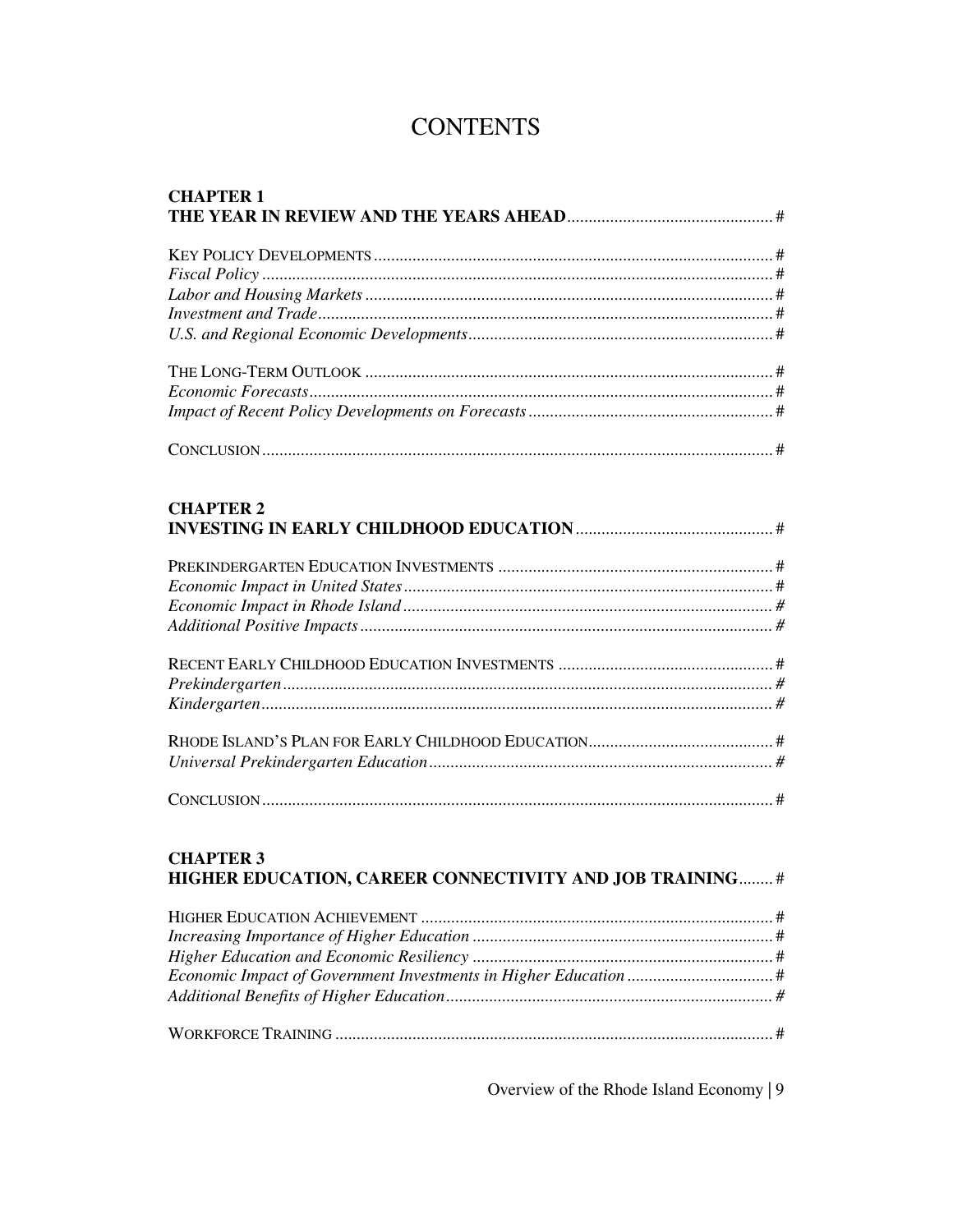| $\emph{Workforce Training Efforts} \emph{} \emph{} \emph{} \emph{} \emph{} \emph{} \emph{} \emph{} \emph{} \emph{} \emph{} \emph{} \emph{}$ |  |
|---------------------------------------------------------------------------------------------------------------------------------------------|--|
|                                                                                                                                             |  |
|                                                                                                                                             |  |
|                                                                                                                                             |  |
|                                                                                                                                             |  |
|                                                                                                                                             |  |
|                                                                                                                                             |  |
|                                                                                                                                             |  |
|                                                                                                                                             |  |
|                                                                                                                                             |  |
|                                                                                                                                             |  |
|                                                                                                                                             |  |
|                                                                                                                                             |  |
|                                                                                                                                             |  |
|                                                                                                                                             |  |
|                                                                                                                                             |  |
|                                                                                                                                             |  |

#### FIGURES

| $1 - 1$ |                                                                             |  |
|---------|-----------------------------------------------------------------------------|--|
|         |                                                                             |  |
|         | 1-3 New Privately-Owned Housing Units Authorized, 2017 and 2018 Comparison# |  |
|         |                                                                             |  |

#### TABLES

| 1.1 |  |  |
|-----|--|--|
|-----|--|--|

#### BOXES

| Box $1-1$ | Site Readiness: Positioning Rhode Island's Cities and Towns for Long-Term |  |
|-----------|---------------------------------------------------------------------------|--|
|           |                                                                           |  |
|           |                                                                           |  |
| Box $1-4$ |                                                                           |  |
|           |                                                                           |  |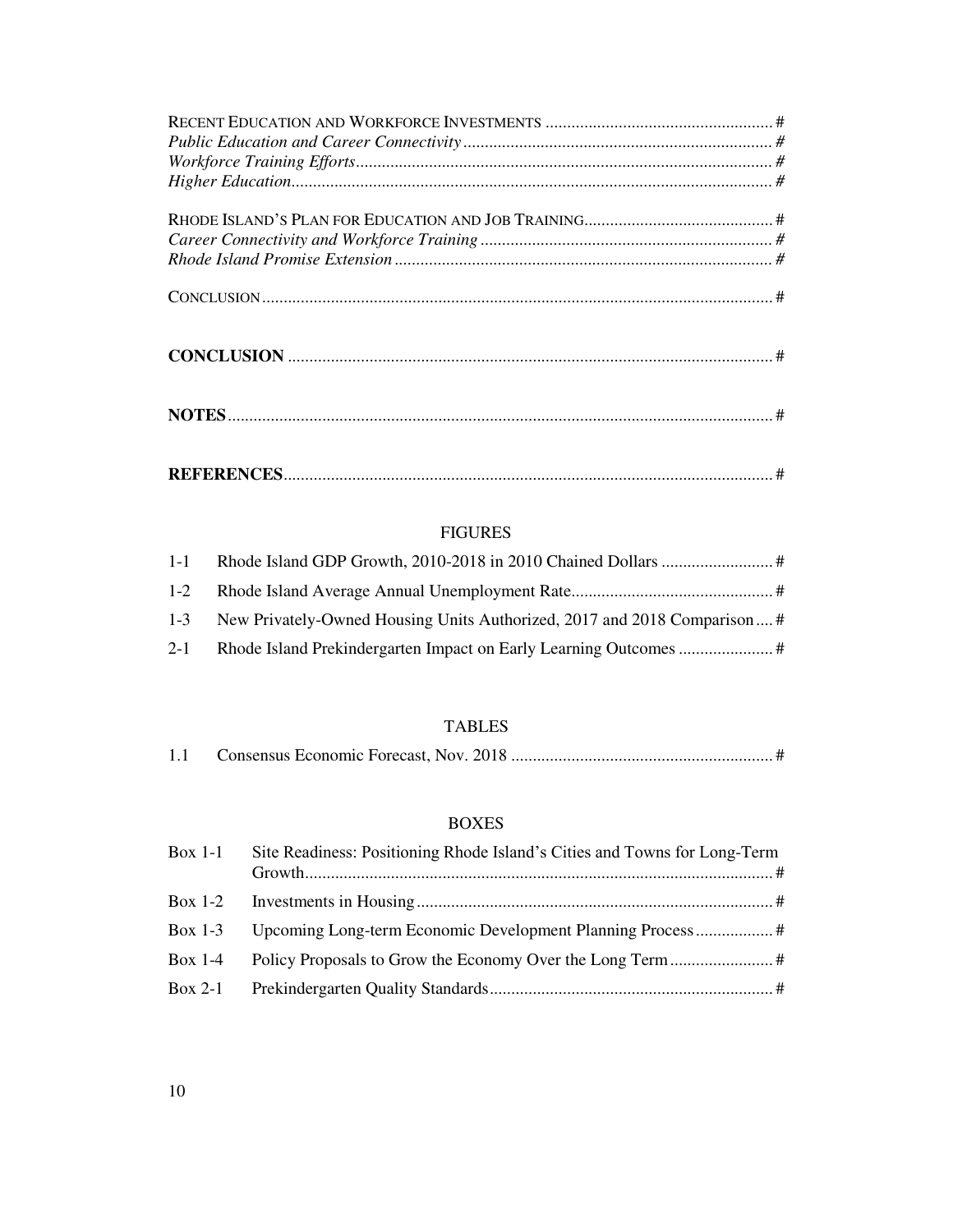#### CHAPTER 1

## THE YEAR IN REVIEW AND THE YEARS AHEAD

The Rhode Island economy continued to improve in 2018. Over the past year, the economy added thousands of jobs and continued to set records for Rhode Island job growth.<sup>1</sup> Rhode Island's unemployment rate improved to 4.0 percent by the end of the year, and the state's annual average unemployment rate, at 4.1 percent, was the lowest it has been since 1988. From 2014 to 2018, Rhode Island's average annual unemployment rate fell by 3.6 percentage points, the largest drop in the U.S. The average annual unemployment rate was also down from 4.4 percent in 2017 to 4.0 percent at the end of 2018. In the third quarter of 2018, Rhode Island's real gross domestic product (GDP) continued to grow, remaining above its pre-recession peak, which was surpassed in 2017 (Figure 1-1).<sup>2</sup>

In 2018, the average weekly earnings of Rhode Island employees also grew by 2.3 percent. A comparison of the average annual weekly wage from 2017 to 2018 shows that Rhode Island's increase was greater than the increase in the nation as a whole.

This chapter focuses on the key economic policy developments in Rhode Island over the past year. It examines trends in fiscal policy, the state's labor and housing markets, investment, and trade. During the past year, regional and U.S. economic developments impacted Rhode Island's economy and those are also examined. Finally, this chapter looks at long-range forecasts of the Rhode Island economy and its prospects for sustained growth.

 $\overline{a}$ 

<sup>&</sup>lt;sup>1</sup> Rhode Island Department of Labor and Training (DLT); U.S. Bureau of Labor Statistics (BLS). Throughout this chapter, unless otherwise specified, labor market data and statistics are from DLT and BLS or EOC calculations from these data. Housing market data and statistics are from U.S. Census Bureau (BOC) surveys, IHS Markit, Zillow, and the Rhode Island Association of Realtors. International trade data and statistics are from BOC and the International Trade Administration. Unless otherwise noted, all dollar figures are in current dollars and all employment data and statistics are based on seasonally adjusted values.

<sup>&</sup>lt;sup>2</sup> GDP data and statistics are from the U.S. Bureau of Economic Analysis or EOC calculations from these data.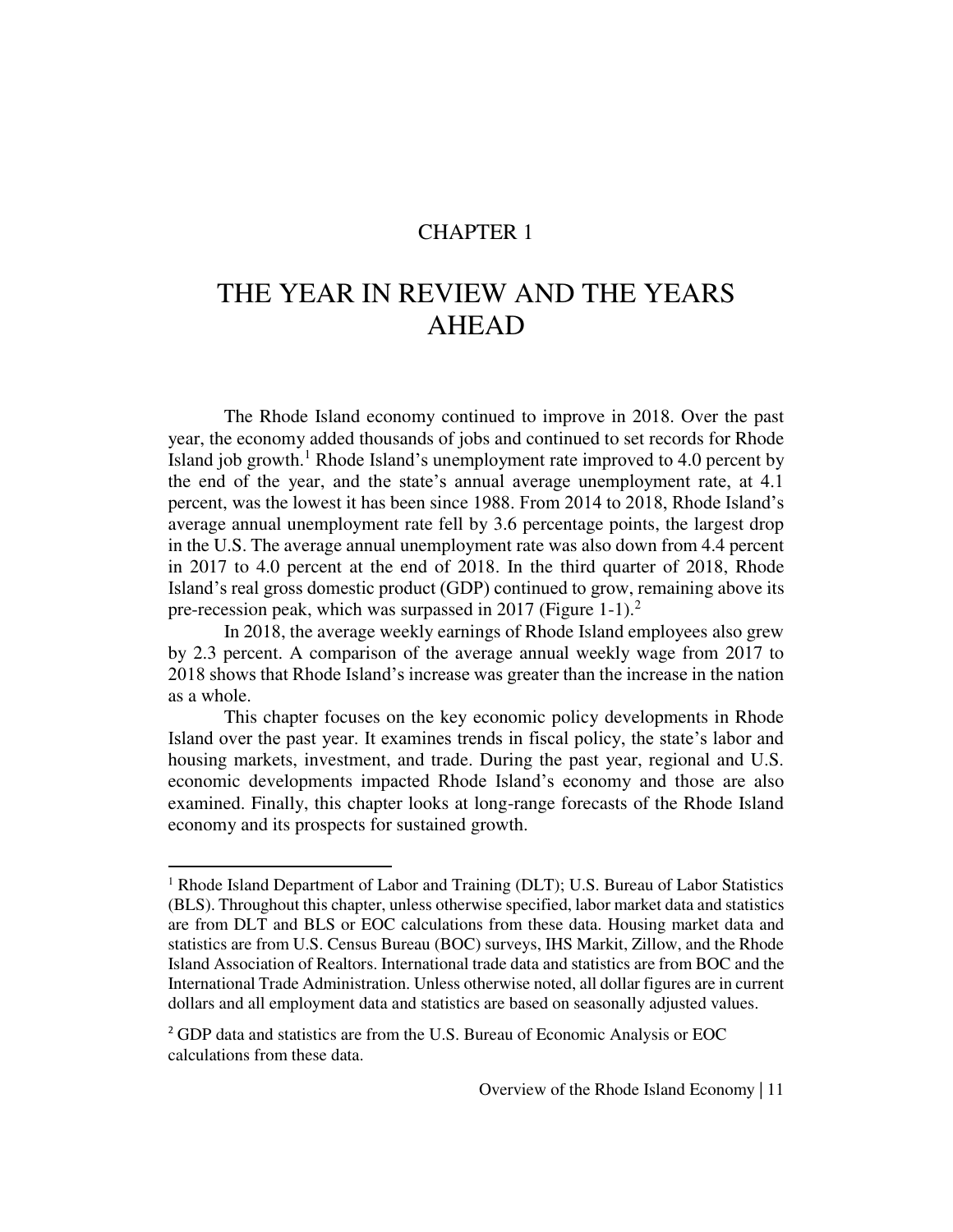#### **KEY POLICY DEVELOPMENT**



#### *Fiscal Policy*

Over 2018, revenues began to fall short of estimates after a year of surpassing them. Though still exceeding estimates in February 2018, by May the revenues fell in line with the estimates and by the end of the year, revenues were 1.7 percent lower than estimated. This placed a strain on the FY2019 budget and has necessitated revisions in the FY2019 budget that are pending before the General Assembly as of this writing. Throughout this time, the state continued to cut the motor vehicle tax in line with the policy enacted in the FY2018 budget. Though revenue shortfalls are cause for concern and do require budget adjustments, it is necessary to consider which specific tax revenues are falling short of estimates. Importantly, sales and use tax revenues continued to outperform estimates, which is significant in that this is one of the best indicators of the current state of the economy among taxes levied by the State.

 The economic impact of state tax incentive programs created in 2015 continued to be favorable, leading to projections of revenue positive results. Over the next 12 years, economic development projects incentivized by the Rhode Island Commerce Corporation are expected to contribute an additional \$237.7 million in revenue once the incentive amounts are taken into account.

In 2018, Rhode Island continued to make important investments in public education and job training that will pay dividends in the years to come. The P-TECH program, which aligns high schools, the Community College of Rhode Island, and employers is active in six high schools. Students in this program will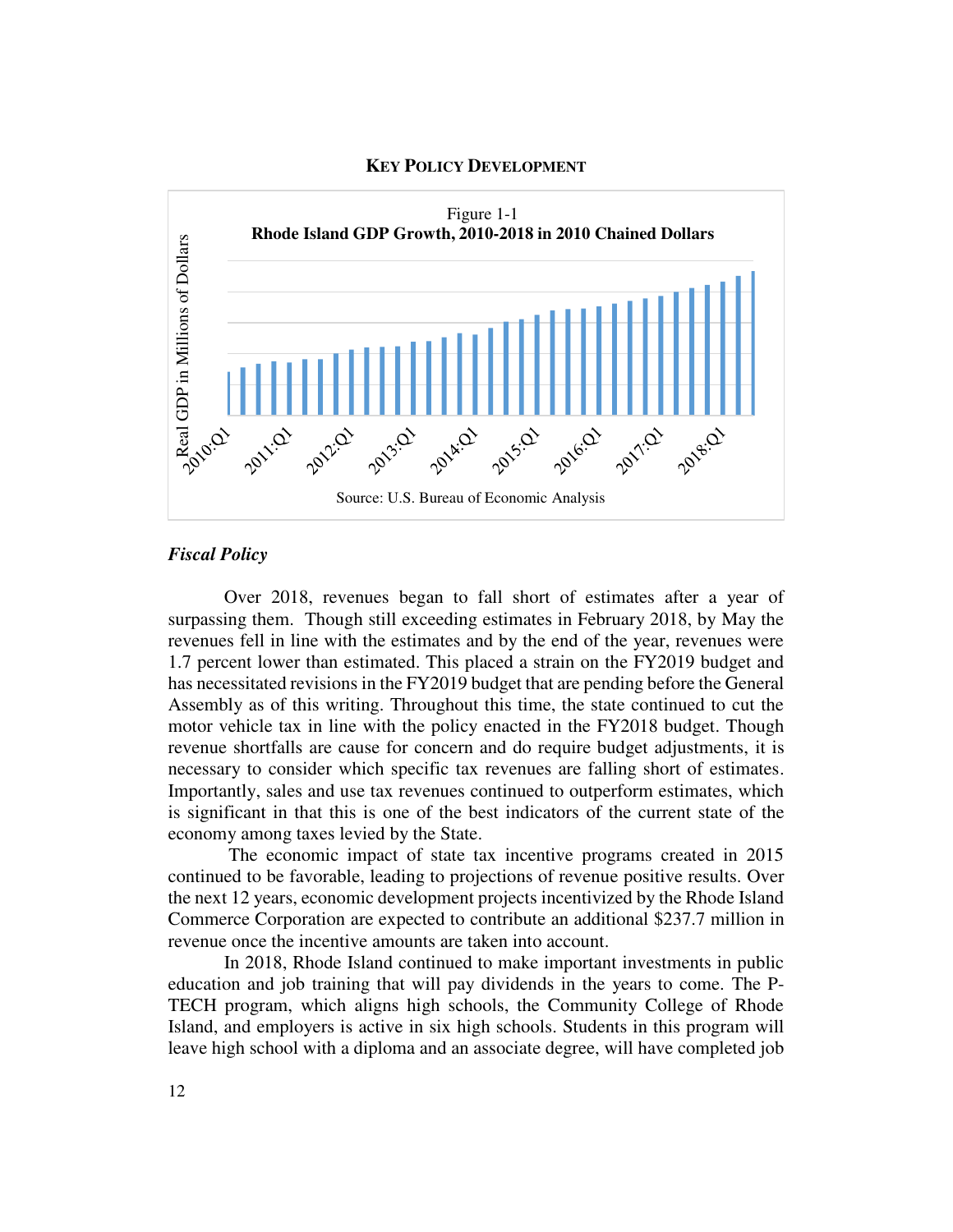training with a partner employer, and be in line for employment. The Rhode Island Promise Scholarship enables all eligible Rhode Island students to attend the Community College of Rhode Island tuition-free for two years, and the program is being considered for expansion to Rhode Island College and adults attending CCRI in 2019. This scholarship program is making higher education more affordable and access to higher education to more Rhode Islanders, which will contribute to growing the state's economy. Initial economic impacts of the Rhode Island Promise Growth and other education investments are discussed in subsequent chapters.

#### Box 1-1 **Site Readiness: Positioning Rhode Island's Cities and Towns for Long-Term Growth**

Great strides have been made in improving Rhode Island's business climate, including the creation of economic development tools, the launch of epermitting, consolidation of building and fire officials at DBR, Lean programming, and the small business omnibus relief bills. This progress will be built upon A policy proposal before the General Assembly will build upon these recent improvements. The proposal will enable municipalities to opt in to a set of services and supports in order to advance projects that will grow the local and state economy.

In some cases, municipalities have limited resources – lack of full-time building officials, not enough staff to support planning and land use initiatives, and a lack capacity to update comprehensive plans and zoning codes. This lack of resources can have a significant impact on development projects in communities across the state. The Site Readiness Partnership will help municipalities access resources, tools and strategies to unlock development potential throughout the state.

This pilot program would be funded at \$1.45 million with access to an additional \$1 million in RICAP funding. It would enable and speed development around the state by providing municipalities, at their request, with:

- 1. Training and technical assistance,
- 2. Investments in site readiness, and
- 3. Opportunities for building capacity.

#### *Labor and Housing Markets*

Rhode Island's labor market improved markedly in 2018. The average annual unemployment rate fell 0.36 percent from 4.42 percent in 2017 to 4.06 percent in 2018, the lowest average annual unemployment rate since 1988 (Figure 1-2).

From 2014 through 2018, Rhode Island's average annual unemployment rate fell by 3.6 percentage points, the largest decrease in the nation. Nonfarm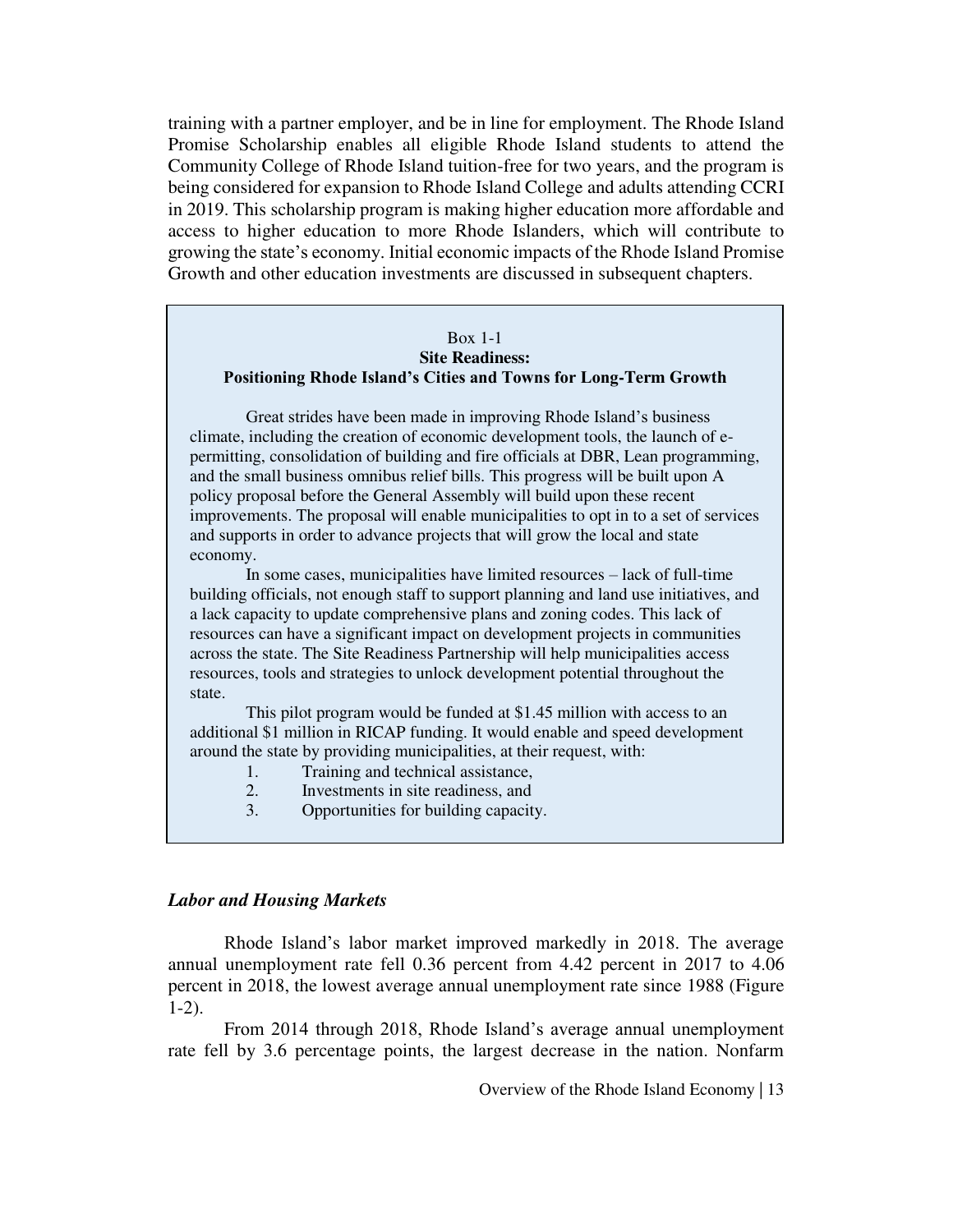employment increased by 4,100 jobs from January 2018 to December 2018 with notable growth in the education and healthcare, construction, and professional and business services sectors. The education and healthcare sector grew by 6.0 percent, or 1,100 jobs, from January 2018 to December 2018. Professional and business services grew by 1.9 percent, or 1,300 jobs, in 2017 while healthcare and social assistance jobs grew by 1.9 percent, or 2,000 jobs.

Since 2015, the economy has added 14,700 nonfarm jobs. The state's labor force grew by 2,130 people from 2017 to 2018, which represents the largest average annual growth in Rhode Island's labor force since before the recession, while nonfarm employment continued to set records. Rhode Island ended 2018 with 497,700 jobs, which remains the highest number of jobs ever recorded, even when taking into account a recent downward revision of jobs data that affected most states in the country.



Despite this, several factors continue to be items concerns for the future strength of Rhode Island's labor force. Though the labor force grew in each of the last two years, it remains significantly below its pre-recession peak. Factors contributing to this include the state's aging population, net outflow of prime-age workers, and lower than average rates of educational attainment. As will be detailed in subsequent sections, this is a vulnerability that state leaders are taking seriously and are implementing myriad initiatives to reverse.

In 2018, Rhode Island had a per capita personal income (PCPI) of \$54,523. This PCPI ranked  $17<sup>th</sup>$  in the United States and was 102 percent of the national average, \$53,712. The 2018 PCPI reflected an increase of 3.0 percent from 2017. The 2017-2018 national change was 3.8 percent. In 2008, the PCPI of Rhode Island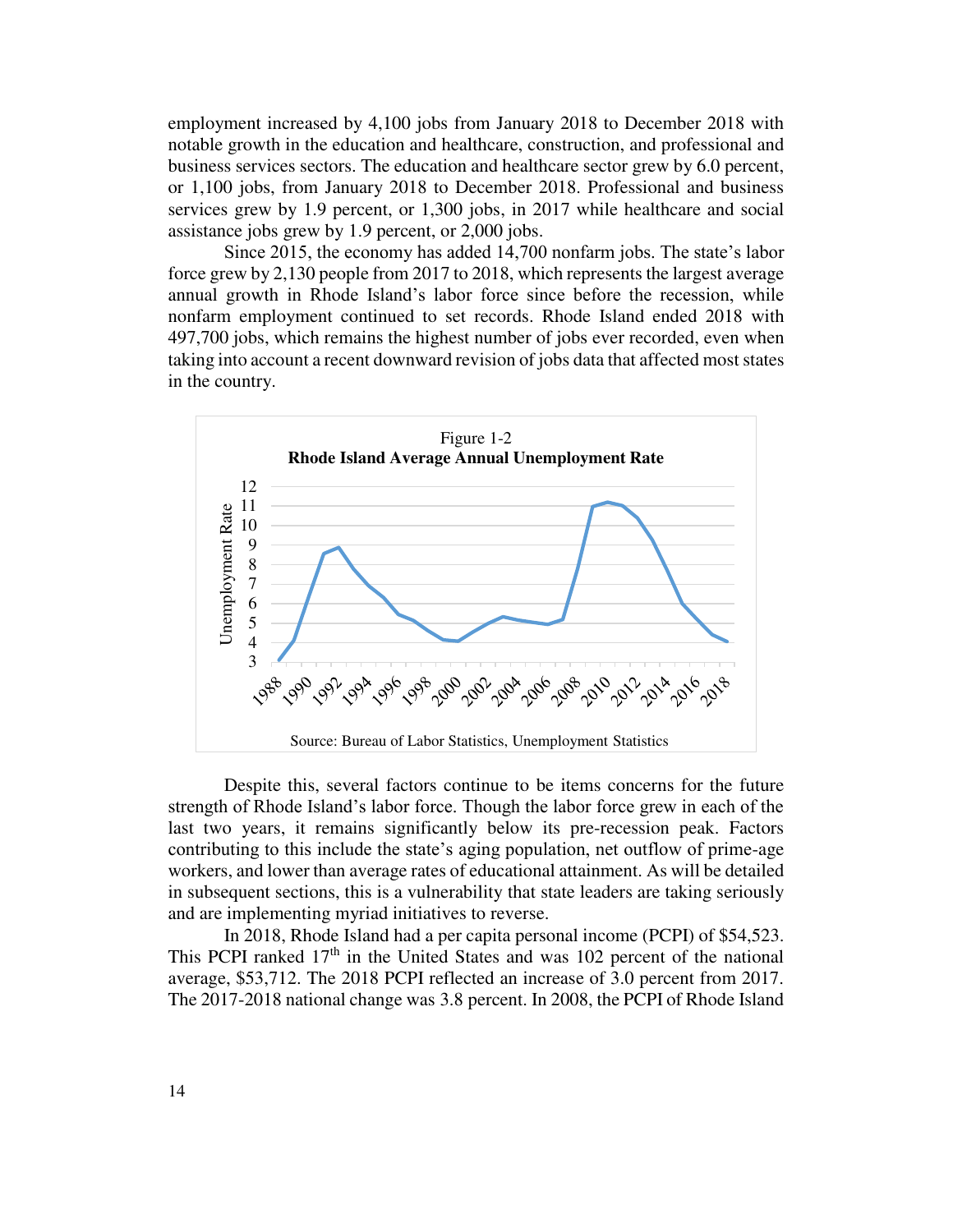#### Box 1-2 **Rhode Island Housing Investments**

 Housing, especially housing that is affordable to working class Rhode Islanders, is a continued concern in our state. However, there are several recent investments that are important to note when looking at the state of Rhode Island's housing market.

#### *Building Homes Rhode Island III*

 In November 2016, voters approved housing bonds totaling \$50 million to be used to support affordable housing and urban blight remediation. \$40 million was designated to be used for affordable housing programs while the remaining \$10 million was reserved for improvement of blighted areas or areas in need of revitalization (Rhode Island Office of Housing and Community Development, n.d.). While all the funds have not yet been distributed, this increased funding is already having a positive impact in Rhode Island.

#### *Previous Affordable Housing Bonds*

 Rhode Island voters have approved two previous housing bonds: Building Homes Rhode Island II and Building Homes Rhode Island I. The public support for financing affordable housing was made clear when, in 2006 and 2012, voters approved these bonds. Totaling \$75 million, these bonds have been extremely important in developing affordable housing in the state. The 2006 bond helped create affordable homes for 1,261 unit in the state. The 2012 bond also helped to create approximately 700 units. These units were assisted in more than 30 communities across the state (Rhode Island Office of Housing and Community Development, n.d.).

#### *Pay for Success Proposal*

 In the 2019 legislative session, Governor Raimondo has proposed a \$500,000 budget allocation towards a Pay for Success program that would increase permanent supportive housing. This small investment by the state would be necessary to enable the state to draw down a \$1 million federal grant from the U.S. Department of Housing and Urban Development and attract outside investors to execute the project. While this proposal is still in early stages, this proposal has seen a significant amount of public support and could be an important evidencebased intervention to support individuals in need of housing and wraparound services.

was  $$41,787$  and ranked  $16<sup>th</sup>$  in the United States. The 2008-2018 compound annual growth rate of PCPI was 2.7 percent. The compound annual growth rate for the nation was 2.8 percent.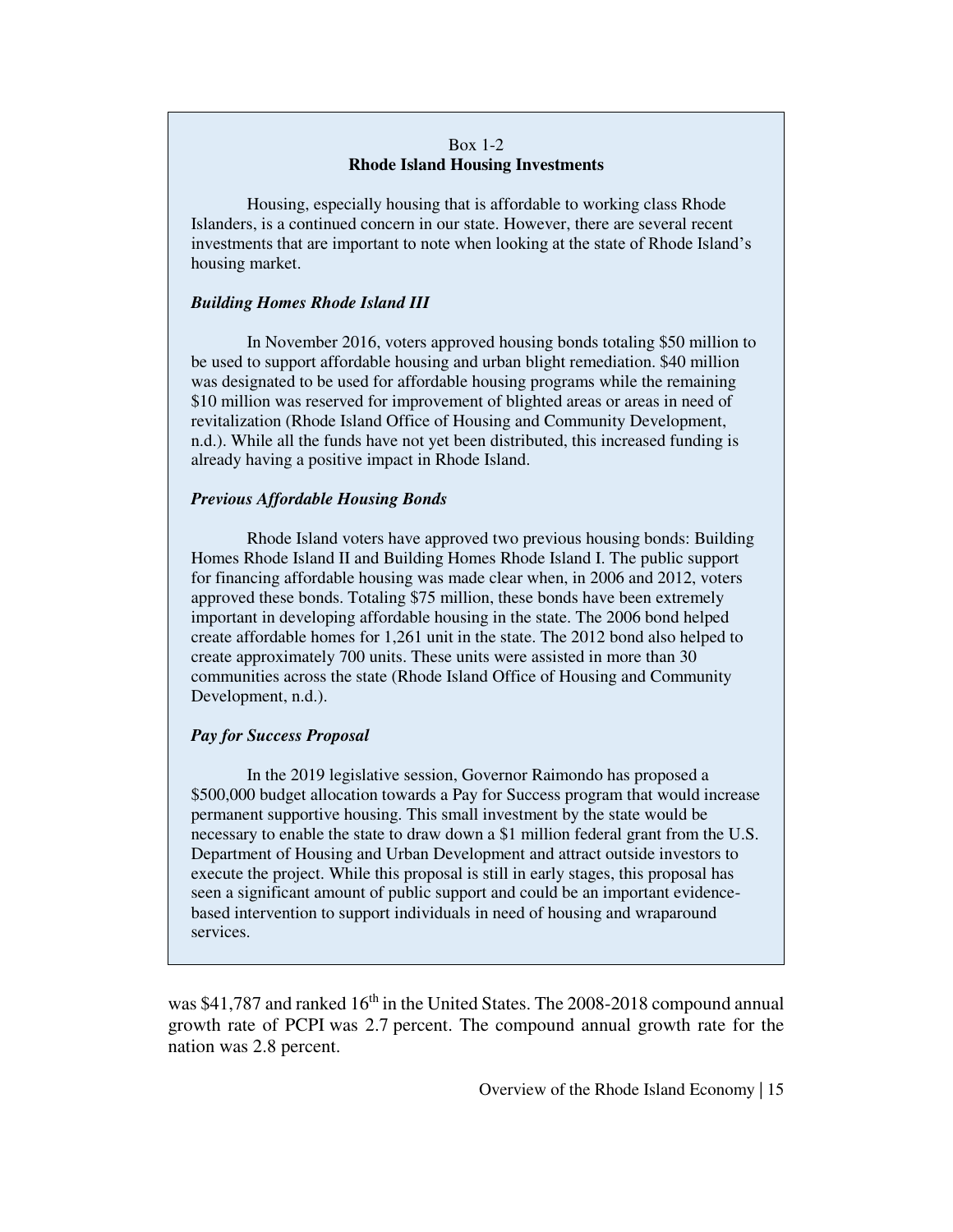In 2018, Rhode Island continued to see significant progress in wage growth. Between 2017 and 2018, Rhode Island saw a 3.88 percent growth in average weekly earnings. This was the best of all New England states and the  $15<sup>th</sup>$  best in the country.

There were important changes to Rhode Island's housing market throughout the year. Median prices for single family homes increased by 5.88 percent from 2017 to 2018 (Rhode Island Association of Realtors, 2018). The number of new housing units authorized over the course of the year was 1,224, up from 1,156 in 2017 and 990 in 2015. While the number of single-unit structures authorized decreased in 2018 as compared to 2017, the number of structures with over five units increased (see Figure 1-3). The home-price index increased 6.1 percent year over year in November 2018, the highest growth rate in New England (PBN, 2019).



#### *Investment and Trade*

International trade remains an important part of the state's economy, with the value of the state's imports and exports roughly 20 percent of the size of the state's economy as a whole. However, exports make up only 4 percent of the state's GDP, as compared to 11.2 percent of the country as a whole. In 2018, Rhode Island exported \$2.4 billion worth of goods while importing \$10.5 billion.

Rhode Island's imports grew by 12.3 percent in 2018, due largely to increases in imports of passenger vehicles through the Port of Davisville, which increased 24 percent from 2017 to 2018. Reflecting this activity, Mexico and Germany remain Rhode Island's top two sources of imports, with China coming in third. Mexico was responsible for 23.8 percent of imports to Rhode Island in 2018,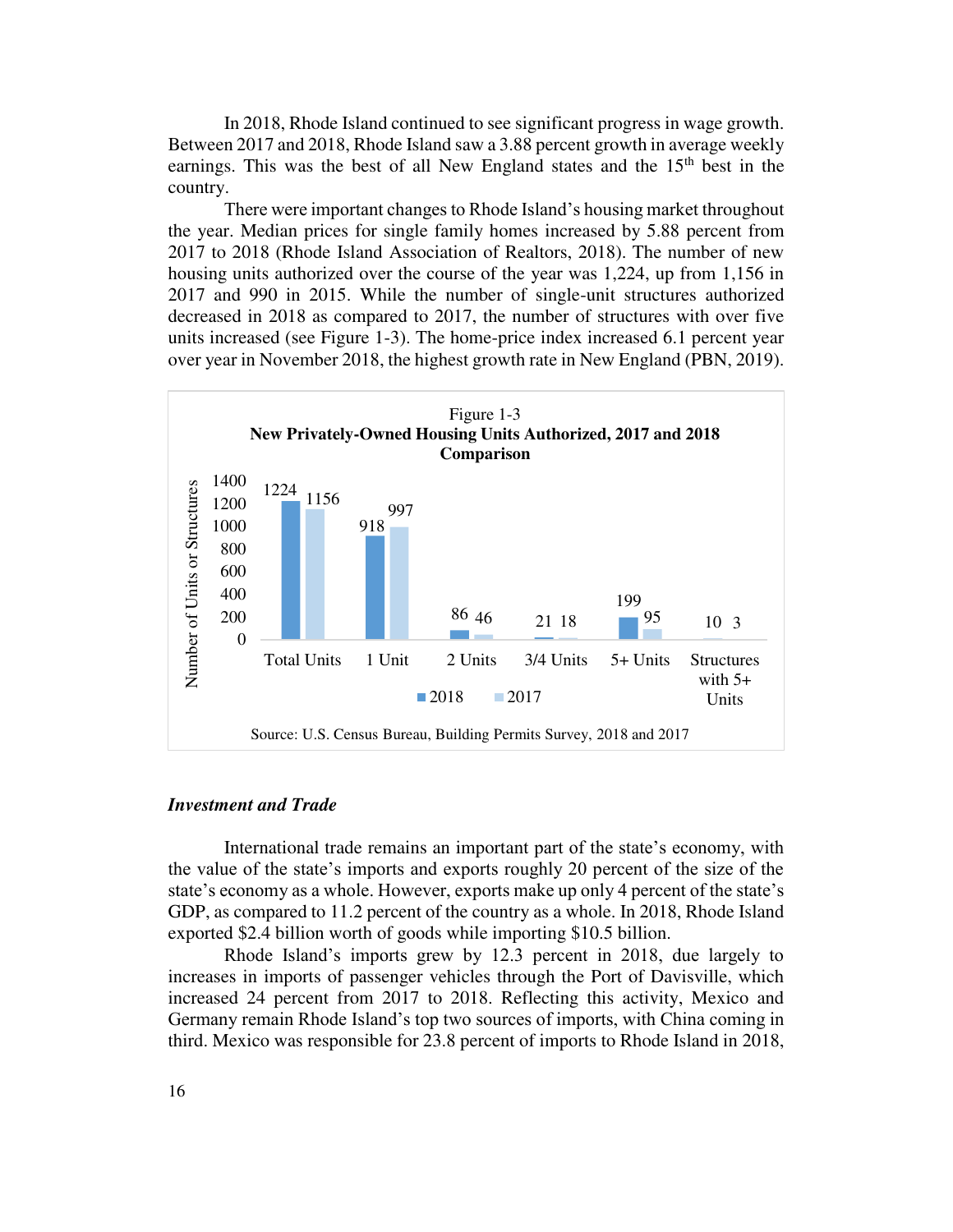followed by Germany (21.5 percent); China (9.2 percent); Slovakia, which saw a 75 percent increase in exports to Rhode Island, (9.2 percent); Japan (9.2 percent); and Canada (7 percent). Passenger vehicles accounted for greater than 50 percent of all imports to Rhode Island in 2018, underscoring the importance of the Port of Davisville to the state's import/export economy. After passenger vehicles, petroleum products and medical devices were Rhode Island's top imports.

Rhode Island's exports grew by 0.34 percent from 2017 to 2018, a roughly \$8 million increase. In 2018, Canada was Rhode Island's top export market, accounting for 21.3 percent of total exports, followed by the Dominican Republic (10 percent), Mexico (8.3 percent), China (6 percent), Turkey (5.4 percent), and Germany (5.14 percent). The state's top export was scrap metal, accounting for 24.5 percent of total exports, followed by miscellaneous manufactured products (16 percent), and chemicals (14 percent).

There is some uncertainty at the federal level surrounding trade and tariff agreements. The impacts to Rhode Island of the newly revised policies as well as other fluctuations in global trade dynamics remain to be seen. This is an issue to closely monitor in the coming year.

Though Rhode Island has limited exposure to most items currently under discussions for new tariffs and duties, the Trump administration continues to use the threat of import duties on European automobiles as leverage in its trade dispute with the European Union, as well as on Mexico as leverage in its dispute over the U.S. southern border. Should those tariffs come to pass, it will have a significant impact on Rhode Island, and the Port of Davisville in particular.

#### Box 1-3

#### **Upcoming Long-Term Economic Development Planning Process**

Every four years, the Rhode Island Commerce Corporation and the Division of Planning are tasked with the creation of a long-term economic development plan. Plans must be developed in the first year following a gubernatorial election, as dictated by state statute. In 2015, the document "Rhode Island Innovates" was produced by a consortium led by the Brookings Institution, and provided a roadmap for many economic development initiatives undertaken over the last several years.

 Over the course of 2019, the State will once again undertake this longterm planning process. To guide the process, a new Long-Term Economic Development Planning Council will be appointed, and staff at the Executive Office of Commerce will manage the process of developing the plan for the Council's approval. The upcoming plan is likely to expand upon many of the initial themes of "Rhode Island Innovates," identify areas of success and areas for continued focus, as well as suggest new proposals specific to Rhode Island's key industry sectors.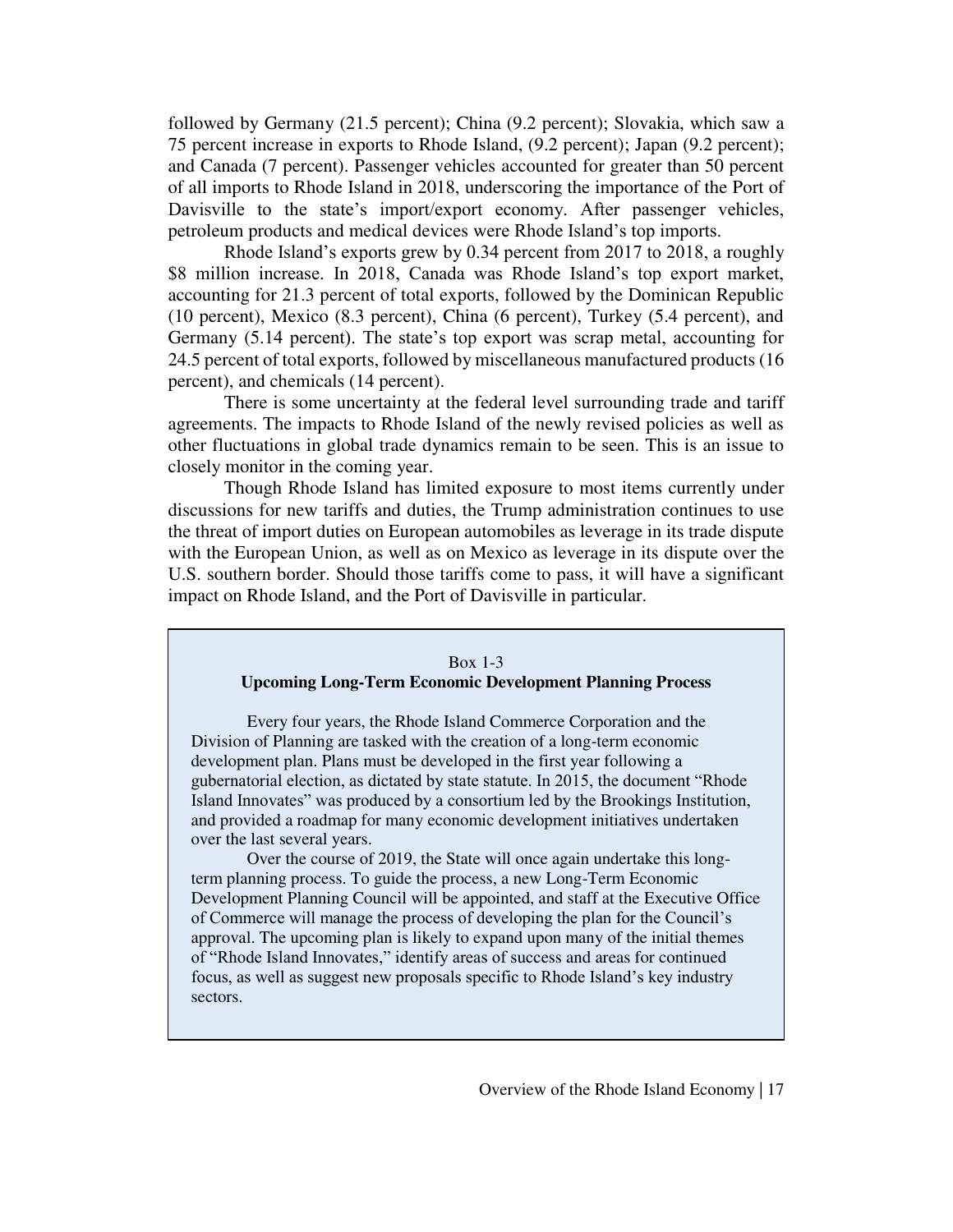2018 saw international firms expanding in Rhode Island, with the growth of the Infosys Design and Innovation Hub as an important example. Over the course of 2018, the company built out space and hired employees in Providence. This expansion is part of the Indian firm's commitment to hire 500 Rhode Islanders, part of a larger push to hire thousands of Americans in the coming years.

#### *U.S. and Regional Economic Developments*

In 2018, the U.S. economy showed continued growth. The unemployment rate fell 0.2 percent over the year to 3.9 percent by December 2018. During 2018, 2.6 million jobs were added in the U.S. economy, while U.S. real GDP grew by 2.68 percent over the year on an annualized average basis. Inflation also increased over 2018 with the Consumer Price Index for All Urban Consumers (CPI-U) rising by 1.2 percent from January 2018 to December 2018. In response to increasing inflation as well as improving economic conditions, the Federal Reserve's Open Market Committee voted to raise the interest rate in March 2018 to 1.75 percent; June 2018 to 1.95 percent; September 2018 to 2.20 percent; and in December 2018 to 2.40 percent.

U.S. growth supported improvements in economic indicators across New England in 2018. Though employment levels increased in all New England states from 2017 to 2018, no New England states created jobs at a faster rate than the country. In fact, even Massachusetts, New England's top performer, created jobs at just about half the rate of the country overall.

#### **THE LONG-TERM OUTLOOK**

Rhode Island's economy saw positive signs throughout 2018, yet some warning signs lie ahead. The state's 2018 Consensus Economic Forecasts projected slow to flat growth in the coming years. Investments in infrastructure and development, education, and economic development, as well as the policies proposed in the Governor's FY 2020 budget, are designed to further expand the state's labor force and increase economic growth going forward.

#### *Economic Forecasts*

Twice a year, Rhode Island's Revenue Estimating Conference meets to develop and adopt official estimates of the state's general revenue receipts. Members of the Conference include the State Budget Officer, the House Fiscal Advisor, the Senate Fiscal Advisor, as well as representatives from state agencies responsible for revenue sources. The Governor uses these official estimates when developing the state budget and the General Assembly similarly relies on the official estimates when making appropriations. As part of revenue estimating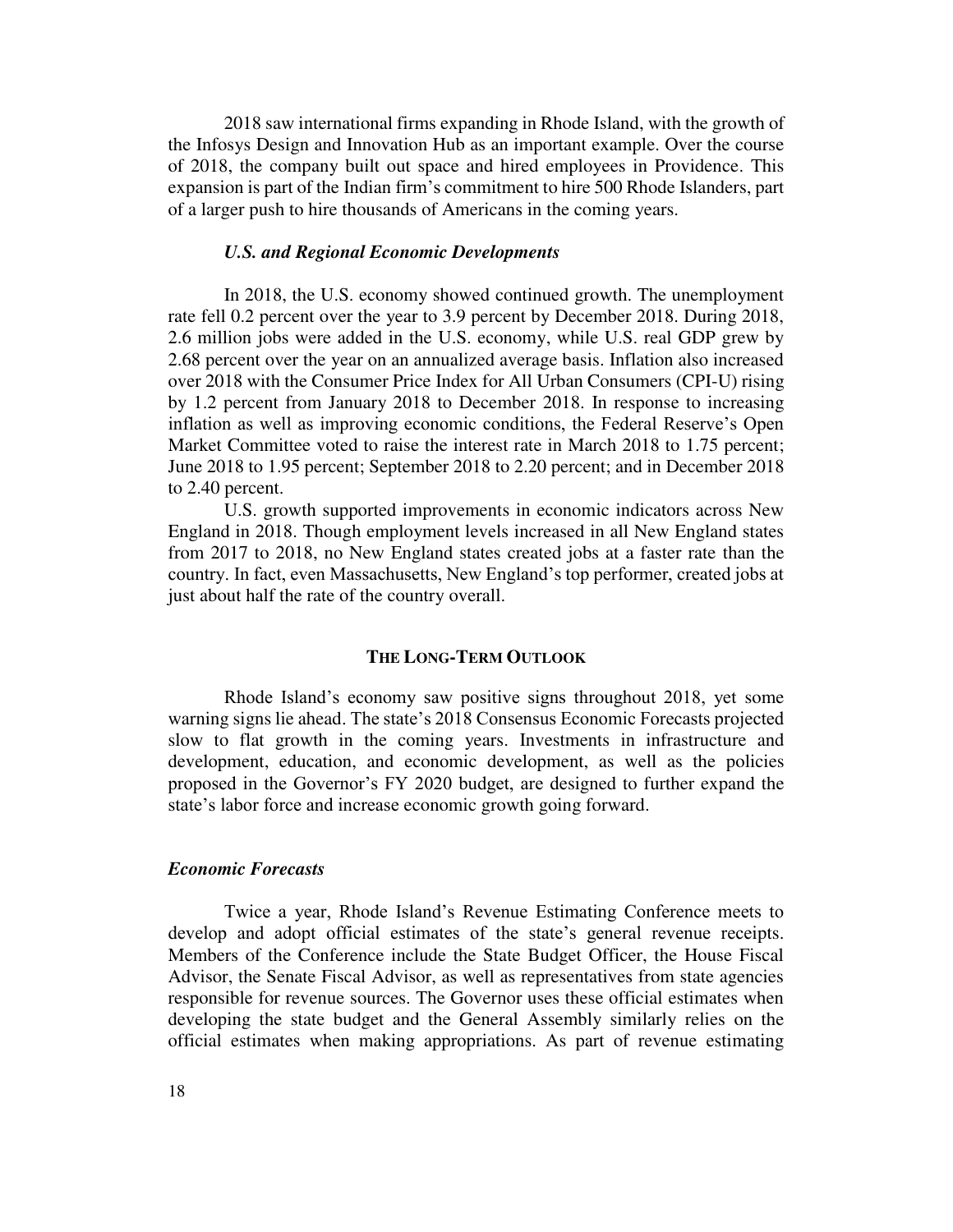process, the Conference regularly forecasts developments in the U.S. and Rhode Island economies. In 2018, economic forecasts from IHS Markit and the Department of Labor and Training informed the consensus economic forecasts adopted by the Conference (Table 1.1).

The 2018 consensus economic forecasts showed that while national GDP growth is strong, and indeed performing above projections, a recession is likely within the next five years, though recession risks remain "contained" for the time being. Continued uncertainty in international trade, especially the stalled position of the recently-negotiated United States-Mexico-Canada Trade Agreement (USMCA) and the inconsistent nature of trade negotiations with China contribute to economic uncertainty on the domestic front. Internationally, the continued dysfunction of the Brexit negotiations is wreaking havoc on the European and global economies, as is the continually uncertain future of the European Union as the bloc shows signs of splintering. Additionally, the potential for an economic slowdown in China looms, though when and to what extent this will occur remains a significant point of debate among economists. The forecast also noted other domestic factors that could contribute to slowed growth rates included rising real rates, an increase in energy prices, and tighter mortgage lending standards. Additionally, the stimulus provided through the 2017 Tax Cuts and Jobs Act will wane after 2020.

| November 2018 Canssment Economic Barocast |                    |           |                |              |           |             |               |                  |                |                 |
|-------------------------------------------|--------------------|-----------|----------------|--------------|-----------|-------------|---------------|------------------|----------------|-----------------|
| Annual Crewth                             | CV <sub>2017</sub> | CY 2018   | CY 2019        | CY 2024      | CY 2822   | CY 2122     | CY 2023       | 4.3.204          | <b>CY 2025</b> | 63'2026         |
| Nordam Hopkeyman: (DDDs)                  | 434.4              | 501.4     | 506.7          | 31D.2        | 1107      | <b>111E</b> | 519.7         | 510.2            | 510.7          | 511.3           |
| Nonfara Explasment Growth                 | û                  | IJ        | 1.1            | 62           |           | $40 - 10$   | 63.35         | (0.05)           | ü1             | 0.1             |
| Personal fracers (rtd.)                   | 5 14:574.62        | 56.956.48 | 59.615         | 42.294.46    | 64,953.66 | 67,531.00   | 70.505.66     | 72.997.75        | 75,705.79      | 78,535.14       |
| Personal Incorne Growth                   | 41                 | 45        | 4.3            | 43           | 3.9       | 38          | 3.7           | 3.8              | 次期             | 38              |
| Wage as 5 Salaries Traones                | 35                 | 33        | 4.4            | 4.4          | 11        | 41          | 9.9           | 46               | 4.1            | 48              |
| Dovidence, Internet and Rent              | 46                 | 42        | 50             | 2.5          | 42.       | 4.0         | $3.7^{\circ}$ | $3.3 -$          | 34             | 23              |
| <b>Bates</b>                              |                    |           |                |              |           |             |               |                  |                |                 |
| Unemployment Bain                         | 48.                | $-12$     | 13             | 4.0.         | 42        | 48          | AB            | 送着               | 85             | 33              |
| Cassane: Prize Index (US)                 | 21                 | 2.6       | 駢              | 25           | 23        | $^{23}$     | 22            | 21               | 尘生             | 21              |
| Personal Centurgenes Growth               | 3.2                | 43        | 4.5            | 42           | 3.9       | 37          | 33            | 33               | 1.7            | 23              |
| Housing Statts                            | Lä                 | 1.3       | 13             | 13           | IJ        | L4          | L4            | 1.4              | 1.4            | 1.4             |
| <b>Ancesol</b> Grawth                     | FY 2017            | FY 2918   | FY 2019        | FY 3030      | FY 2021   | BY 2022     | FY 2023       | FY 2824          | FY2025         | FV 2026         |
| Nonciarm Employment (000x).               | $-291.4$           | 497.8     | 104.6          | 315.9        | 510.9     | 510.5       | \$10.8        | \$10.1           | 110.1          | 4114            |
| Nonfarn Employment Growth                 | 0.6                | 13        | 14             | 3.0          | 改文        | 0.3         | (0.1)         | (0,1)            | ül             | 0.1             |
| Petronal Income (mil)                     | 5 14,664.43        | 57,124.52 | s<br>59.171.55 | 61, 221, 34. | 64,455.94 | 66.957.39   | 55.436.83     | 12.051.98        | 74 789 70      | 22.646.14<br>s. |
| Perconal Internet Growth                  | 25                 | 45        | 19             | 44           | 40        | 3.5         | 33            | 3.3 <sub>1</sub> | 1.8            | 3.5             |
| Waas and Salaries Income-                 | 28                 | 3.5       | 4.0            | 14           | 42.       | 43          | 4, 0          | 33               | 4.1            | 43              |
| Dividenda, Interest and Rent.             | \$1.               | 4.5       | $4.0^{+1}$     | 5.9          | 433       | 42          | 2.9           | 3.4              | 1.2.           | 29              |
| Rates                                     |                    |           |                |              |           |             |               |                  |                |                 |
| Unemployment Base                         | ¥Υ                 | 2.5       | 19             | 35           | 41        | 44          | 4.8           | 50               | 80             | 80              |
| Consumer Price Tecles (US)                | 19.                | 20        | 16             | 24           | 24        | 24          | 22            | $-3.1$           | 3.0            | 20              |
| Petronal Consumption Growth               | 3.0                | 12        | 4.8            | 43           | 42        | 3.5         | 3.4.          | 15               | 13             | 15              |
| Heasing Statts                            | 12                 | 13        | 13             | Đ            | 1.3       | ī.4         | L4            | i A              | 14             | 1A              |

Table 1-1 – Consensus Economic Forecast, November 2018

Source: Rhode Island Revenue Estimating Conference, Office of Management and Budget

(http://www.omb.ri.gov/documents/revenues/conference/5300\_November percent202018 percent20Revenue percent20Estimating percent20Conference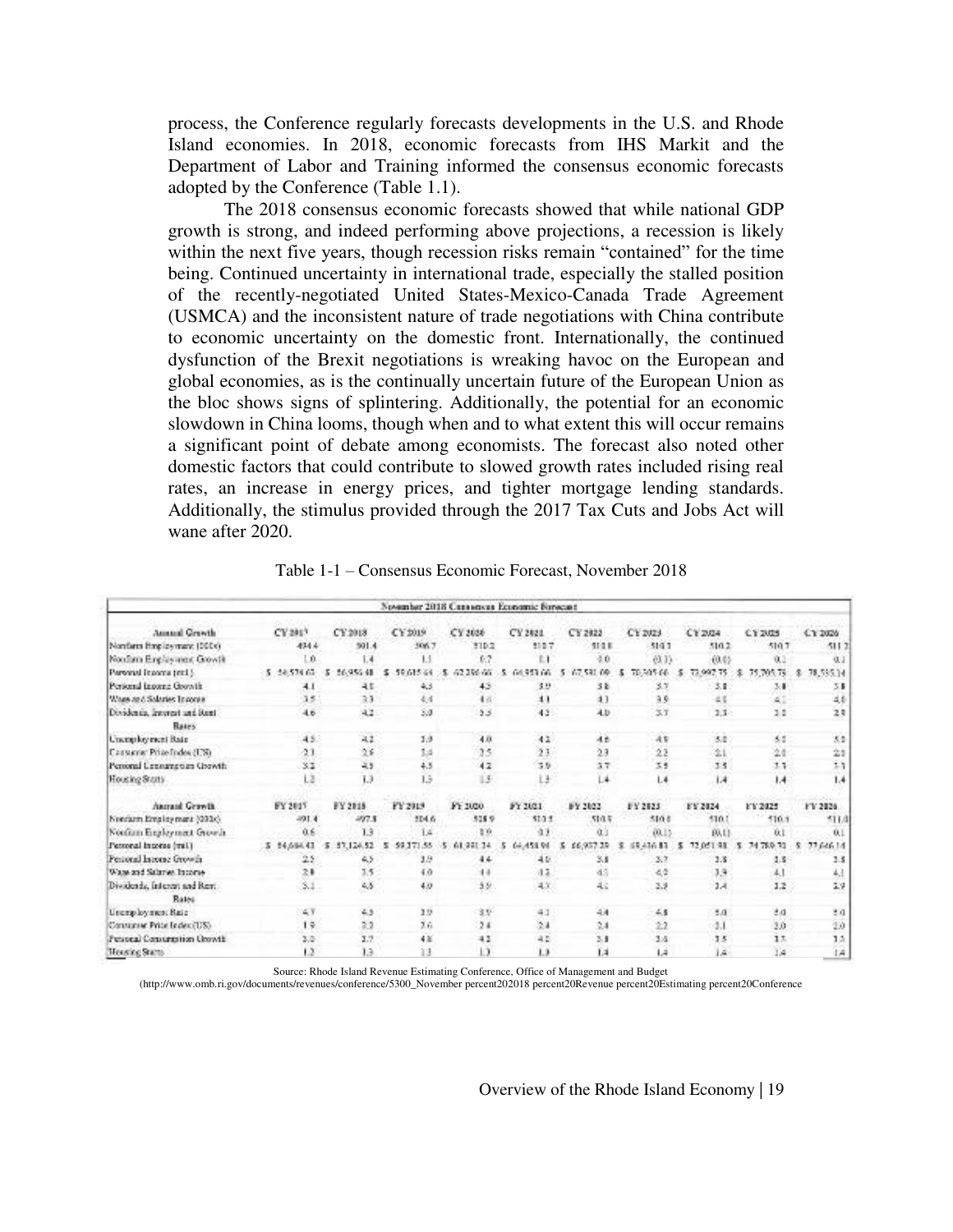As labor markets continue to tighten, however, forecasters expect the dollar will lose strength and inflation may pick up in 2019 and 2020. The Conference projected the U.S. Consumer Price Index to continue to rise by 2.4 percent in 2019, 2.5 percent over 2020, and 2.3 percent in 2021. The Federal Reserve targets 2 percent inflation as a long-term objective and inflationary trends have put increasing pressure on the Federal Reserve to raise interest rates, though as noted above it has resisted doing so in the latest meeting of the Federal Open Markets Committee, which maintained the interest rate at 2.4 percent.

The Conference projected growth for some areas of Rhode Island's economy in the November 2018 forecast. Nonfarm employment is expected to continue growing but this growth is projected to slow around 2020 as the labor market tightens and is projected to hold steady between 510,000 and 511,000 jobs from 2020-2026. The unemployment rate is projected to increase to 5.0 percent around 2024, which, though higher than the current unemployment rate, remains within the bounds of the traditionally conceived natural rate of unemployment at which the economy is considered to be at full employment. As a note, this should be considered in the context of the discussion on unemployment and the potential of the labor force detailed above. Forecasters also projected wage and salary growth of 4.4 percent in 2019, which is unchanged from the previous projection.

#### Box 1-4 **Policy Proposals to Grow the Economy Over the Long Term**

Governor Raimondo's FY 2020 budget includes a series of proposals that would contribute to the long-term growth of the Rhode Island economy by expanding the labor force and increasing productivity. These proposals include the productivity increases associated with promoting 21st century education and training; policies that help working families contribute to the economy; investments in small businesses and entrepreneurs that grow the labor force; and economic development tools that will continue to create jobs and opportunities for Rhode Islanders.

#### *Rebuild RI Enhancements*

The proposed budget article continues the successful Rebuild RI Tax Credit Program and further enhances the program's ability to address projects involving historic preservation, affordable/workforce housing, and manufacturing. These changes would extend the sunset of the program to December 31, 2023 and increase the total program cap on authorizations to \$250 million. The proposed \$15 million appropriation continues funding toward the overall program obligations.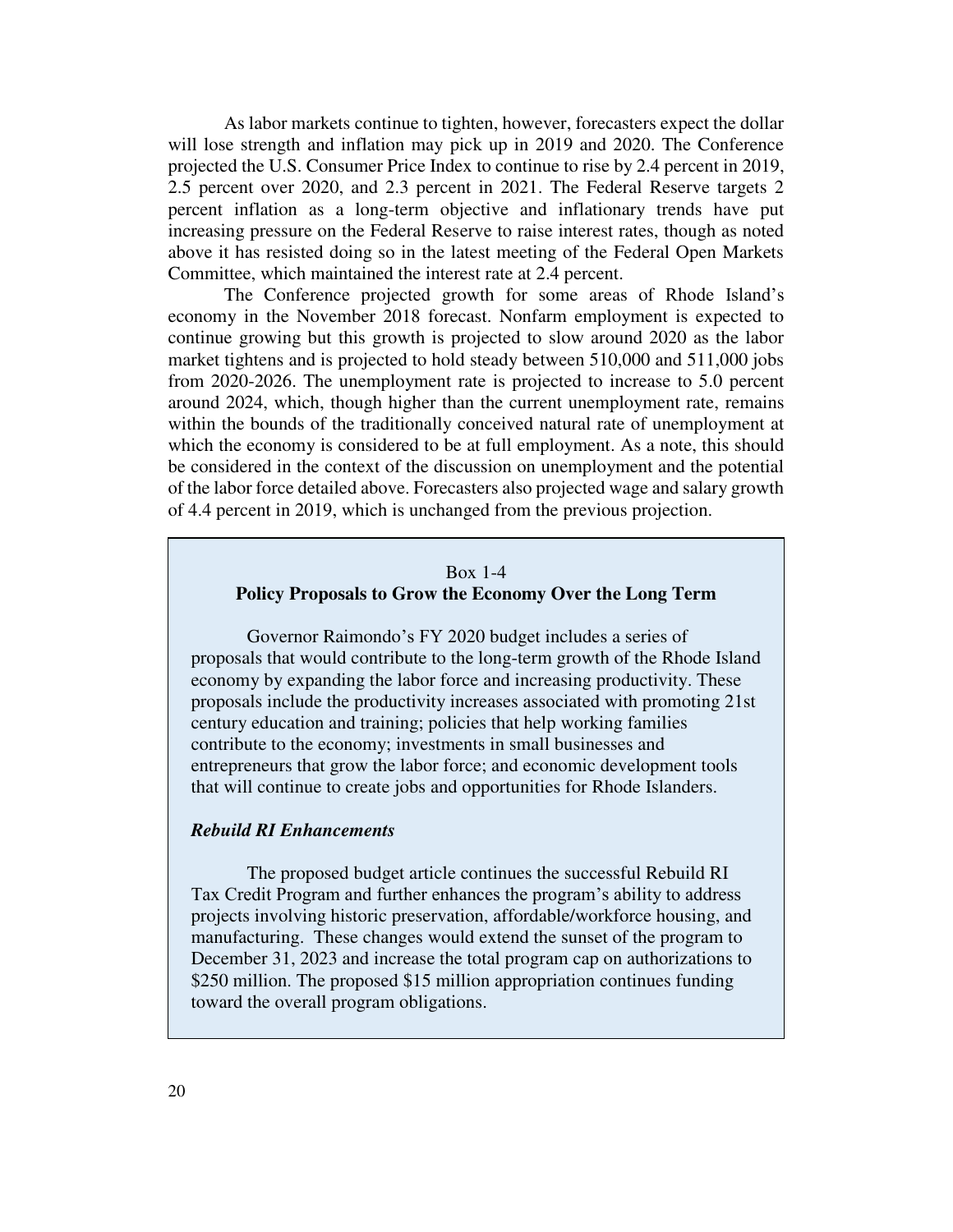#### **CONCLUSION**

Positive trends in Rhode Island's important economic indicators over 2018 pave the way toward a stronger, more resilient economy. The continued improvement of the unemployment rate, growth in average weekly earnings, and job growth suggest that Rhode Island's economy will continue to improve. As the state looks to the future, it is important to consider the impacts of broader policies in the United States and in the world. The uncertainty around international trade and negotiations for Brexit will likely have some impact in the economy in Rhode Island that have yet to be seen. In early 2019, the federal government shutdown was also expected to impact the economy in the United States, though there is not yet data to be sure how much of an impact it has had in Rhode Island. Policy proposals such as the R&D tax credit are focused on increasing economic activity, especially in advanced sectors. Forecasts suggest that Rhode Island should continue to see growth in the future.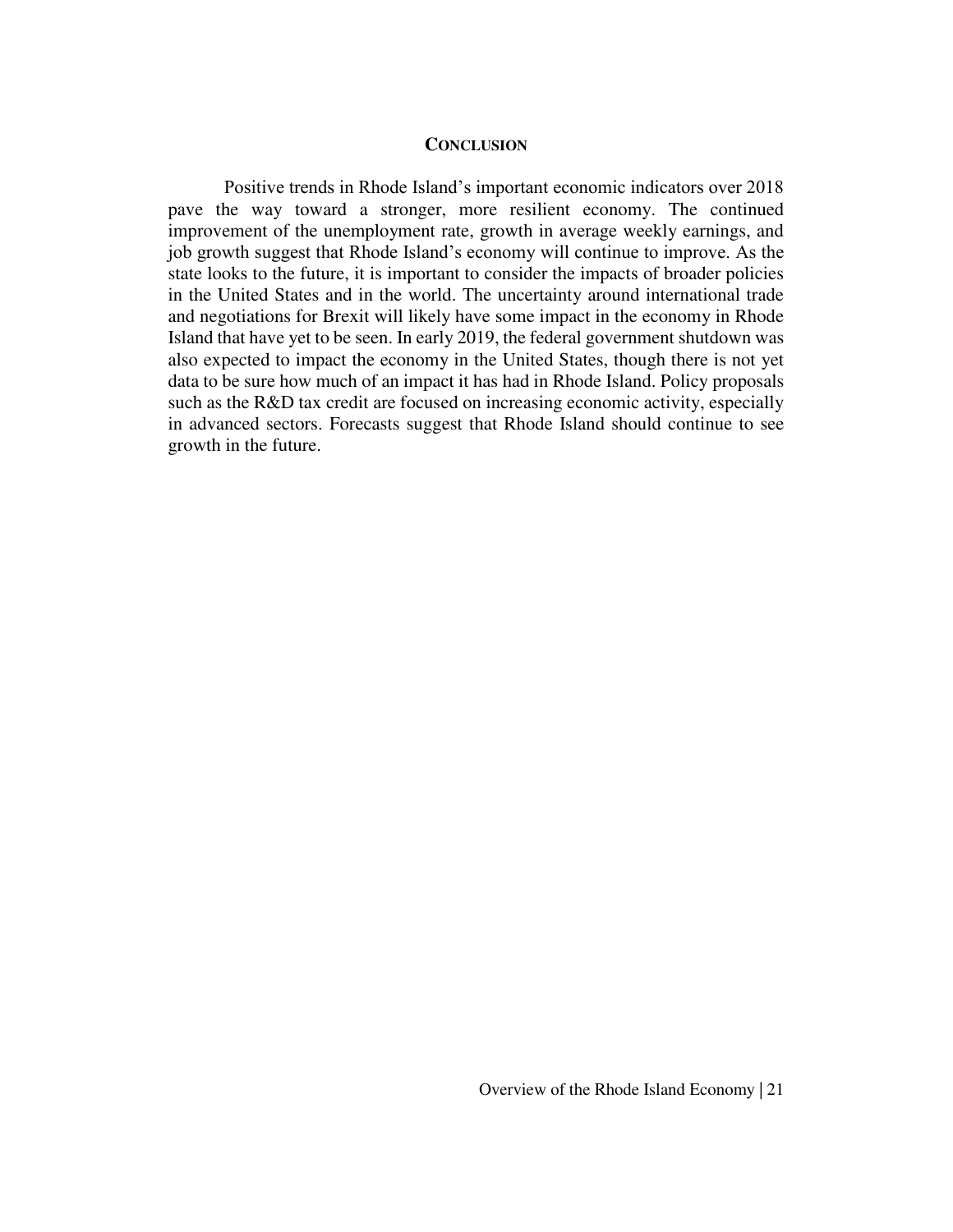#### CHAPTER 2

## INVESTING IN EARLY CHILDHOOD EDUCATION

 As discussed in Chapter 1, the economy in Rhode Island and in the United States continues to change and evolve. As the economy changes, it is increasingly important that governments are focused on preparing the workforce for the types of jobs that are available in the advanced economy. State and federal governments can play a large role in preparing future generations to excel in today's economy and to have the skills that will be required in the future. Investments in education can have an important positive impact on individuals and governments by laying the groundwork for increased earnings and decreasing reliance on social assistance programs.

This chapter focuses on the importance of early childhood education investments and presents the main arguments for why these types of state investments offer considerable returns to taxpayers, individuals, and to society. Research on early childhood investments and the potential impacts of such investments both in the United States and in Rhode Island will be explored. It then examines recent early childhood education investments that have been made in Rhode Island. The chapter concludes with a discussion of the Raimondo Administration's plan to invest in early childhood learning.

#### **PREKINDERGARTEN EDUCATION INVESTMENTS**

 As states look to make education investments that have high rates of return both to the individual and to governments, much attention has been focused on early childhood education such as prekindergarten. The research on the importance of prekindergarten has grown significantly in recent decades. As states look to maximize investments in education, early childhood education has been looked at as having the potential to increase economic potential for individuals while yielding returns for governments. This section will examine the economic impact of prekindergarten investments as well as other impacts that are not necessarily economic in nature.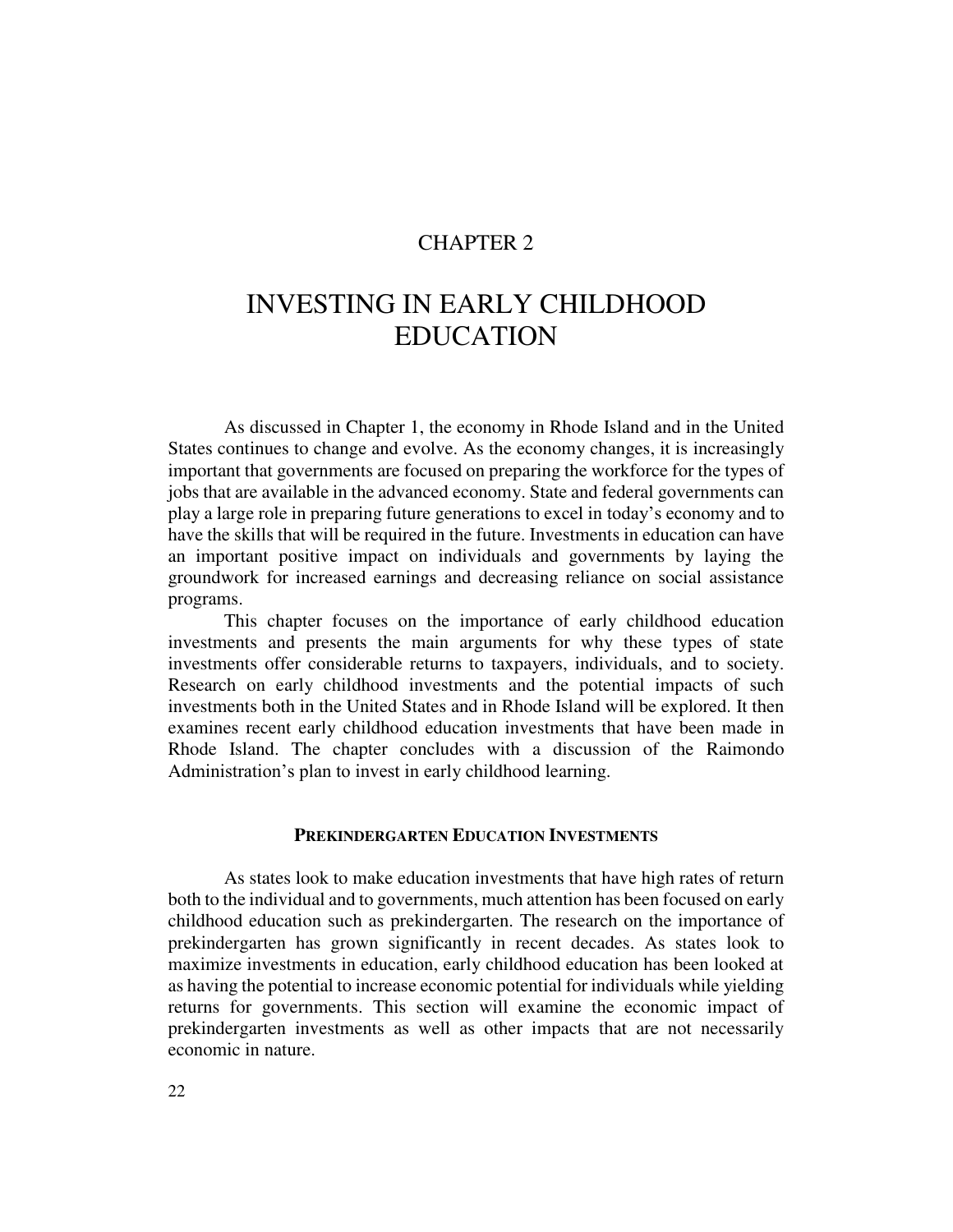#### *Economic Impact in United States*

As policy leaders have looked to determine the types of investments that they should be making with government funds, prekindergarten and other early childhood education programs have been studied to determine the economic impact that they could have in the United States. Research has shown that investments in early childhood education, including kindergarten and prekindergarten, can have significant economic impacts in the United States. Not only have studies concluded that these types of investments have positive impacts on the participants in the programs, they have also shown greater social and economic impacts to the community at large as well as positive financial gains for governments. One study estimated that a universal prekindergarten program, if implemented nationwide, would yield \$304.7 billion in benefits, including government benefits, increased compensation, and savings to individuals (Lynch & Vaghul, 2015). Another found that a high-quality prekindergarten program could add \$2 trillion to the annual GDP (Sawhill, Tebbs, and Dickens, 2006).

As the research on this topic grows, several scholars have emerged as experts in the field. Dr. Robert Lynch is a leading scholar on the economic and societal impacts of investments in early childhood education who has been researching the topic for more than a decade. His research has made clear that these types of investments not only lead to improved societal outcomes, but also lead to economic gains for both individuals and governments. Lynch estimated that by 2050, government and society would gain \$8.90 in benefits for every dollar invested in a high-quality universal prekindergarten program that began in 2016 and that the positive benefits of such a program would begin to outweigh the implementation costs after eight years (Lynch & Vaghul, 2015).

Other research has pointed to economic benefits of these types of investments. A report from The Brookings Institution also found that investments in early childhood education would have positive economic impacts. The report analyzed the impact of universal preschool on economic growth and concluded that a high-quality universal preschool program beginning in 2005 could add \$2 trillion to the United States' annual GDP by 2080. The study found three clear effects of a high-quality preschool program for all three- and four-year-old children in the U.S.: first, the supply of labor is reduced when the first cohort of children reaches the age at which they would normally enter the labor force as they extend their time spent in school rather than immediately entering the labor force; second, when the cohort enters the labor force, they are more productive due to the education that they received; third, the cohort has greater economic output when they enter the labor force due to the additional education. The report estimated that the positive impact on GDP because of such a program outweighed the negative impact of the delayed entry to the labor force by the year 2046 under all three values in the plausible range that were tested (Sawhill, Tebbs, and Dickens, 2006).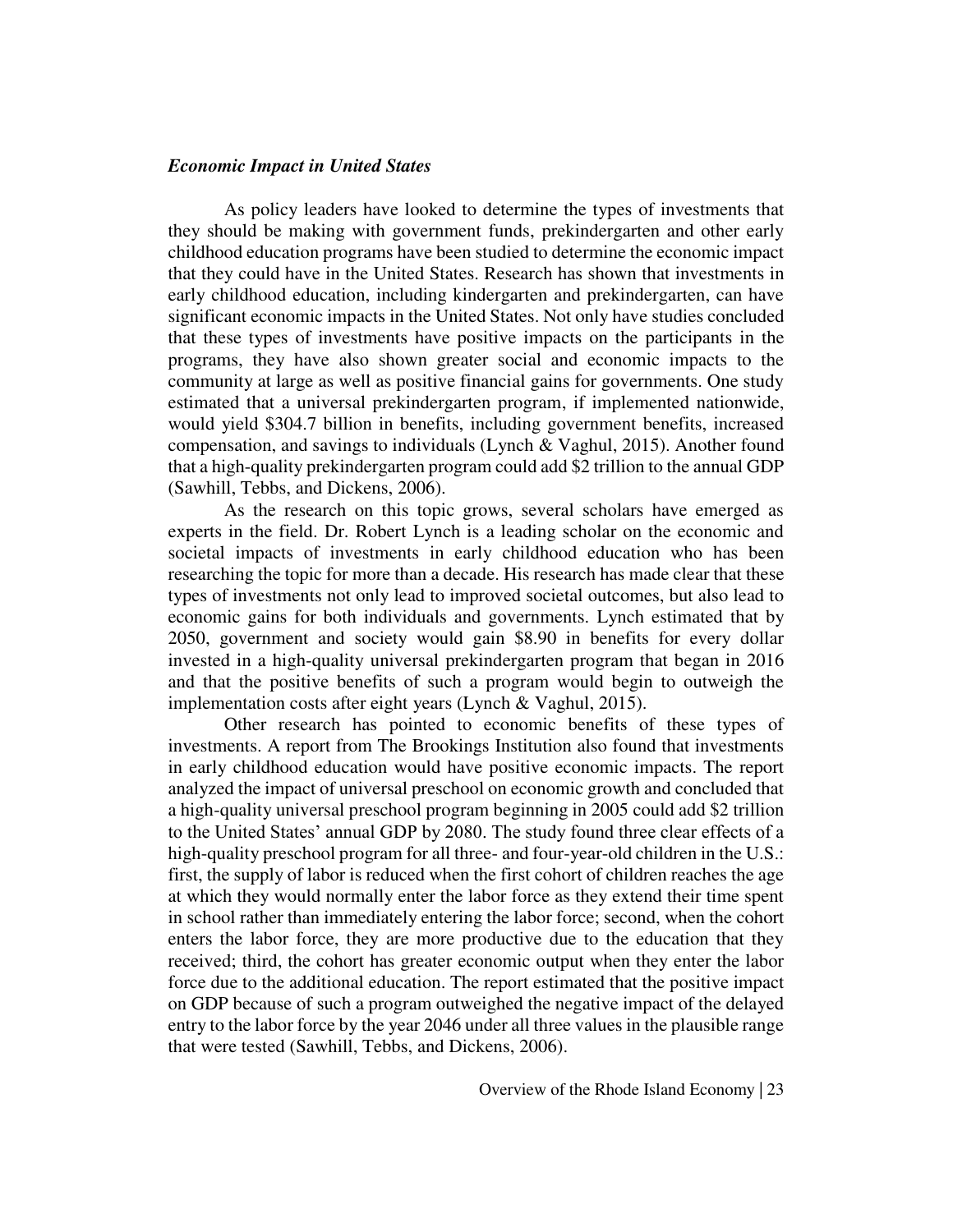Still other reports have looked to determine the economic effectiveness of such programs. A report from the Society for Research in Child Development and the Foundation for Child Development examined various benefit-cost ratios for preschool investments, including the Perry Preschool program, Chicago Child-Parent Centers, and recent estimation efforts. This report found that the benefits of these early education investments were consistently found to exceed preschool program costs. The report concluded that the consistent finding "indicates that highquality early childhood education programs are among the most cost-effective educational interventions" (Yoshikawa, et al., 2013).

#### *Economic Impact in Rhode Island*

 While understanding the research on the impact of prekindergarten investments in the United States is important, state investments should also look at the local impact of using government funds for this purpose. Fortunately, there is also state-specific research on this topic. It is clear from this research that early childhood education investments would also have significant positive economic impacts in Rhode Island. One estimate stated that such a program would begin to pay for itself after nine years and that the ratio of benefits to costs roughly 40 years down the road would be 8:1 (Lynch, 2007). One estimate found that a universal prekindergarten program could save Rhode Island \$126,055,097 in prekindergarten  $-12^{th}$  grade education costs by 2030 (RIDE, 2014).

In 2007, Lynch published individual state examinations of the costs and benefits of universal prekindergarten programs and their potential economic impact over time. As estimated by Lynch, a universal prekindergarten program for all 3 and 4-year-old children in Rhode Island would start to pay for itself in nine years, the same amount of time as would a national program. The annual cost of a fully operating program in 2008 was estimated at \$114 million. While the cost is certainly a consideration, it is clear that the benefits of this type of long-term investment far outweigh the costs of implementation. This analysis determined that the ratio of total benefits to costs in the year 2050 would be 8:1 and that the program would begin to pay for itself in budget benefits alone in 18 years. The increased compensation to individuals who receive high quality prekindergarten is also an important factor in determining the importance of this type of investment. Lynch estimated that total increased compensation in 2050 would be \$1.3 billion. The data reveals that these types of investments can result in cost benefits for governments and individuals on a large scale. While a new analysis of the data would provide additional insights, the research from 2007 makes a clear case for investment in high-quality universal prekindergarten programs (Lynch, 2007).

 Dr. W. Steven Barnett, an early childhood policy expert, projected that if Rhode Island were to further invest in its high-quality prekindergarten model and expand access to the program to all four-year-olds, "the state would potentially save \$126,055,097 on pre-K through grade 12 education by 2030." This estimate and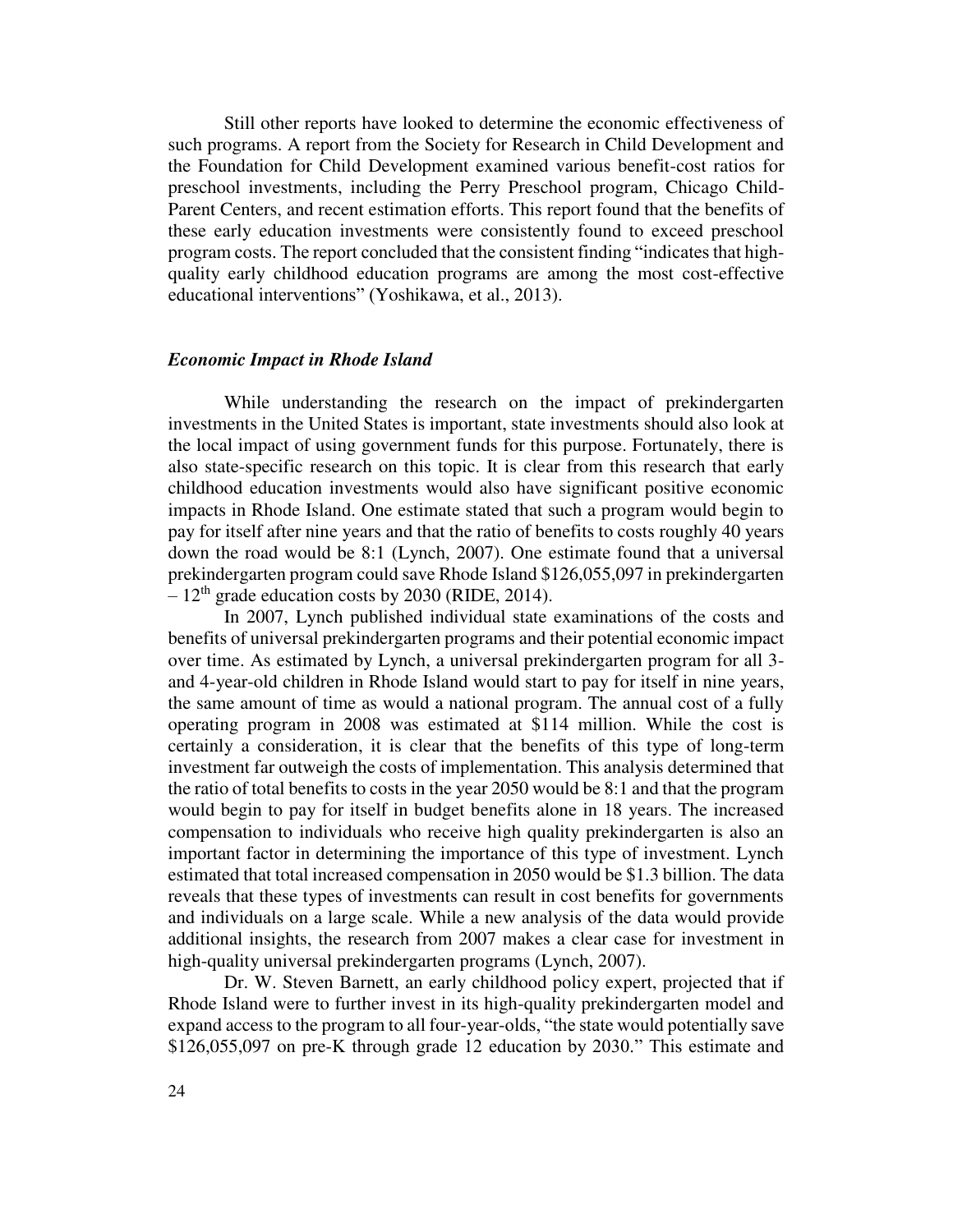the results of the Rhode Island Pre-K Demonstration Project support further investment in early childhood education in the Ocean State. (RIDE, 2014).

#### *Additional Positive Impacts*

 While the economic impact of these investments, especially to governments, is vital to assessing the worthiness of such investment, there are also significant positive impacts associated with these types of investments. Robert Lynch found that a high-quality universal prekindergarten program would result in \$114.7 billion in private savings due to improved health and reduced crime and child maltreatment (Lynch & Vaghul, 2015). There are also impacts that extend beyond financial savings. The Rhode Island Department of Education found positive effects on early learning outcomes as a result of the Rhode Island Pre-K Demonstration Project (2014).

 The positive effect of high-quality prekindergarten education on learning outcomes makes a clear case for these types of investments. The National Institute of Early Education Research (NIEER) conducted a study on Rhode Island's Pre-K pilot program to evaluate the effects and to inform state policy decisions. The study found that children who participated in the prekindergarten program for one year had positive learning outcomes including significant gains in print knowledge and math skills (RIDE, 2014). The study found increases on assessment scores for early math (WJ-III) and print knowledge (TOPEL). The effects of Rhode Island's publicly funded prekindergarten programs on learning outcomes can be shown in figure 2-1. These learning outcomes lay the groundwork for K-12 education and set children up for future success.

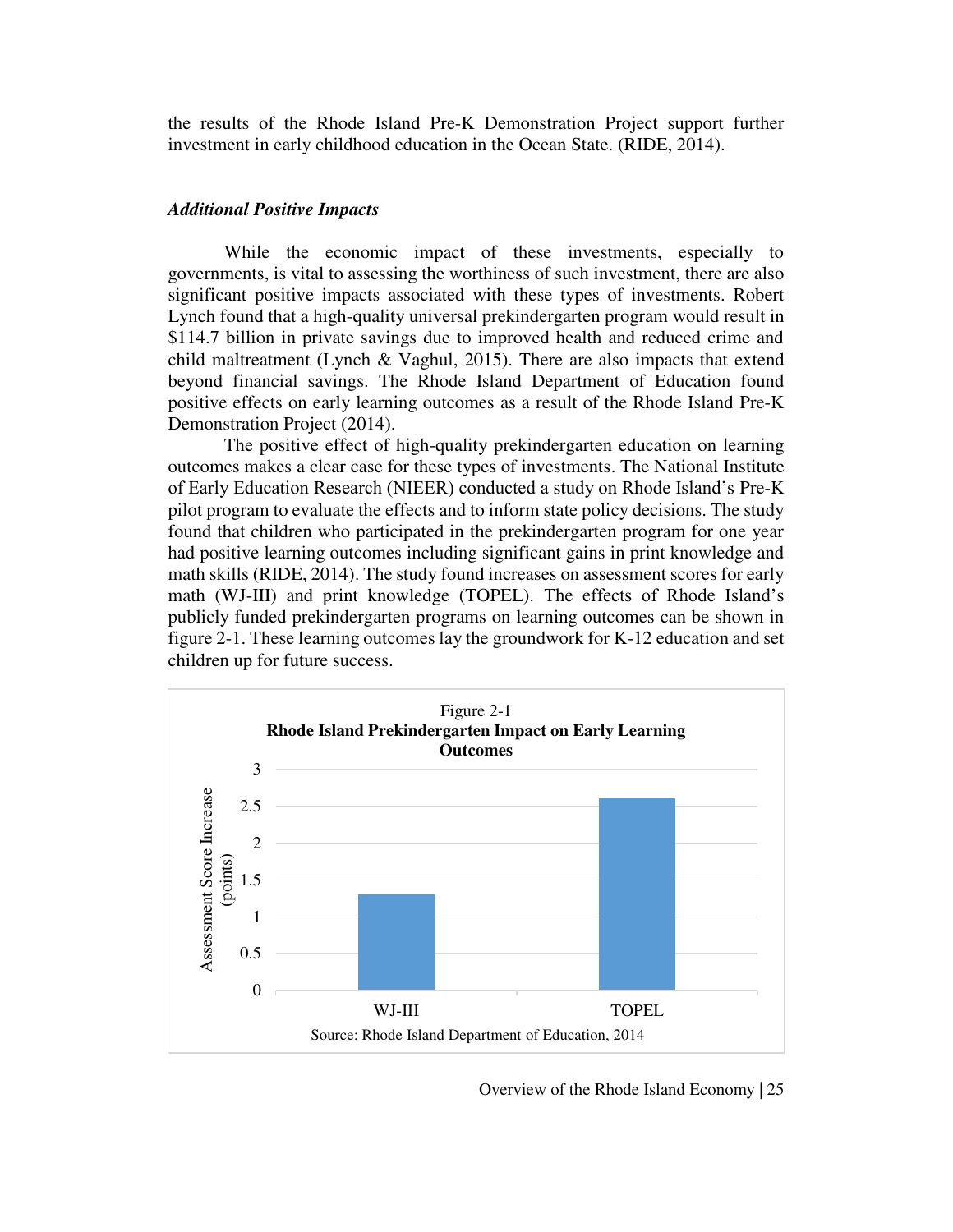Finally, the potential impact that early childhood education could have on inequality is an important consideration when discussing such investment, especially in the face of rising inequality in the United States. While it is clear that there is greater need for broader research on the long-term impacts of such investments, there are some studies that point in a positive direction. The NIEER study on Rhode Island's prekindergarten pilot program found greater positive effects of pre-K program participation for children from families below 185 percent of poverty. The study concluded that, "long-term, increased achievement for children from low- and middle-income families will reduce educational inequality and social problems" (RIDE, 2014). A 2013 report found evidence that suggests that high-quality prekindergarten programs have "the greatest impact in children living in or near poverty" (Yoshikawa, et al.). The report stated that two studies of public prekindergarten programs found substantial positive impacts on achievement outcomes for low- and middle-income children with much larger impacts for children living in or near poverty (Yoshikawa, et al., 2013). These findings, while in need of further corroboration, point to early childhood education as one policy approach that could have potentially positive impacts on decreasing inequality.

#### **RECENT EARLY CHILDHOOD EDUCATION INVESTMENTS**

 Early childhood education, including prekindergarten and kindergarten, has been expanded significantly to increase access for Rhode Islanders. High-quality prekindergarten programs in the state have had recent increases in funding that have boosted enrollment in the programs. Public kindergarten was expanded to full-day kindergarten, as supported by both parents and teachers. These changes have been influential in the state and have laid the groundwork for future investments in early childhood education.

#### *Prekindergarten*

By at least one analysis, Rhode Island has one of the highest quality prekindergarten programs in the United States (Box 2-1 further explains the quality standards present in Rhode Island's prekindergarten program). In their assessment of all state preschool programs in 2017, the National Institute for Early Education Research found that Rhode Island was one of three states to meet or exceed all ten quality standards established by NIEER. Rhode Island was also ranked fourth in the nation based on all reported spending (Friedman-Krauss, et al., 2018). The U.S. News and World Report also recognized Rhode Island's focus on high-quality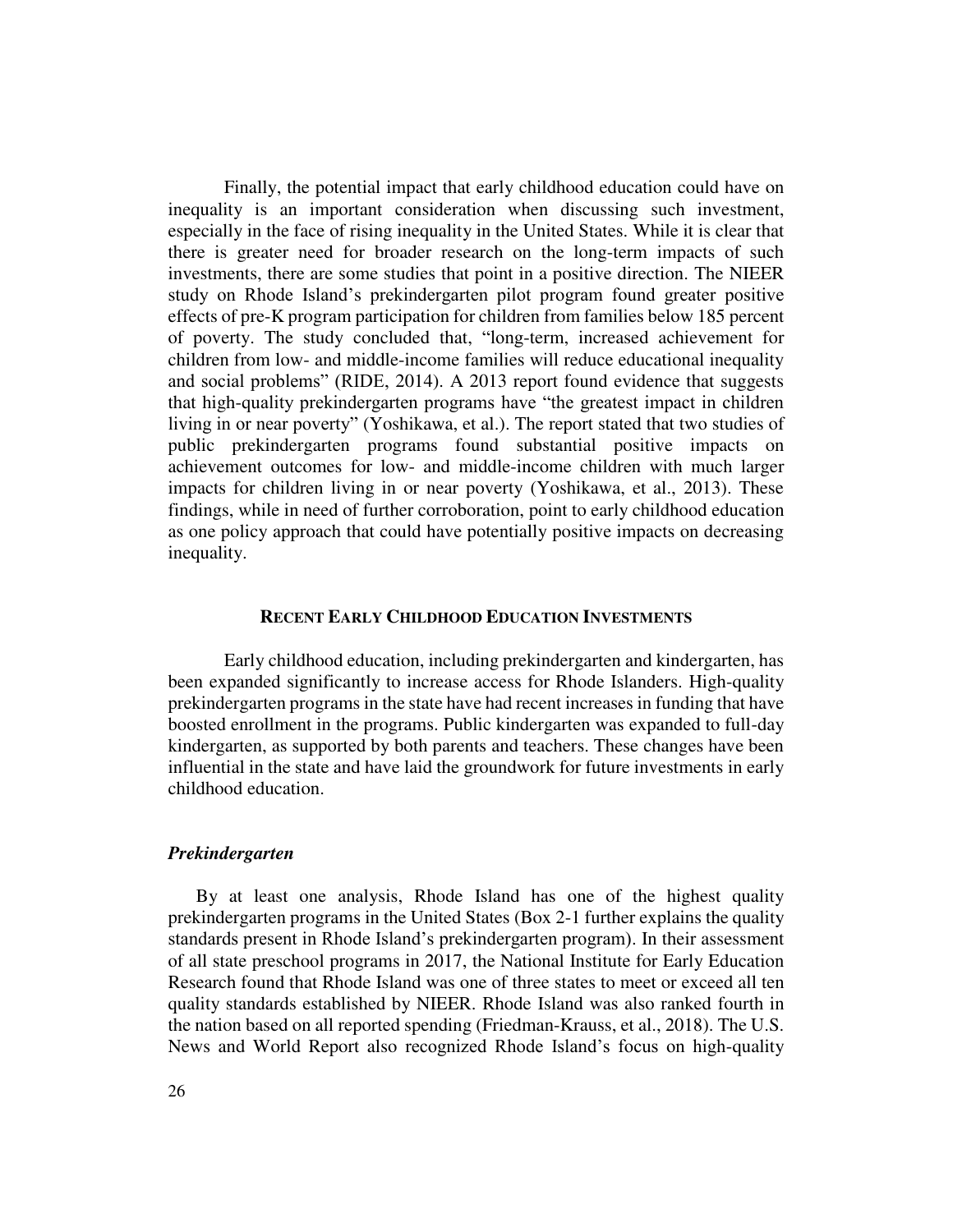preschool education; Rhode Island is ranked as the highest-quality prekindergarten program in the country (U.S. News & World Report, 2019).

#### Box 2-1 **Prekindergarten Quality Standards**

 The quality of programs is clearly tied to the monetary impacts of early childhood services, such as prekindergarten (Kilburn & Karoly, 2008). Ensuring that Rhode Island's prekindergarten program quality remains high as the program expands has been a clear focus in the state. The Rhode Island pre-K expansion plan published in 2019 stated, "As the state begins to implement universal pre-K, we will continue to align the state's quality standards with national standards and best practices.

 While definitions of high-quality prekindergarten programs can vary, an examination of the research identifies several key factors that contribute to a determination that a specific program is "high quality." The National Institute for Early Education Research assesses state prekindergarten programs based on ten quality standards, such as staff-child ratio, support services, teacher training and ongoing professional development, etc. (Friedman-Krauss, et al., 2018). State prekindergarten standards that meet these standards are commonly considered high-quality programs. A report from the Washington Center for Equitable Growth recognized similar measures for defining a high-quality prekindergarten program (Lynch & Vaghul, 2015).

#### *Preschool Quality in Rhode Island.*

In the NIEER factbook published in 2019, Rhode Island was one of only three states to meet all ten benchmark standards for preschool quality. NIEER found that the staff-child ratio was 1:9, maximum class size was 18, teacher training was thorough, professional development opportunities were above the standard, and support services such as health screening and meals were above the recommended standards (Friedman-Krauss, et al., 2018). A Rhode Island Department of Education report in 2014 emphasized that the professional development opportunities and technical assistance that Rhode Island provides to state-funded prekindergarten programs is key to ensuring the continued quality of those programs (RIDE, 2014). As Rhode Island continues to expand access to preschool quality, the state has recognized clear standards to ensure ongoing quality of such programs (State of Rhode Island Children's Cabinet, 2019).

 Preschool Development Grants (PDG) are an important piece of preschool funding both nationally and in Rhode Island. Rhode Island was awarded a grant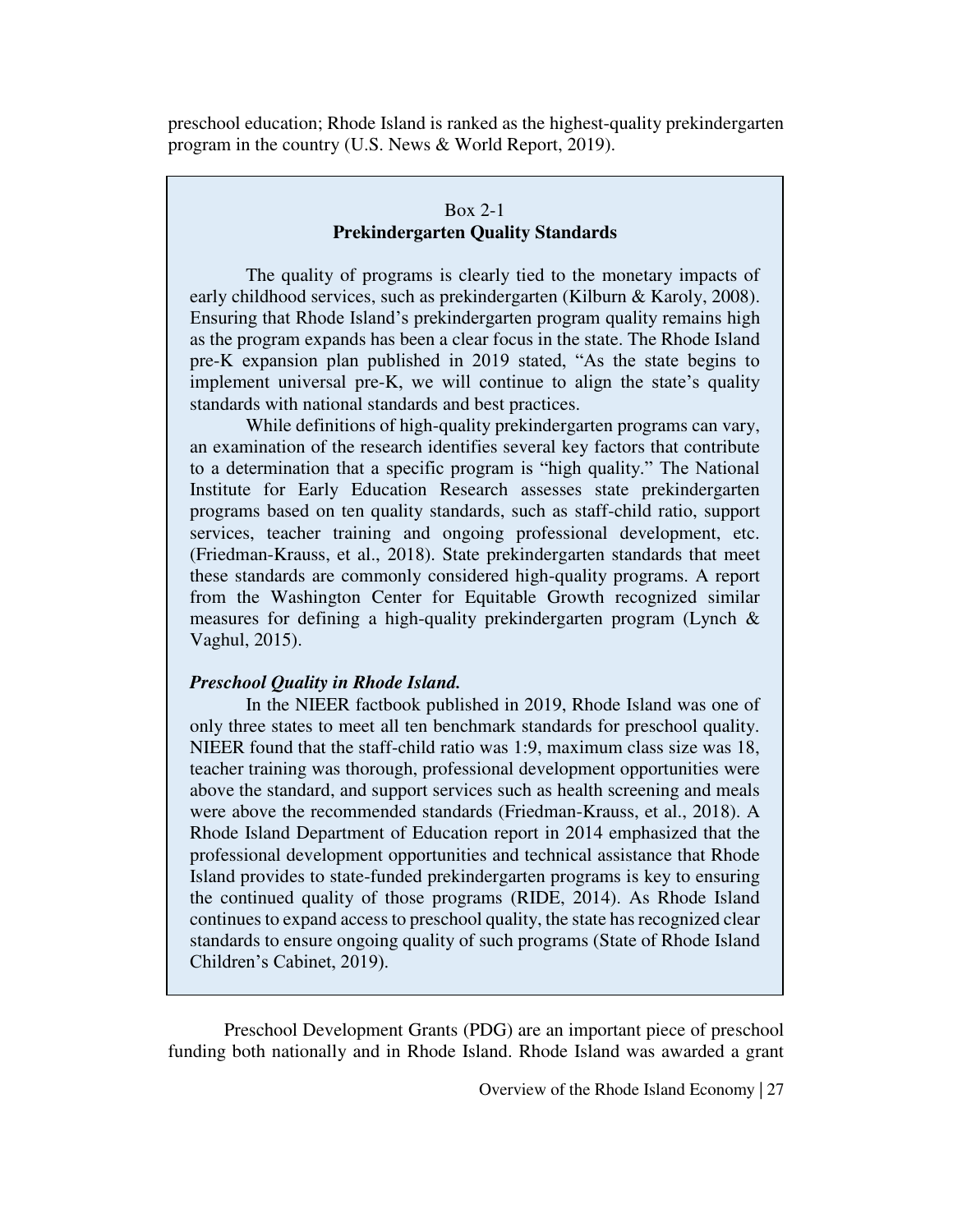totaling \$19 million in 2014. "Prior to PDG, Rhode Island served only 300 children in their state-funded preschool program. After two years of PDG, Rhode Island now enrolls more than 1,000 children, a nearly 230 percent increase." As a result of PDG, Rhode Island nearly doubled state-funded preschool enrollment between the 2015-2016 school year and the 2016-2017 school year (Friedman, et al., 2018). The Providence Journal also reported that since Governor Raimondo took office, preschool enrollment in Rhode Island increased from 306 children in 2014-2015 to 1,080 children in the 2017-2018 school year (Anderson, 2018).

 Rhode Island has also increased state investment in preschool programs. "The Rhode Island General Assembly increased the investment in the Rhode Island State Pre-Kindergarten Program by \$1 million for the 2016-2017 school year and the legislature committed another \$1.1 million increase for 2017-2018" (Friedman, et al., 2018).

#### *Kindergarten*

 In the last several years, Rhode Island has made significant investments in early K-12 education. In her first year of office, Governor Raimondo expanded access to all-day kindergarten, making it universal in the state (Krause, 2016). By October 2017, "100 percent of the 10,006 children enrolled in public kindergarten in Rhode Island were in full-day kindergarten classrooms" (Rhode Island Kids Count, 2018). This expansion is an important investment for several reasons. First, all-day kindergarten is preferred by both teachers and parents (National Education Association, n.d.). All-day kindergarten is also "associated with higher subsequent performance in both reading and math" (Gibbs, 2017). It should be noted that the impact does shrink at higher grade levels, but the estimates from Gibbs' research "suggest persistence of effects well beyond the kindergarten year" (2017).

#### **RHODE ISLAND'S PLAN FOR EARLY CHILDHOOD EDUCATION**

 As Rhode Island looks to continue to improve access to the state's highquality prekindergarten program, the Raimondo Administration has looked to expand the pilot program to a broader statewide program. The National Institute for Early Education Research's findings related to Rhode Island's prekindergarten pilot program, as discussed above, have made a case for further investment in the program.

#### *Universal Prekindergarten Education*

In 2018, Governor Raimondo committed to bringing universal prekindergarten to Rhode Island in her second term as governor. As discussed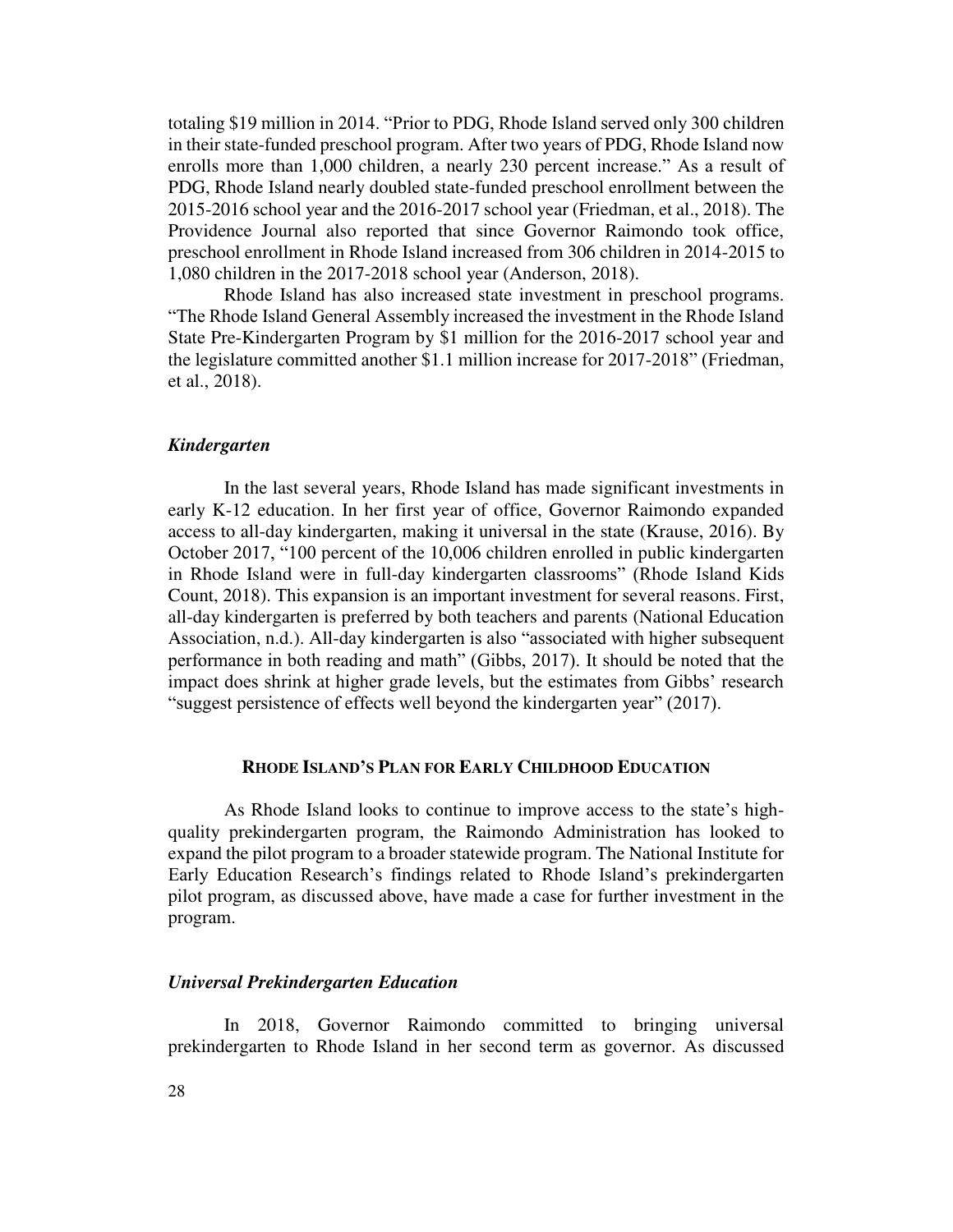earlier in this chapter, there is a large body of research on the benefits of investing in prekindergarten education, not only in those who participate in the program, but also for society and the governments making such investments. The FY 2020 budget from Governor Raimondo proposes an additional \$10 million in funding to ensure that prekindergarten access is expanded to reach all Rhode Islanders (McGowan & Kalunian, 2019).

#### **CONCLUSION**

 As the Raimondo Administration looks to invest heavily in prekindergarten education, the research on the impacts of these investments will be important in determining the value that such investments may have in the state. Recent state investments in kindergarten and prekindergarten have significantly expanded access to these programs for more Rhode Islanders and further investment in these areas would continue to expand these programs to reach more state residents. As discussed in this chapter, estimates have shown that investments in Rhode Island's early childhood education programs have the potential to result in significant benefits to individuals and to the state.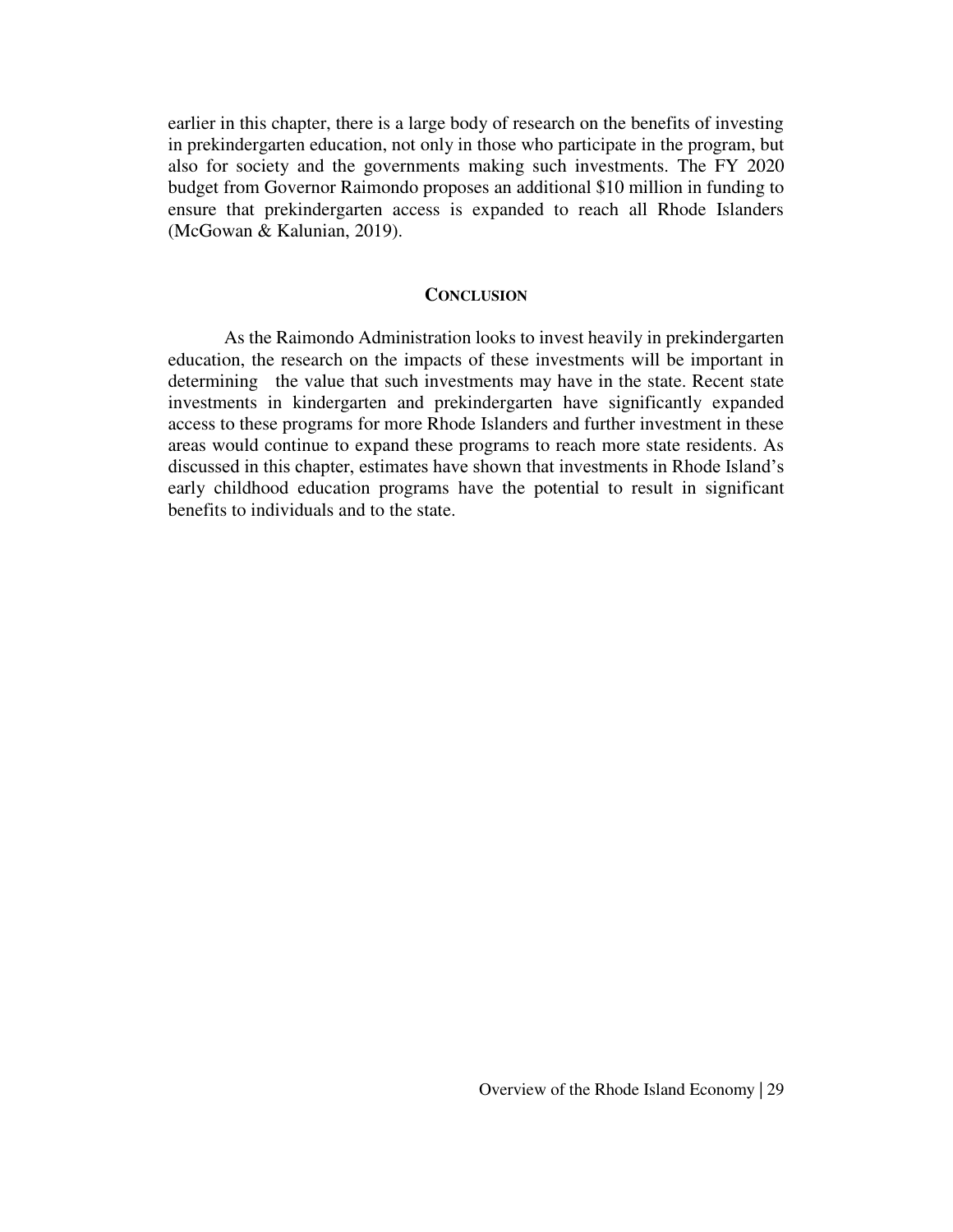#### CHAPTER 3

## HIGHER EDUCATION, CAREER CONNECTIVITY AND JOB TRAINING

 As discussed in Chapter 1, the economy in Rhode Island and in the United States continues to change and evolve. Early learning is a key indicator of later success and lays the groundwork for full participation in today's economy, as explored in Chapter 2. State government can play an important role in encouraging education and workforce training for those in industry sectors that are economically sensitive. Investments in workforce training that is driven by opportunities in today's economy and in future fields.

This chapter focuses on higher education and job training investments and presents the main arguments for why these types of state investments can have a positive impact on the economy as well as individuals. It then examines the impact of recent investments in these areas in Rhode Island. The chapter concludes with a discussion of the Raimondo Administration's planned investments in job training as well as high school and career connectivity.

#### **HIGHER EDUCATION INVESTMENTS**

 Access to higher education has become increasingly important in recent decades. Post-secondary education is in high demand as the United States' economy continues to change. Higher education has been tied to economic resiliency and is extremely important in today's knowledge-based economy. Educational attainment continues to be a focus of many state governments and investments that increase access to higher education have been an important topic for debate in Rhode Island and other states. As Rhode Island looks to continue to improve its economy and to increase the skilled workforce, higher education investments are one important consideration.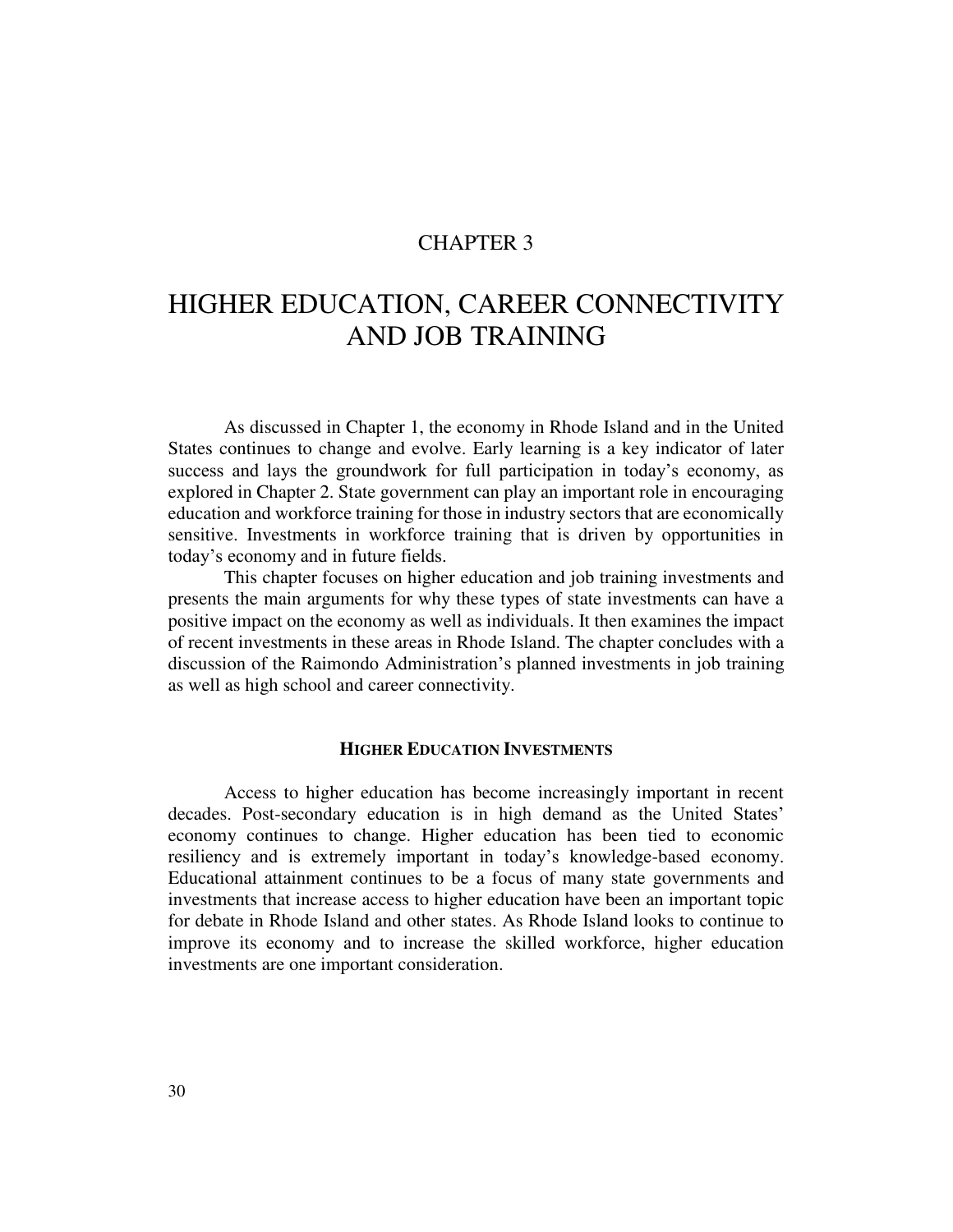#### *Increasing Importance of Higher Education*

 The pioneering work of Nobel Laureate Jan Tinbergen included early findings on the increasing demand for educated workforce in 1974 (Tinbergen, 1974). Since that time, the rising demand for education in today's workforce has been studied extensively. Higher education attainment has become more widespread in today's workforce. In 1940, 6 percent of Americans had a four-year college education (Autor, 2014). In 2018, 34.9 percent of the American population above age 25 had completed at least a bachelor's degree (U.S. Census Bureau, 2019). Higher education has also become increasingly important to successful participation in today's economy. It is clear that higher education attainment is a valuable prerequisite for full participation in the United States' economy today.

In a 2014 report on inequality and education, Autor noted that, "the earnings gap between college and high school graduates has more than doubled in the United States over the past three decades" (Autor, 2014). This negative consequence of greater educational achievement has been an important topic of policy discussions in Rhode Island, as will be discussed in this chapter.

#### *Higher Education and Economic Resiliency*

 The importance of higher education, especially in an economic downturn, has been the focus of much research following the Great Recession. Several studies indicate that an individual's resiliency in face of an economic downturn is influenced by his or her educational achievement. A report from The Hamilton Project noted that, "A postsecondary degree can also serve as a buffer against unemployment during economic downturns" (2017). David Autor, an American economist, also found an important link between college education and earnings. Autor noted that "the economic payoff to college education … was barely affected by the Great Recession starting in 2007" (Autor, 2014). This tie between higher education and resiliency is an important consideration when examining potential policy changes.

 In 2016, Georgetown University published an in-depth report that analyzed the impact of the recession on the economy and how that related to higher education attainment. Their research found that, "the economy has added 11.6 million jobs since the recession bottomed out  $-11.5$  million, or 99 percent of them, have gone to workers with at least some college education" (Carnevale, Jayasundra & Gulish, 2016). Their finding that education was tied to greater inequality and that those with a college education were better positioned for economic participation after the Great Recession is consistent with David Autor's findings, as detailed above. As noted in the Georgetown study, education beyond high school is an important predictor of participation in today's advanced, knowledge-based economy.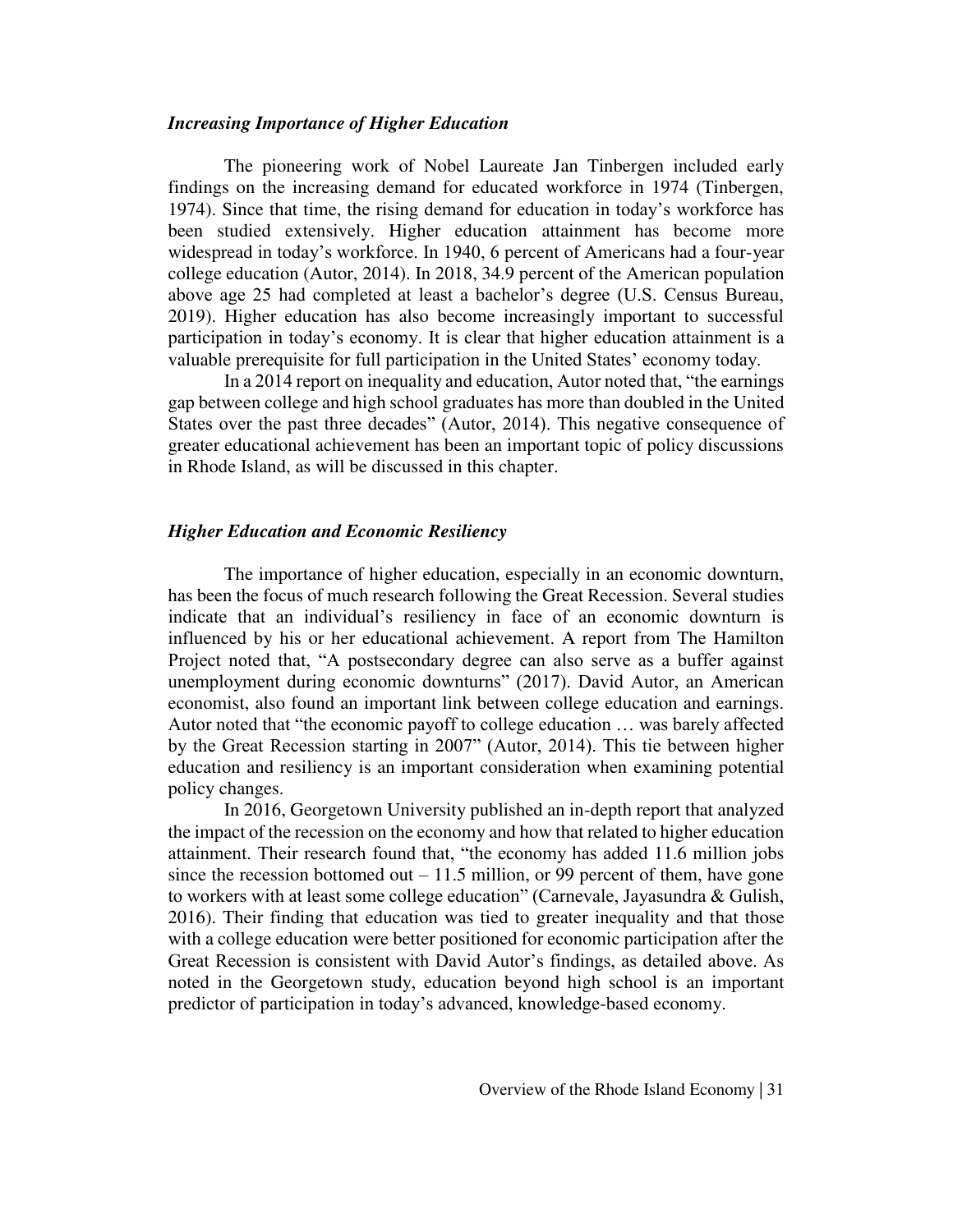#### *Economic Impact of Government Investments in Higher Education*

 As illustrated above, educational attainment can be extremely important for individuals in the labor market. While this is an important factor for policymakers to consider when weighing potential uses for tax dollars, the benefits of education extend beyond the individual. Higher levels of education can also have positive impacts on taxpayers and governments that make education investments. These financial benefits come primarily from the increase of earning potential that occurs on an individual level as a result of higher education.

 One important benefit that taxpayers receive as a result of higher education achievement is increased contributions from higher earnings taxation. The College Board, RAND, and Trostel provide similar estimates that individuals with a high school diploma paid a median of roughly \$5,000 in taxes in 2015 while those with associate degrees paid twice as much at roughly \$10,000 and those with even higher educational attainment contributed much greater amounts in taxes (Blagg & Blom, 2018). When governments invest in programs that increase higher educational achievement, the increase in revenue from taxation of increased earnings is an important benefit to the government.

 A second benefit that has an impact on the bottom line for government is the reduction in need for welfare and social support programs as a result of higher earnings. Evidence has shown that "the higher an individual's level of education, the less likely she is to rely on government assistance" (Blagg & Blom, 2018). In 2008, the total expenditure savings to state and local governments for each fouryear-equivalent degree were estimated to be \$34,773 by Phillip Trostel, Professor of Economics at the University of Maine (Trostel, 2008). Trostel also examined the net fiscal payoffs per degree by state in New England. He estimated that the net fiscal payoff per degree in Rhode Island would be \$121,000 and that the fiscal rate of return would be 4.7 percent (Trostel, 2008).

#### *Additional Benefits of Higher Education*

 Research published by the Irish Universities Association identified several positive societal impacts of higher education attainment. The paper examined commonly held beliefs about the spillover impacts of higher education in order to determine if relationships were causal, correlated, or in need of more study. One noted study was a from Moretti on the impact that an educated workforce has on others within the labor market. "The main finding of the Moretti study is that an increase in the supply of graduates to the labour market is beneficial to society as it increases the wages for all workers" (Farrell, Harmon, Laffan, & O'Carroll, 2006). While many other societal impacts discussed in the paper from Farrell, et al. required more research, this finding in itself is significant. Moretti's conclusion that greater college achievement has an impact on wages for not only those graduates but also for others in the community is an important consideration when analyzing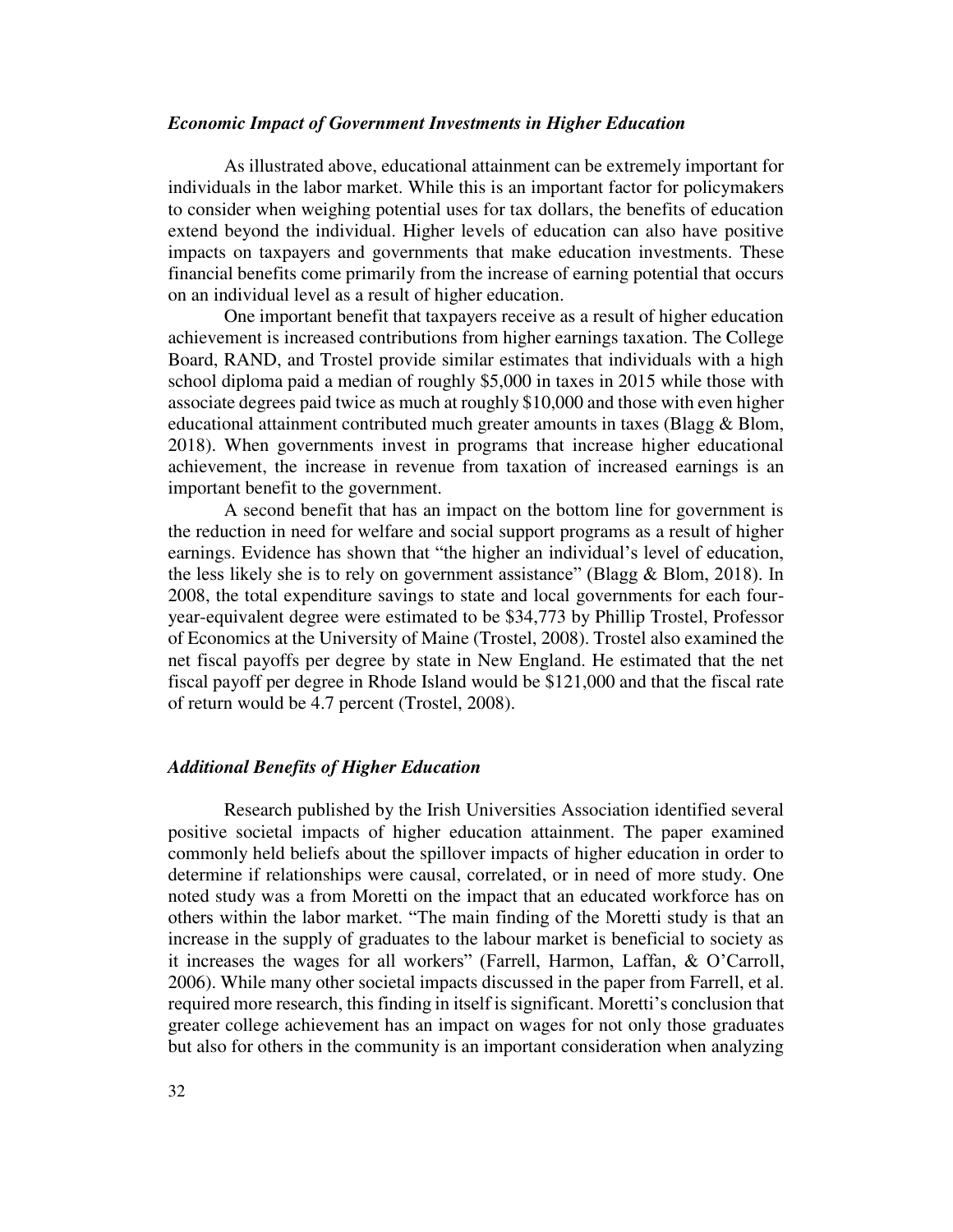policy changes that would promote higher education attainment. This study concluded that "a percentage point increase in the supply of college graduates raises high school drop-outs' wages by 1.9 percent, high school graduates' wages by 1.6 percent and college graduates' wages by 0.4 percent" (Moretti, 2002).

#### **WORKFORCE TRAINING**

 Preparation for career through education and workforce training are increasingly important to economic security and success in our global economy. Researchers have estimated that by 2020 more than 70 percent of Rhode Island's jobs will require postsecondary education of some kind (Carnevale, Smith, and Strohl, 2013). This emphasis on skills development is not unique to Rhode Island or the United States. Recently, all G20 countries identified skills development as an important strategic objective (International Labour Organization, 2011).

 Technology and globalization are continuing to alter the workforce and types of jobs that are available in the United States. One estimate found that "more than 30 percent of US workers will need to change jobs or upgrade their skills significantly by 2030, and 65 percent of today's primary-school students will hold jobs that don't exist today" (Cheng, et al., 2018). In order to continue to compete for these jobs, workforce and education efforts need to be focused on the needs of the advanced economy.

 An assessment of workforce development efforts at the federal level found "statistically significant impacts of public employment and training programs on participant earnings" (King and Heinrich 2011). As governments consider investments in workforce training, it is essential that those investments are demanddriven and are creating pathways to prepare workers for the future. As will be discussed later in this chapter, many of Rhode Island's recent investments in workforce development have been aimed at these goals.

#### **RECENT EDUCATION AND WORKFORCE INVESTMENTS**

 Recent investments in education and workforce training have been focused at preparing Rhode Island's workforce to participate in the economy both today and in the future. Changes to K-12 education included an emphasis on computer science, technology education, and career readiness. Real Jobs, a workforce training program, has increased skills of thousands of workers while elimination of apprenticeship fees has helped reduce the burden on individuals and new employers. Finally, Rhode Island Promise was created to help Rhode Island high school graduates access a higher education through the Community College of Rhode Island. While each of these investments is notable alone, together they lay the groundwork for Rhode Island's future and create a talent pipeline that will be better prepared for the careers of the future.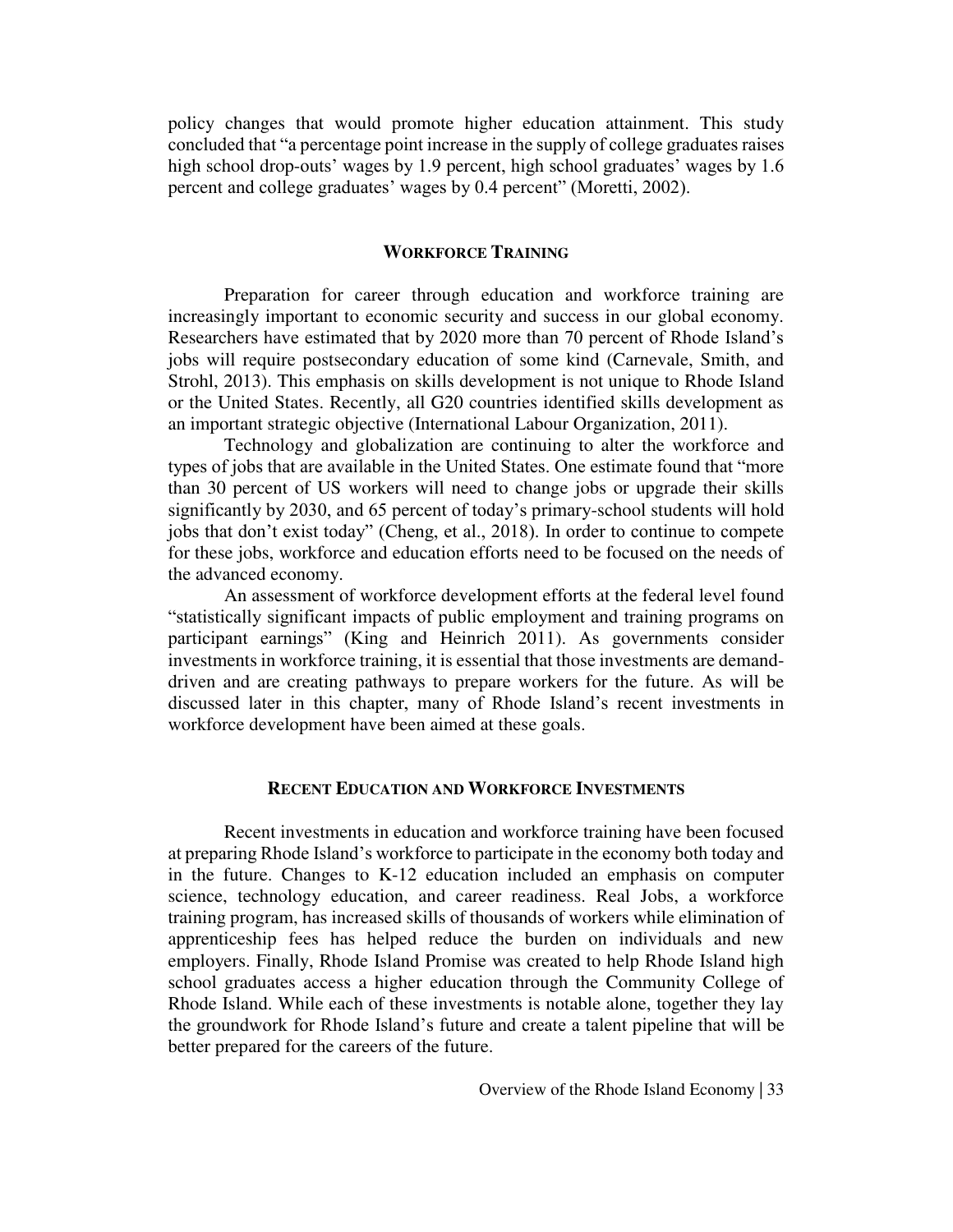#### *Public Education and Career Connectivity*

 In recent years, there have been significant investments in high school and career connectivity in order to better prepare today's students for the jobs of the future. Computer Science for Rhode Island (CS4RI) was created in 2016 to increase computer science education in Rhode Island's public schools. Pathways in Technology Early College High School (P-TECH) was established in order to encourage career readiness in technology. Finally, PrepareRI works to create pathways from education into career and higher education.

Governor Raimondo's administration recognized that computer science is an industry sector that has experienced recent growth. This industry is also projected to grow in the future; according to the U.S. Bureau of Labor Statistics, "employment of software developers is projected to grow 24 percent from 2016 to 2026, much faster than the average for all occupations" (U.S. Bureau of Labor Statistics, 2018).

In order to better prepare Rhode Island's public school students for future occupational opportunities, Governor Raimondo's administration launched Computer Science for Rhode Island (CS4RI) in 2016 to increase access to computer science education for all public school students. Before this launch, AP Computer Science was only offered in nine public schools and only 42 Rhode Island public school students took the Computer AP test in 2015 (CS4RI, 2019). In December 2017, CS4RI reached their goal of having computer science education taught in every public school (CS4RI, 2019). CS4RI continues to bring computer science learning experiences to students across Rhode Island. According to a 2018 report, CS4RI has more than tripled the number of AP computer science programs in Rhode Island since March 2016 (Prepare Rhode Island, 2018).

 Rhode Island also introduced the Pathways in Technology Early College High School initiative in 2016. The initiative was based upon IBM's grade 9-12 model and was created to prepare high school students for the jobs of the future. P-TECH encourages collaboration between the state, school districts, the Community College of Rhode Island, and Rhode Island employers to allow high school students to take college-level courses in high school, participate in internships, and graduate with an associate degree. Six schools currently participate in Rhode Island's P-TECH initiative: Davies Career and Technical High School, Providence Career and Technical Academy, Woonsocket High School & Career and Technical Center, North Providence High School, Rogers High School, and Westerly High School (Rhode Island Commerce Corporation, 2018).

 PrepareRI was created to enhance career readiness among Rhode Island youth. It leverages several tools, such as career and technical education and the PrepareRI Internship Program, to create career pathways that are individualized for students. PrepareRI has been extremely successful in encouraging college enrollment and employment. "81 percent (7,783/9,621) of the class of 2016 were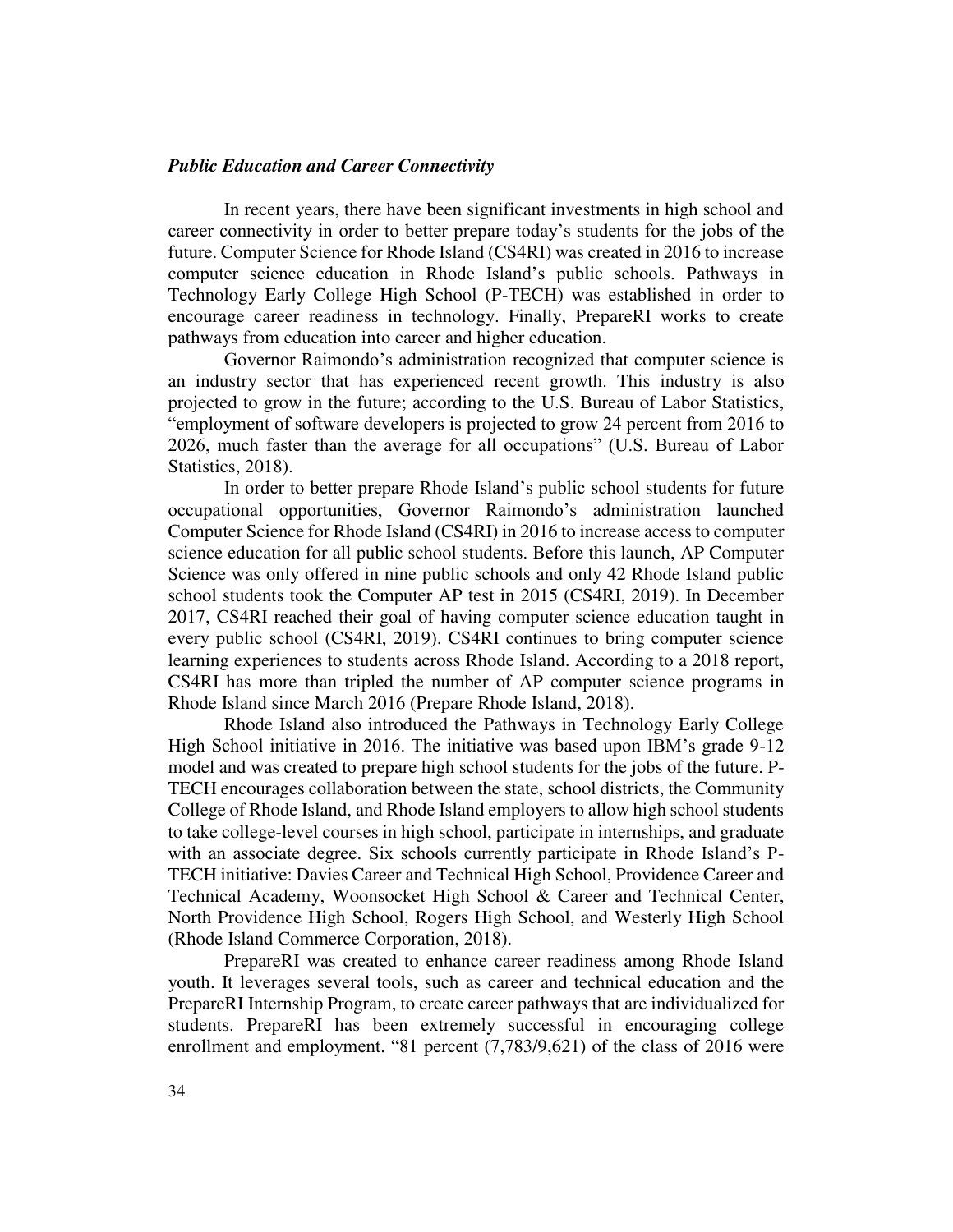enrolled in college or employed in a priority sector within 12 months of graduation" (Prepare Rhode Island, 2018).

#### *Workforce Training Efforts*

 The Real Jobs program was created in 2015 to help connect Rhode Islanders with job and skills training they need to compete for the jobs that are available in today's economy. It places employees into job openings, provides training to advance workers' skills, and creates a talent pipeline for the future.

 Recent performance reports on the Real Jobs program have provided important data on the effectiveness of this initiative. To date, 2,913 new hires have been placed and 2,485 incumbent workers and entrepreneurs have been served. In total, 5,398 workers have been trained or placed through the Real Jobs RI program. 793 employers have successfully hired a new worker, secured an intern, or trained a current worker through Real Jobs. (Real Jobs Rhode Island, 2019). In 2018, Governor Raimondo made an ongoing commitment to the program when she signed a FY 2019 budget that created a permanent funding source for Real Jobs RI (Rhode Island Office of the Governor, 2018).

 The Rhode Island Apprenticeship Council undertook a review of policies related to apprenticeship in order to identify ways that the system could be streamlined. Registration fees were determined to be a barrier for individuals and new employers and were not being collected to directly support program administration. As a result, Governor Raimondo signed a FY 2018 state budget that included removal of apprenticeship fees (Governor's Workforce Board Apprenticeship Report, 2017).

#### *Higher Education*

Not only has PrepareRI had positive impacts on Rhode Island's students while in high school, it has also helped to prepare them for future college education through concurrent enrollment. Rhode Island's PrepareRI Dual Enrollment Fund increases higher education access by providing high school students with access to college-level coursework. "Since the fund began in 2015, there has been a 150 percent increase in college credits earned" (Prepare Rhode Island, 2018).

 Prepare RI is recognized across the United States as a public education investment that will pay dividends for years to come. In 2017, the Rhode Island Promise Scholarship enabled recent Rhode Island high school graduates to attend the Community College of Rhode Island tuition-free for two years. Access to college education is an important determinant for an individual's future workforce participation. Not only does this investment benefit those who participate, growth in the share of college graduates in a labor force such as Rhode Island's can also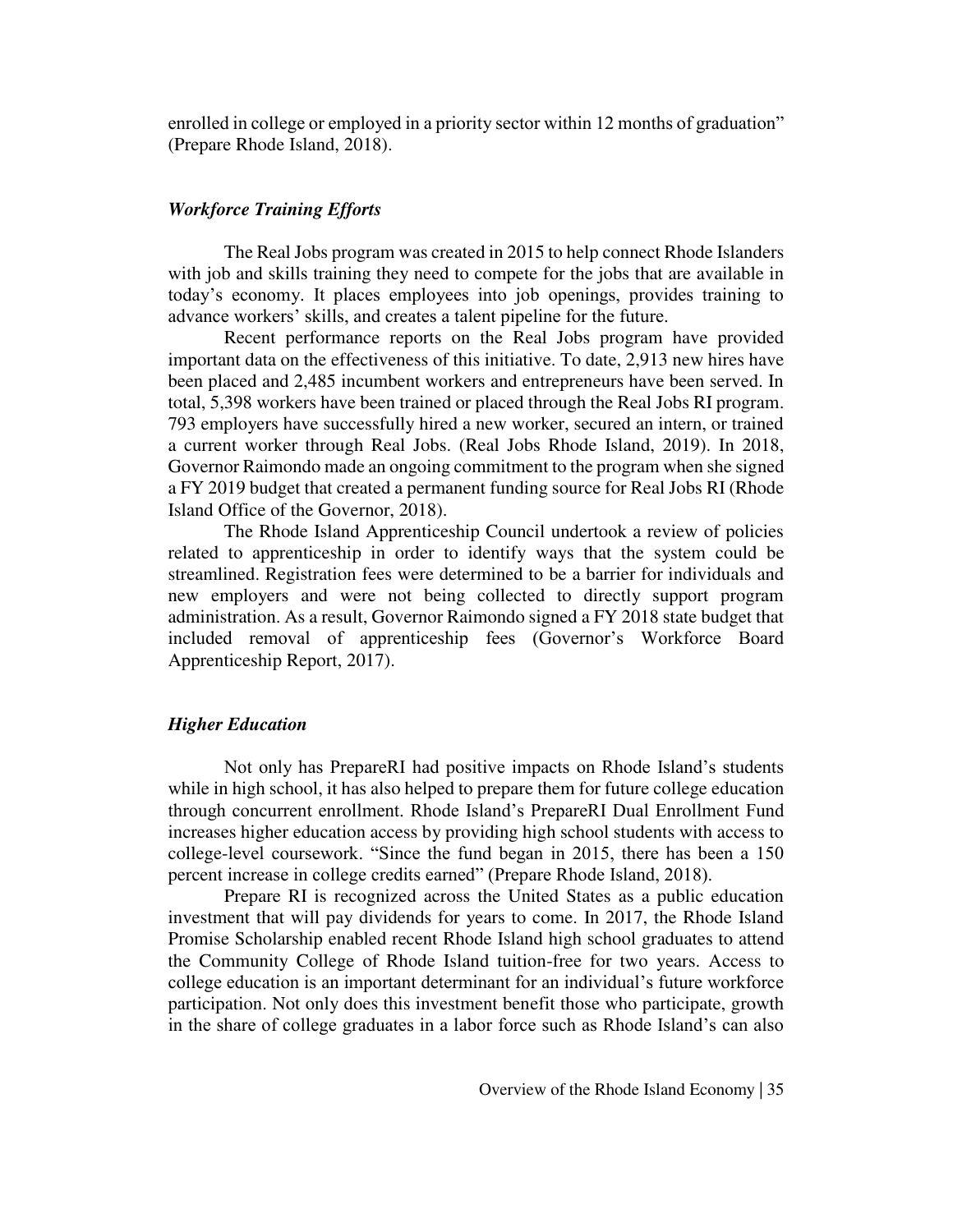lead to considerable increases in productivity and wages for all workers (Hill, Hoffman and Rex, 2005).

 Perhaps the most well-known education investment from the Raimondo Administration has been the Rhode Island Promise Scholarship. Introduced by the governor in 2017, Rhode Island Promise enabled Rhode Island high school graduates to attend the Community College of Rhode Island tuition-free. It is considered a last-dollar scholarship and "'fills the gap' between a student's financial aid package and the actual costs of college" (Rhode Island Office of the Postsecondary Commissioner, 2019).

 Recently, the Community College of Rhode Island issued a report on the outcomes of Rhode Island Promise after one year of the program. The report noted several important statistics that point to early success with the program. First, the fall to fall retention of Rhode Island Promise students was 62 percent, above the retention rate for the similar Tennessee Promise program. The report also found that 22 percent of Rhode Island Promise students earned 30 college credits in their first year, a strong indicator that those students were on track to graduate. This was much higher than the national average of 12 percent. Finally, there was a 62 percent increase in first-time, full-time student enrollment straight from high school of students of color. While the program is still very new, these early outcomes are extremely positive and show that this program is having a real impact on those it was created to serve (Community College of Rhode Island, 2019).

#### **RHODE ISLAND'S PLAN FOR EDUCATION AND JOB TRAINING**

#### *Career Connectivity and Workforce Training*

 Governor Raimondo's proposed FY 2020 budget also includes funding for career connectivity and workforce training programs. Included in the proposed budget is \$49,450,814 for workforce development services (State of Rhode Island General Assembly, 2019, H 5151). There is also a modest proposal for funding to expand the P-TECH program.

#### *Rhode Island Promise Extension*

 A study of American community colleges also estimated a return of \$6.80 for every taxpayer dollar invested in higher education institutions, equaling an average annual internal rate of return of 14.3 percent (Economic Modeling Specialists Intl., 2014). For taxpayers, this means that spending on higher education is more than worth the investment (Executive Office of Commerce, 2017). This year, the Rhode Island General Assembly is considering a significant investment in higher education.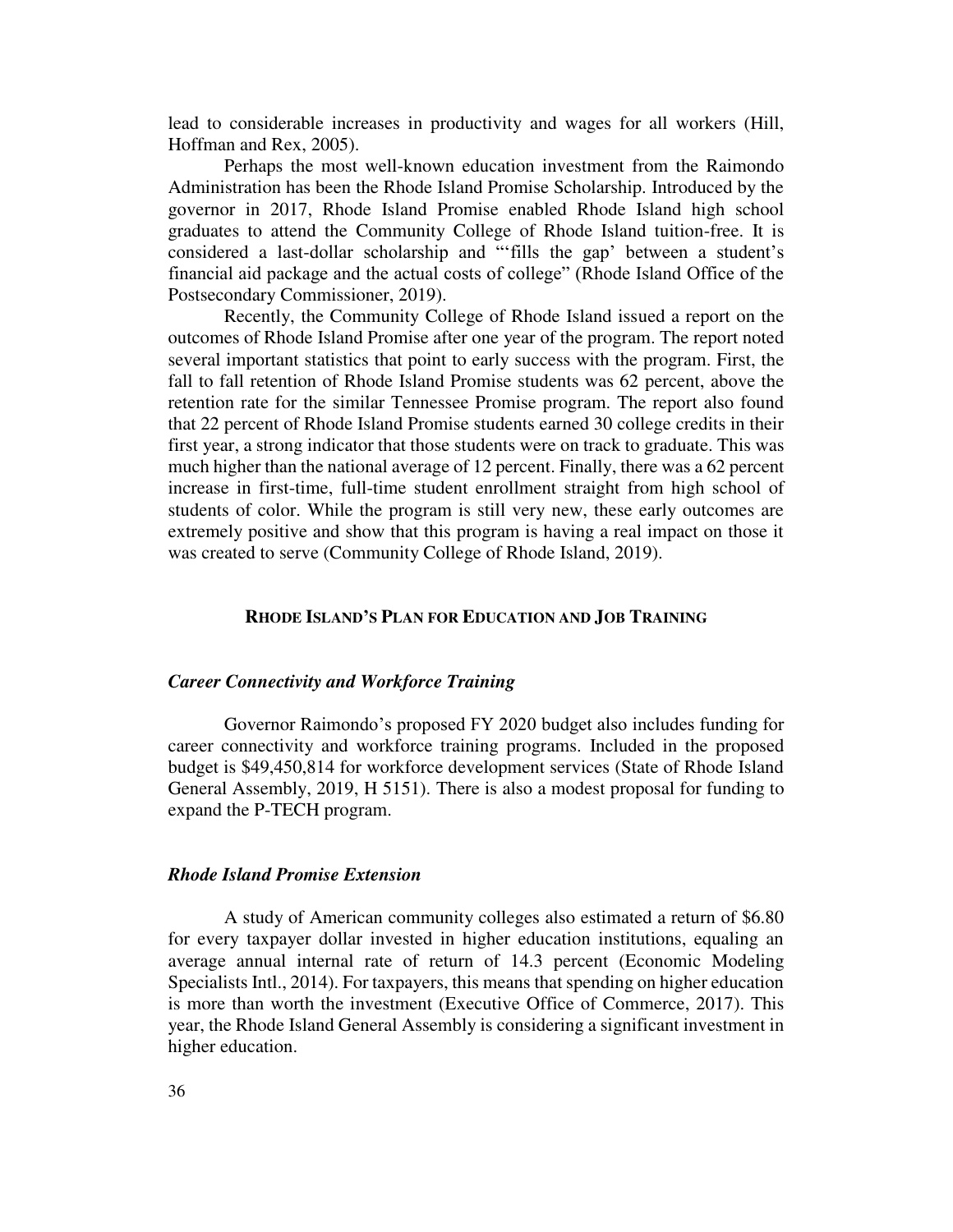In 2019, Governor Raimondo's FY2020 proposed budget would expand Rhode Island Promise, the free community college program, to include Juniors and Seniors attending Rhode Island College (Borg, 2019). The proposed budget includes \$5.3 million for expansion – roughly \$2M for CCRI and \$3.3 for RIC (State of Rhode Island General Assembly, 2019, H 5151).

#### **CONCLUSION**

 Rhode Island has made significant investments in job training, career connectivity, and higher education. Recent changes have expanded job training for the state's workforce, prepared public education students for careers in advanced industries, and increased access to higher education opportunities. These state efforts are targeted at building a more resilient workforce that is better prepared for full participation in today's advanced economy. As the state looks to make future investments in these areas, a focus on preparing Rhode Islanders for future job opportunities will continue to be important.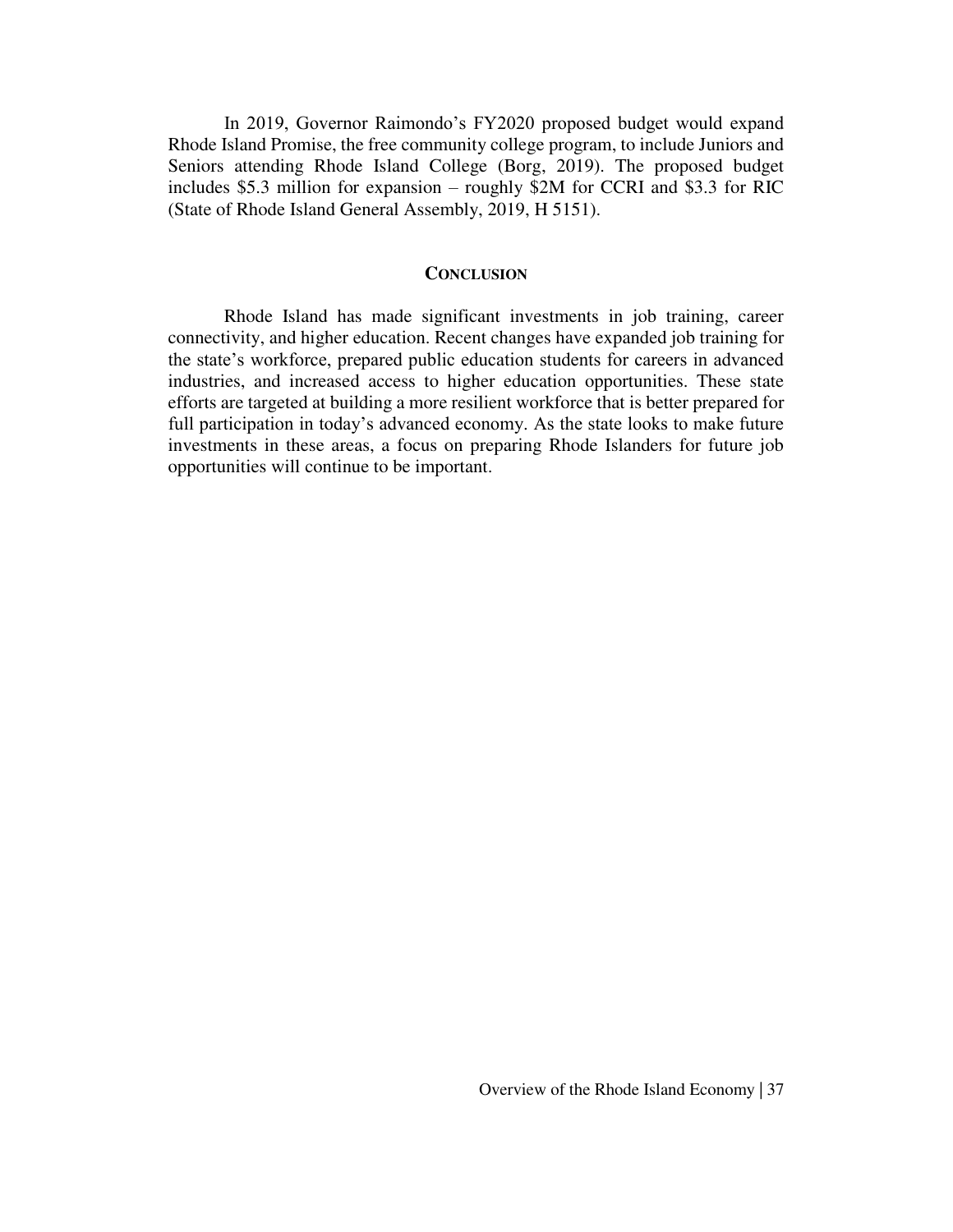### **CONCLUSION**

 The Rhode Island economy continues to improve and to grow stronger. More Rhode Islanders are back to work thanks in part to state economic and workforce development tools and private sector job creation. In 2018, Rhode Island experienced a thirty-year low in the unemployment rate. Per capita personal income also grew in 2018. More Rhode Islanders are seeing economic opportunity and bright futures. Businesses are growing, relocating, and hiring people in Rhode Island and the state is making important investments in its workforce.

As the nation continues to grow economically and to move past the after effects of the Great Recession, there is much interest among policymakers and economists alike in how best to prepare the workforce in the United States to be resilient to future downturns. One of the ways that this can be done is through increasing the skills in the labor force and boosting access to education, especially higher education. Several studies have indicated that higher educational attainment increases an individual's economic resiliency. As the state looks to make future investments, increasing the skills and education of Rhode Island's workforce have the potential to mitigate the effects of future fluctuations in the economy.

The Raimondo Administration has developed economic policies that are creating opportunity for all Rhode Islanders. From creating career pathways for public school students to increasing job training access for working Rhode Islanders, the state is investing in programs that will benefit individuals and lead to positive long-term economic growth. Rhode Island's future is promising in 2019 as the state builds on its recent progress to create a Rhode Island economy built to last with opportunity for all.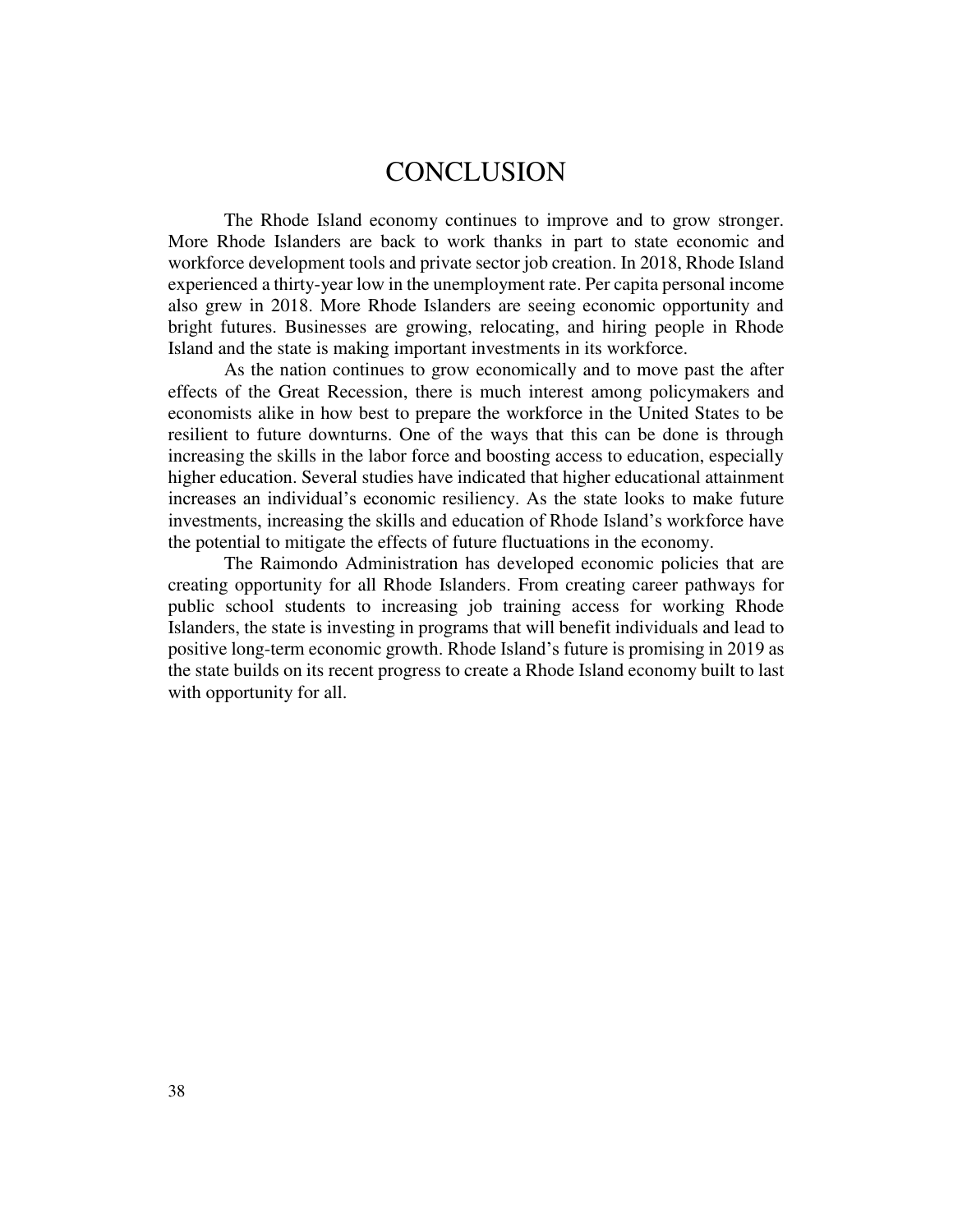## **NOTES**

The figures and estimates provided in the 2019 Overview of the Rhode Island Economy are principally based on state and federal sources accessed in March and April 2019 and EOC calculations from these data. Generally, labor market data and statistics are from the Rhode Island Department of Labor and Training and the U.S. Bureau of Labor Statistics (BLS). GDP data and statistics are from the U.S. Bureau of Economic Analysis. Housing market data and statistics are from the U.S. Census Bureau (BOC) surveys, IHS Markit, Zillow, and the Rhode Island Association of Realtors. Small business data and statistics are from the U.S. Small Business Administration and BLS. Revenue data and statistics are from the Rhode Island Departments of Administration and Revenue. International trade data and statistics are from BOC and the International Trade Administration.

Unless otherwise noted, all dollar figures are in current dollars and all employment data and statistics are based on seasonally adjusted values.

This report was prepared by Jaqueline Rosen and Nick Autiello.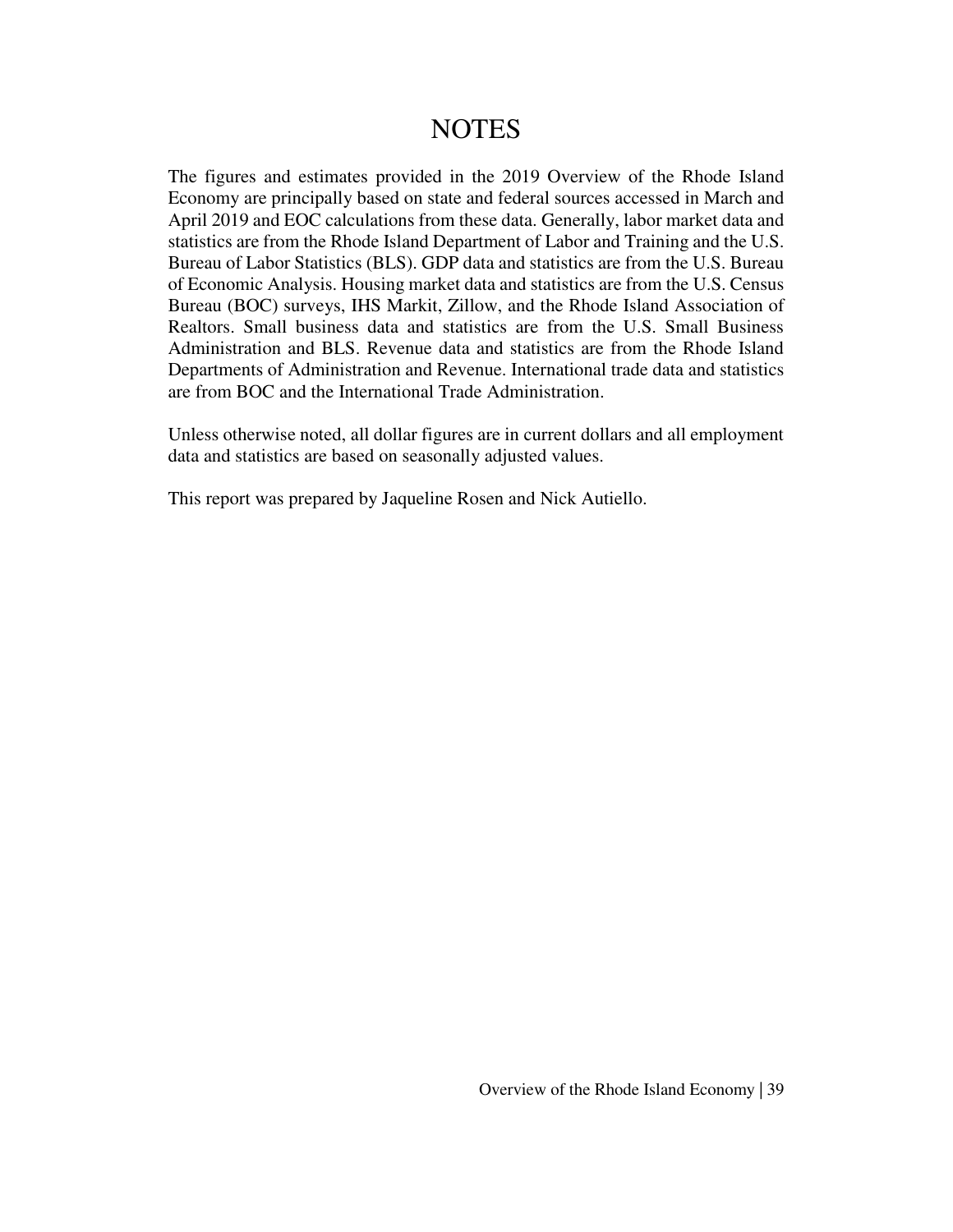### REFERENCES

#### **CHAPTER 1**

- Bergenheim, C. (2019, January 2). R.I. HPI growth highest in N.E. in Nov. *Providence Business News (PBN).* Retrieved from https://pbn.com
- Rhode Island Association of Realtors. (2018). Year end 2018 and 2017 comparison single-family home sales. Retrieved from http://www.riliving.com/RealtorResources/SalesStats/Documents/YE2018 Single.pdf
- Rhode Island Office of Housing and Community Development. (n.d.). Building homes Rhode Island. Retrieved from http://ohcd.ri.gov/communitydevelopment/bhri/
- U.S. Census Bureau. (2019). Building permits survey. Retrieved from https://www.census.gov/construction/bps

#### **CHAPTER 2**

- Anderson, P. (2018, August 14). Save the children arm backs Raimondo in upcoming primary with ads. *The Providence Journal.* Retrieved from https://www.providencejournal.com
- Friedman-Krauss, A.H., Barnett, W.S., Weisenfeld, G.G., Kasmin, R., DiCreccio, N., & Horowitz, M. (2018). The state of preschool 2017: State preschool yearbook. National Institute for Early Education Research. Retrieved from http://nieer.org/wp-content/uploads/2019/02/State-of-Preschool-2017- Full-2-13-19 reduced.pdf
- Gibbs, C. (2017, December). The impact of full-day kindergarten expansions on academic achievement. University of Notre Dame.
- Kilburn, M. & Karoly, L. (2008). The economics of early childhood policy: What the dismal science has to say about investing in children. RAND Corporation. Retrieved from https://www.rand.org/pubs/occasional\_papers/OP227.html
- Krause, N. (2016, May 16). Gov. Raimondo: Full-day kindergarten is just the beginning. *WPRI*. Retrieved from https://www.wpri.com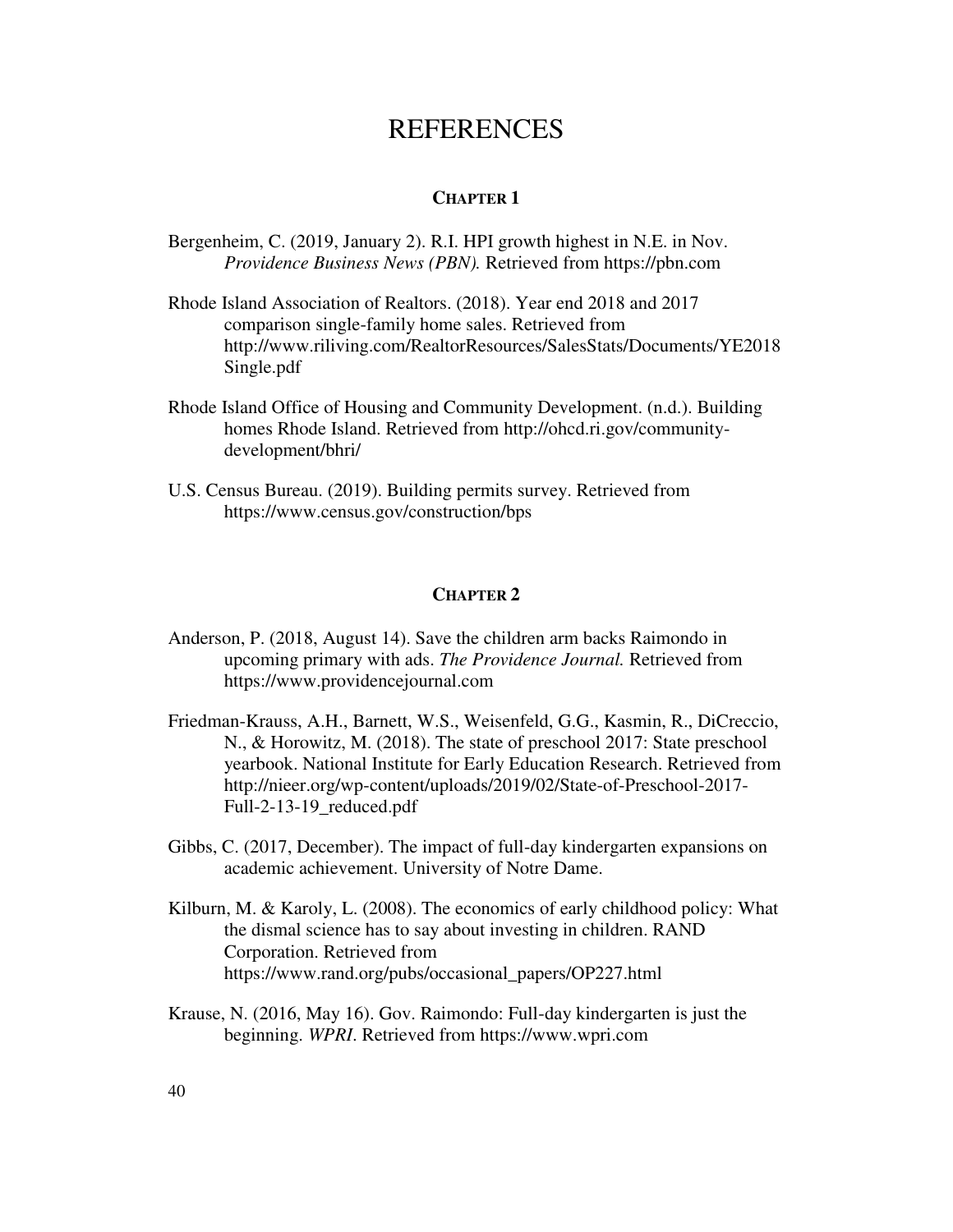- Lynch, R. G. (2007). State fact sheets from 'Enriching children, enriching the nation.' Economic Policy Institute. Retrieved from https://www.epi.org/publication/book\_enriching\_state\_facts/
- Lynch, R. & Vaghul, K. (2015). The benefits and costs of investing in early childhood education: The fiscal, economic, and societal gains of a universal prekindergarten program in the United States, 2016-2050. Washington Center for Equitable Growth.
- McGowan, D. & Kalunian, K. Everything you need to know about Gov. Raimondo's universal pre-K plan. *WPRI.* Retrieved from https://www.wpri.com
- National Education Association. (n.d.). Full-day kindergarten facts. Retrieved from http://www.nea.org/assets/docs/HE/mf\_fdkfactsheet.pdf
- Rhode Island Department of Education (RIDE). (2014). Investing early in school success: Providing high quality pre-Kindergarten for Rhode Island's 4 year olds. Retrieved from https://exceed.ri.gov/docs/investingearlyinschoolsuccess.pdf
- Rhode Island Kids Count. (2018). 2018 Rhode Island kids count factbook. Retrieved from http://www.rikidscount.org/Portals/0/Uploads/Documents/Factbook percent202018/2018 percent20Factbook.pdf
- Sawhill, I., Tebbs, J., & Dickens, W. (2006). The effects of investing in early education on economic growth. Brookings. Retrieved from https://www.brookings.edu/research/the-effects-of-investing-in-earlyeducation-on-economic-growth/
- State of Rhode Island Children's Cabinet. (2019). The road to universal pre-K in Rhode Island: Governor Gina M. Raimondo's prekindergarten expansion plan. Retrieved from http://www.kids.ri.gov/documents/The percent20Road percent20to percent20Universal percent20Pre-K percent20in percent20Rhode percent20Island percent20 percent20Report.pdf
- U.S. News & World report. (2019). Pre- $K 12$  rankings: measuring how well states are preparing students for college. Retrieved from https://www.usnews.com/news/best-states/rankings/education/preK-12
- Yoshikawa, H., Weiland, C., Brooks-Gunn, J., Burchinal, M., Espinosa, L., Gormley, W., Ludwig, J., Magnuson, K., Phillips, D., & Zaslow, M. (2013). Investing in our future: The evidence base on preschool education.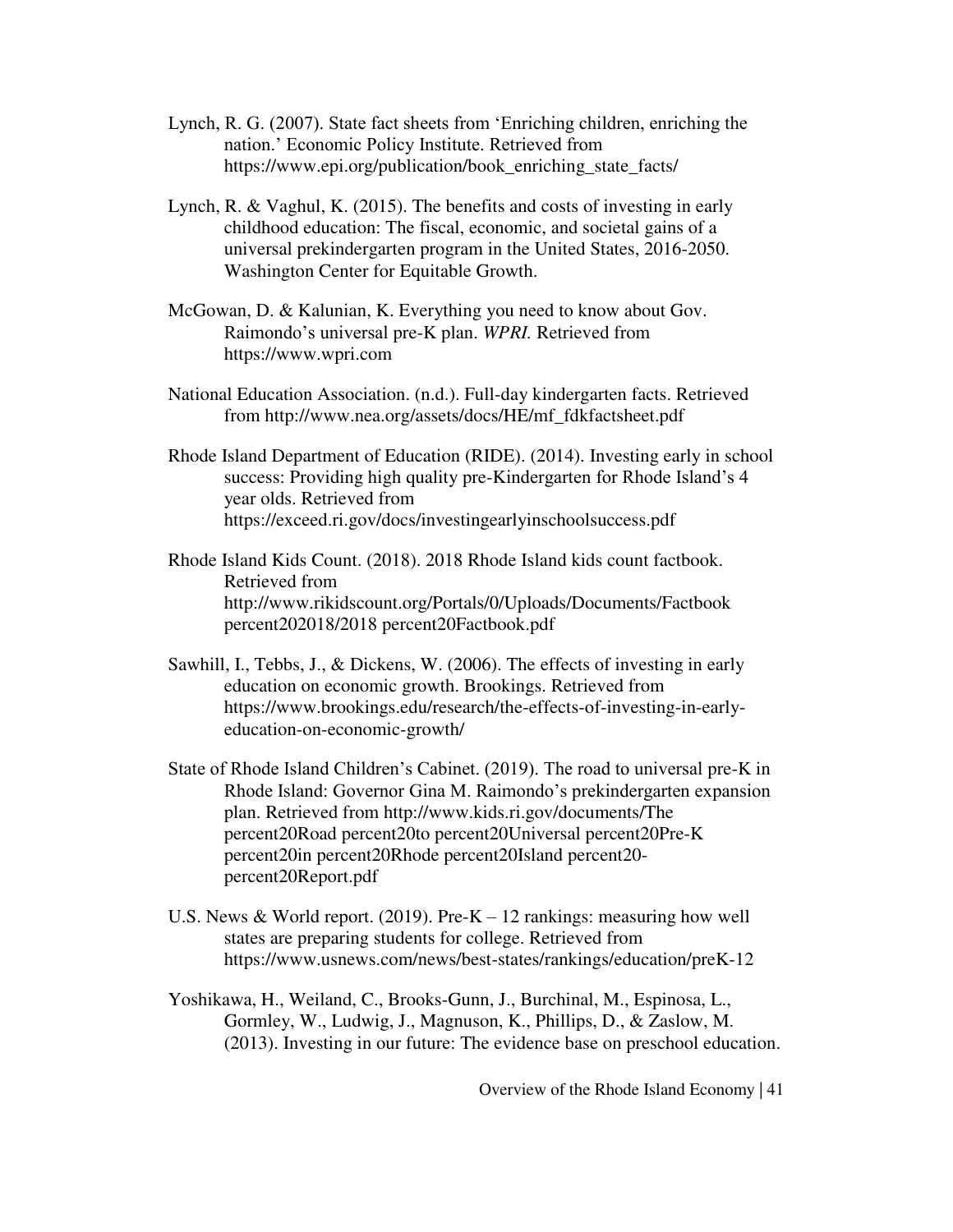Society for Research in Child Development and Foundation for Child Development. Retrieved from https://www.fcdus.org/assets/2016/04/Evidence-Base-on-Preschool-Education-FINAL.pdf

#### **CHAPTER 3**

- Autor, D. (2014, May). Skills, education, and the rise of earnings inequality among the "other 99 percent." Science Magazine 6186 (344): 843-51.
- Blagg, K. & Blom, E. (2018, September). Evaluating the return on investment n higher education: An assessment of individual- and state-level returns. Urban Institute. Retrieved from https://www.urban.org/sites/default/files/publication/99078/evaluating\_the \_return\_on\_investment\_in\_higher\_education\_1.pdf
- Borg, L. (2019, January 17). Raimondo's budget plan would extend free tuition to Rhode Island College. *The Providence Journal.* Retrieved from https://www.providencejournal.com
- Carnevale, A., Jayasundera, T., & Gulish, A. (2016). America's divided recovery: college haves and have-nots. Georgetown University Center on Education and the Workforce, McCourt School of Public Policy, Georgetown University, Washington, DC. Retrieved from https://cew.georgetown.edu/wp-content/uploads/Americas-Divided-Recovery-web.pdf
- Carnevale, A., Smith, N. & Strohl. (2013). Recovery: Job growth and education requirements through 2020. State report. Georgetown Public Policy Institute. Retrieved from https://cew.georgetown.edu/wpcontent/uploads/StateProjections\_6.1.15\_agc\_v2.pdf
- Cheng, W., Dohrmann, T., Kerlin, K., Law, J., & Ramaswamy, S. (2018, July). Creating an effective workforce system for the new economy. McKinsey & Company. Retrieved from https://www.mckinsey.com/industries/public-sector/our-insights/creatingan-effective-workforce-system-for-the-new-economy
- Community College of Rhode Island. (2019). Rhode Island Promise one-year outcomes. Retrieved April 1, 2019 from https://www.ccri.edu/president/PromiseUpdate.html
- CS4RI. (2019). CS4RI a state-wide initiative. Retrieved from https://www.cs4ri.org/what-we-do/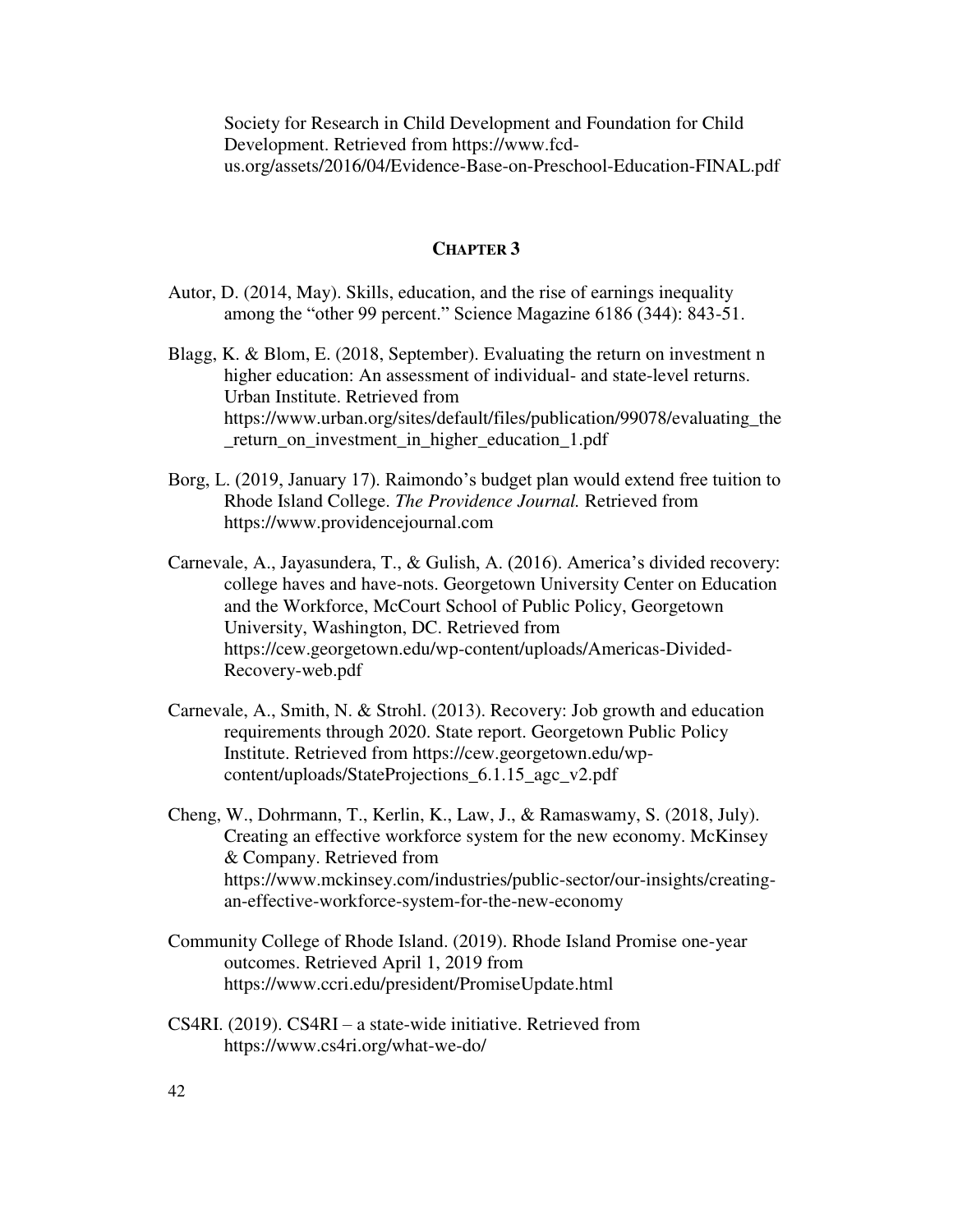- Economic Modeling Specialists Intl. (2014). Where value meets values: The economic impact of community colleges. Retrieved from http://www.aacc.nche.edu/About/Documents/USA\_AGG\_MainReport\_Fi nal\_021114.pdf
- Farrell, L., Harmon, C., Laffan, C., & O'Carroll, C. (2006, November). Economic and social impact of higher education. Irish Universities Association. Retrieved from https://www.researchgate.net/publication/254438194\_The\_economic\_and \_social\_impact\_of\_higher\_education/download
- Governor's Workforce Board Apprenticeship Report. (2017, December). Unlocking apprenticeship: A strategic plan for expanding new and innovative apprenticeship models in Rhode Island. Governor's Workforce Board, Department of Labor and Training, State Apprenticeship Council. Retrieved from https://gwb.ri.gov/wp-content/uploads/2017/06/2017- Apprenticeship-Report-Final.pdf?189db0
- Hill, K., Hoffman, D., & Rex, T. R. (2005). The value of higher education: Individual and societal benefits (with special consideration for the state of Arizona). Arizona State University's Productivity and Prosperity Project (P3). Retrieved from https://www.asu.edu/president/p3/Reports/EdValue.pdfConclusion
- International Labour Organization. (2011). A skilled workforce for strong, sustainable and balanced growth: A G20 training strategy. Retrieved from https://www.oecd.org/g20/summits/toronto/G20-Skills-Strategy.pdf
- King, C. & Heinrich, C. (2011, November). How effective are workforce development programs? Implications for U.S. workforce policies. Retrieved from https://raymarshallcenter.org/files/2011/10/King-Heinrich-APPAM-10222011.pdf
- Moretti, E. (2002, August). Estimating the social return to higher education: Evidence from longitudinal and repeated cross-sectional data. National Bureau of Economic Research. Retrieved from https://www.nber.org/papers/w9108
- Prepare Rhode Island. (2018). 2018 annual report. Retrieved from https://static1.squarespace.com/static/59a81489579fb39e3ef2232f/t/5ade1 68a88251b5cfb34481d/1524504225597/Annual\_Report\_2018\_April\_med .pdf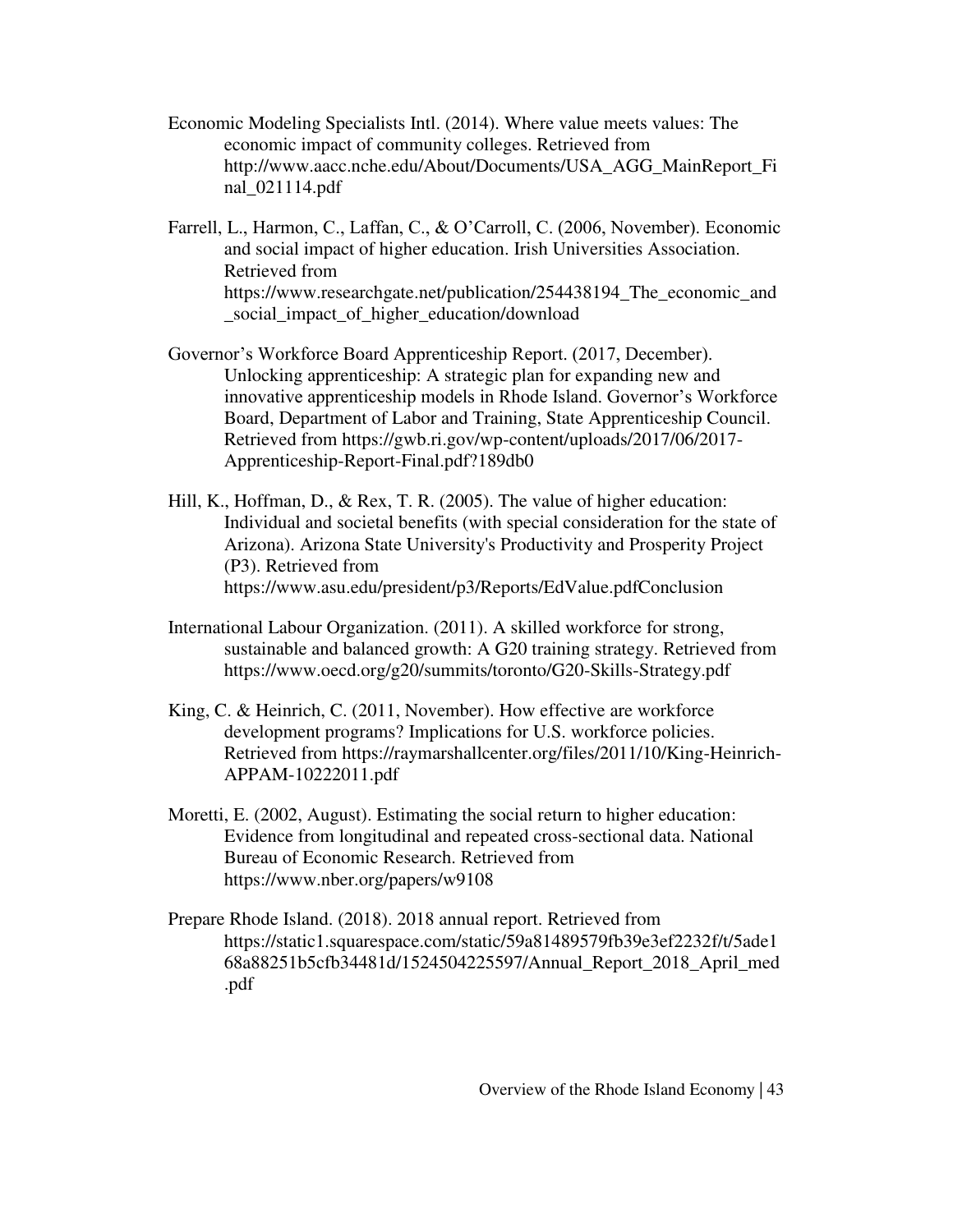- Real Jobs Rhode Island. (2019, April 1). Program report. Rhode Island Department of Labor and Training. Retrieved from http://www.dlt.ri.gov/realjobs/pdfs/ProgReportRJRI.pdf
- Rhode Island Commerce Corporation. (2018, April). Rhode Island P-TECH (pathways in technology early college high school). Retrieved from https://commerceri.com/wp-content/uploads/2018/04/P-TECH\_Information-Sheet\_Update2018\_Final.pdf
- Rhode Island Office of the Governor. (2018, June 22). Raimondo signs budget: Touts investments in education, jobs, opportunity. Retrieved from https://www.ri.gov/press/view/33532
- Rhode Island Office of the Postsecondary Commissioner. (2019). RI Promise. Retrieved April 1, 2019 from https://www.riopc.edu/page/ri\_promise/
- Rhode Island State Budget. (2019). FY 2020 Budget. Retrieved from http://www.omb.ri.gov/budget/prioryear/operating/2020.php
- Schanzenback, D.W., Bauer, L., & Breitwieser, A. (2017, April). Eight economic facts on higher education. The Hamilton Project. Retrieved from https://www.brookings.edu/wpcontent/uploads/2017/04/thp\_20170426\_eight\_economic\_facts\_higher\_ed ucation.pdf
- State of Rhode Island General Assembly. (2019). An act relating to making appropriations in support of FY 2020, H 5151, January Session, A.D. 2019. Retrieved from http://webserver.rilin.state.ri.us/BillText/BillText19/HouseText19/H5151. pdf
- State of Rhode Island General Assembly. (2019). An act relating to making revised appropriations in support of FY 2019, H 5150, January Session, A.D. 2019. Retrieved from http://webserver.rilin.state.ri.us/BillText/BillText19/HouseText19/H5150. pdf
- Sutton, D. & Autiello, N. (2017). 2017 Overview of the Rhode Island economy. Rhode Island Executive Office of Commerce.
- Tinbergen, J. (1974, January). Substitution of graduate by other labour. Kyklos. (27) 2. p. 217.
- Trostel, P. (2008). High returns: Public investment in higher education. Communities and Banking. (Spring 2008). pp. 31-34.